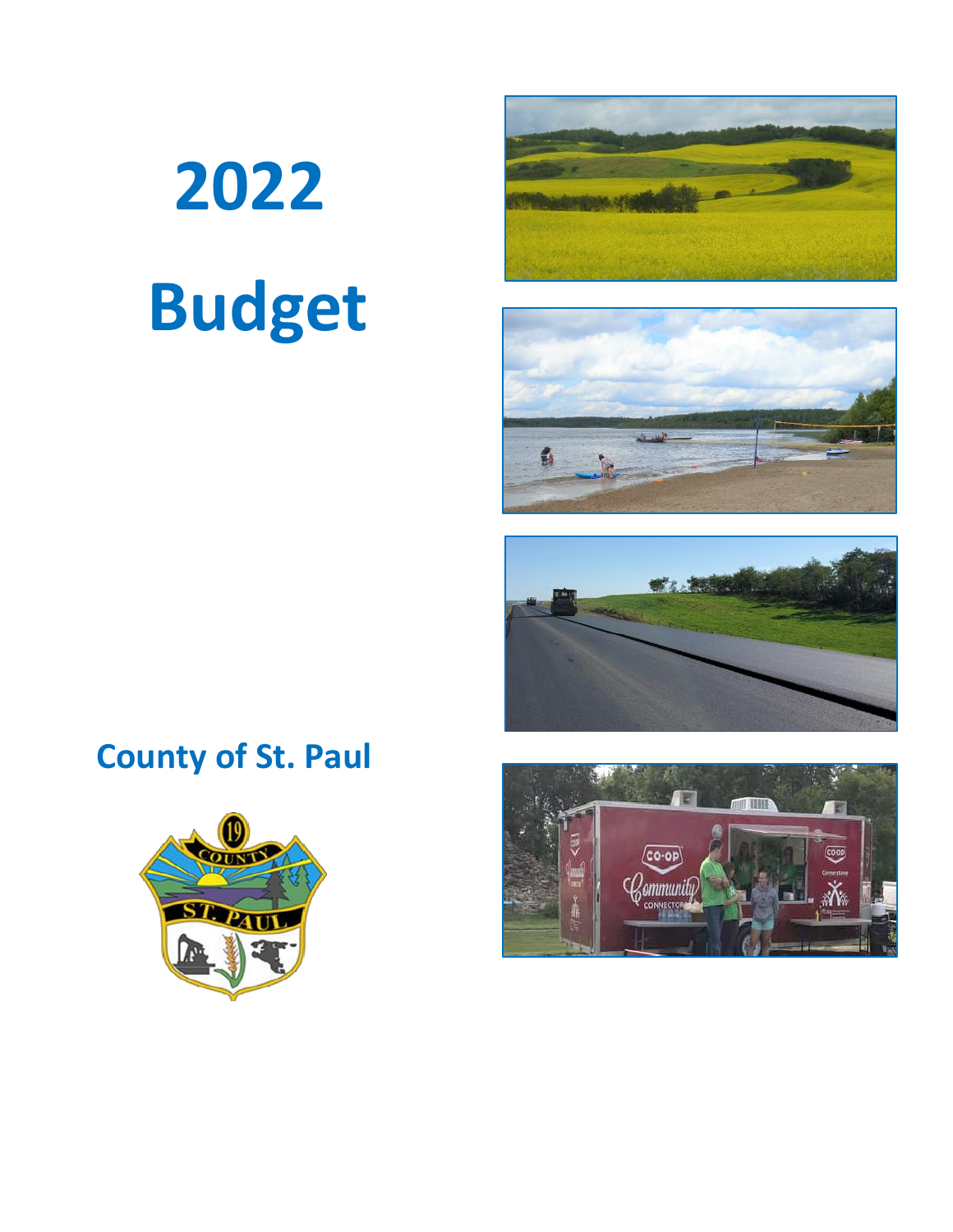The County of St. Paul 2022 Budget was approved by County Council on April 12, 2022



**COUNTY OF ST. PAUL** 5015 – 49 Avenue St. Paul, Alberta T0A 3A4 phone: 780-645-3301 [www.county.stpaul.ab.ca](http://www.county.stpaul.ab.ca/)

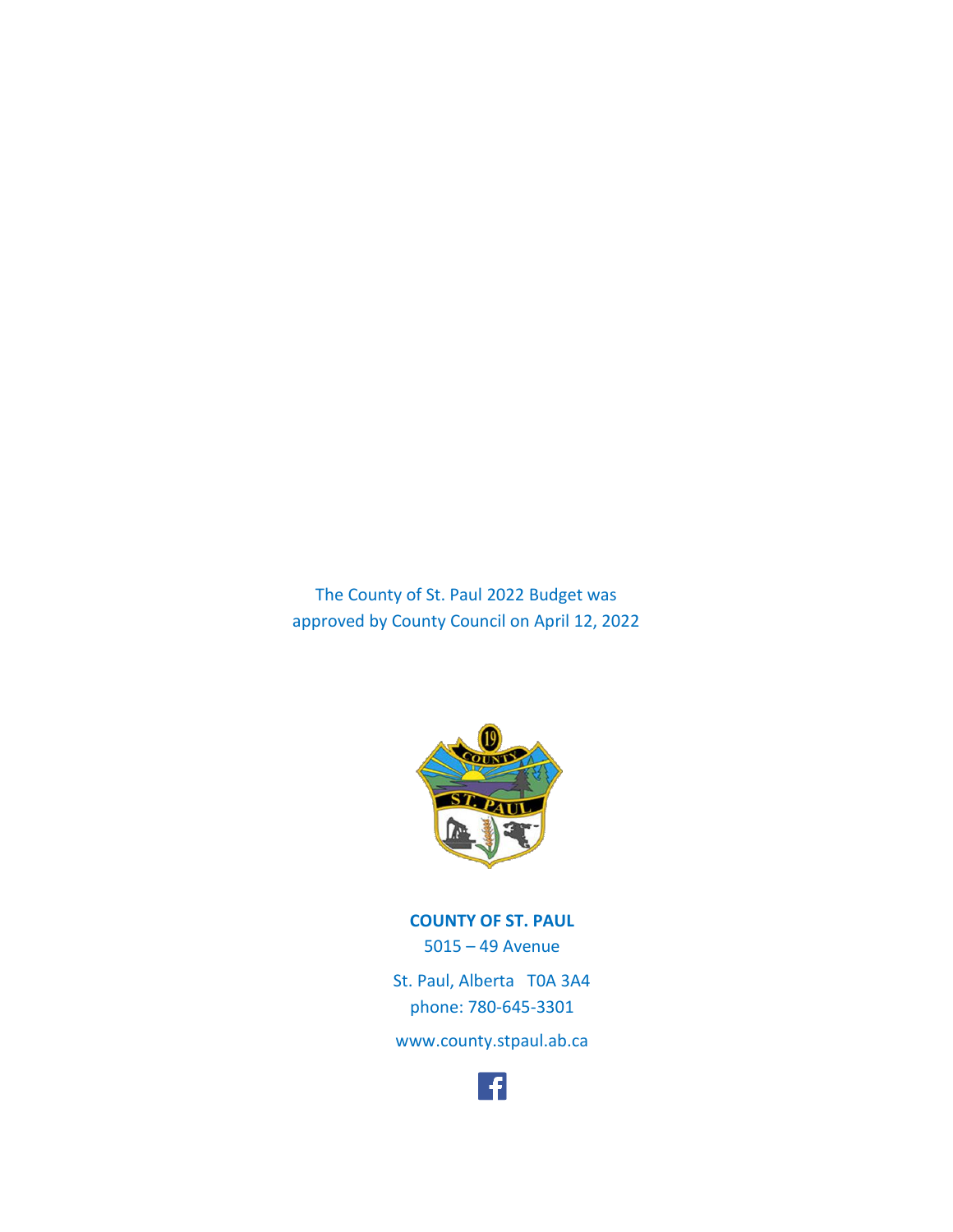# **Table of Contents**

**Executive Summary 4**

**Taxation 27**

**Council 28**

**Administration 31**

- **Planning and Development 34**
- **Economic Development 37**
- **Enforcement 39**
- **Occupational Health and Safety Services/ Emergency Services 41**
- **Health Services 44**

#### **Public Works**

- **Public Works – Overview 46**
- **Water 50**
- **Wastewater 52**
- **Energy Management 55**
- **Airports 57**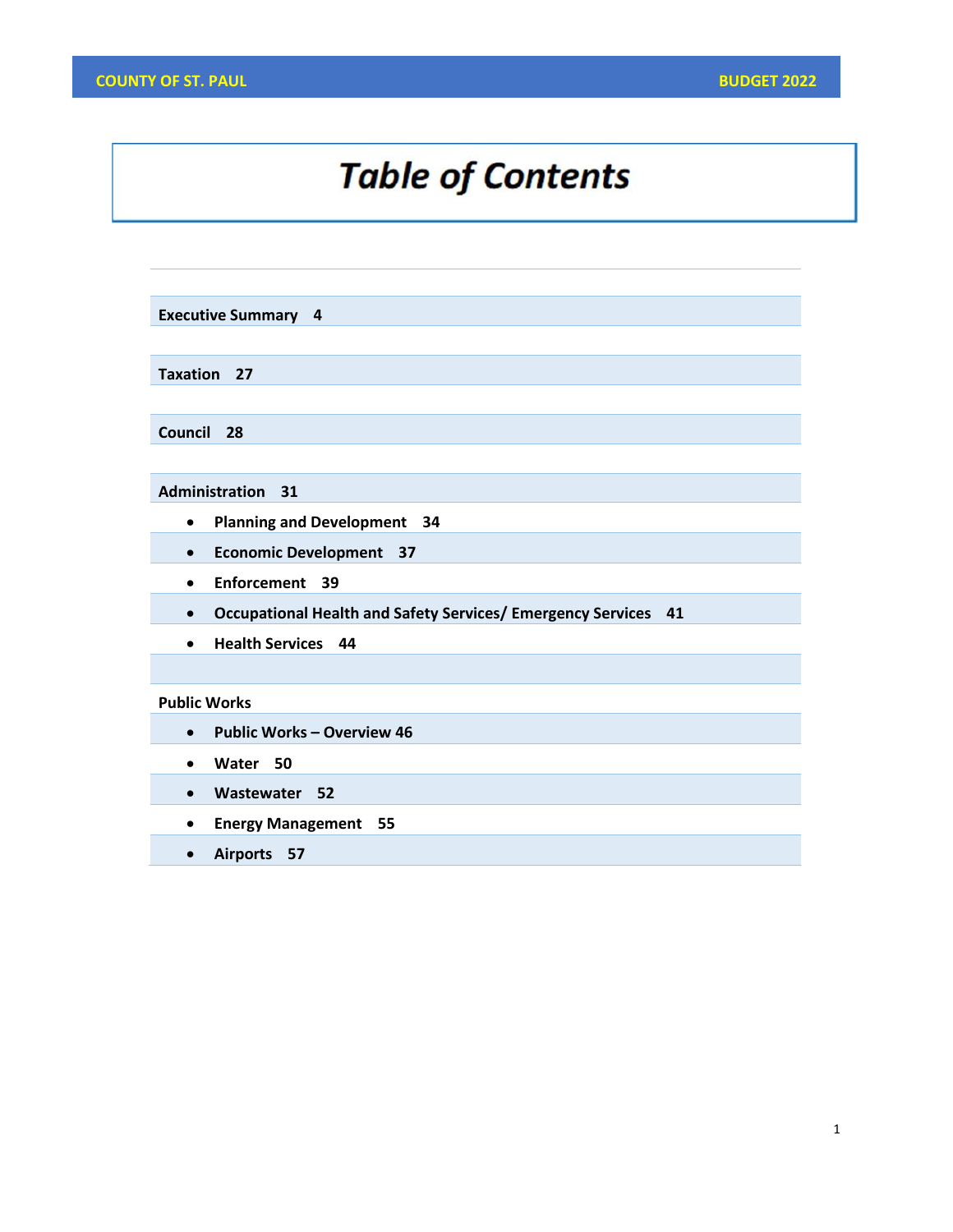**Community Services**

- **Recreation 59**
- **Environmental Health 62**
- **Agricultural Service Board 65**
- **Fire Protection 68**

**Family and Community Support Services (FCSS) 70**

**Culture 74**

**Service Fees 76**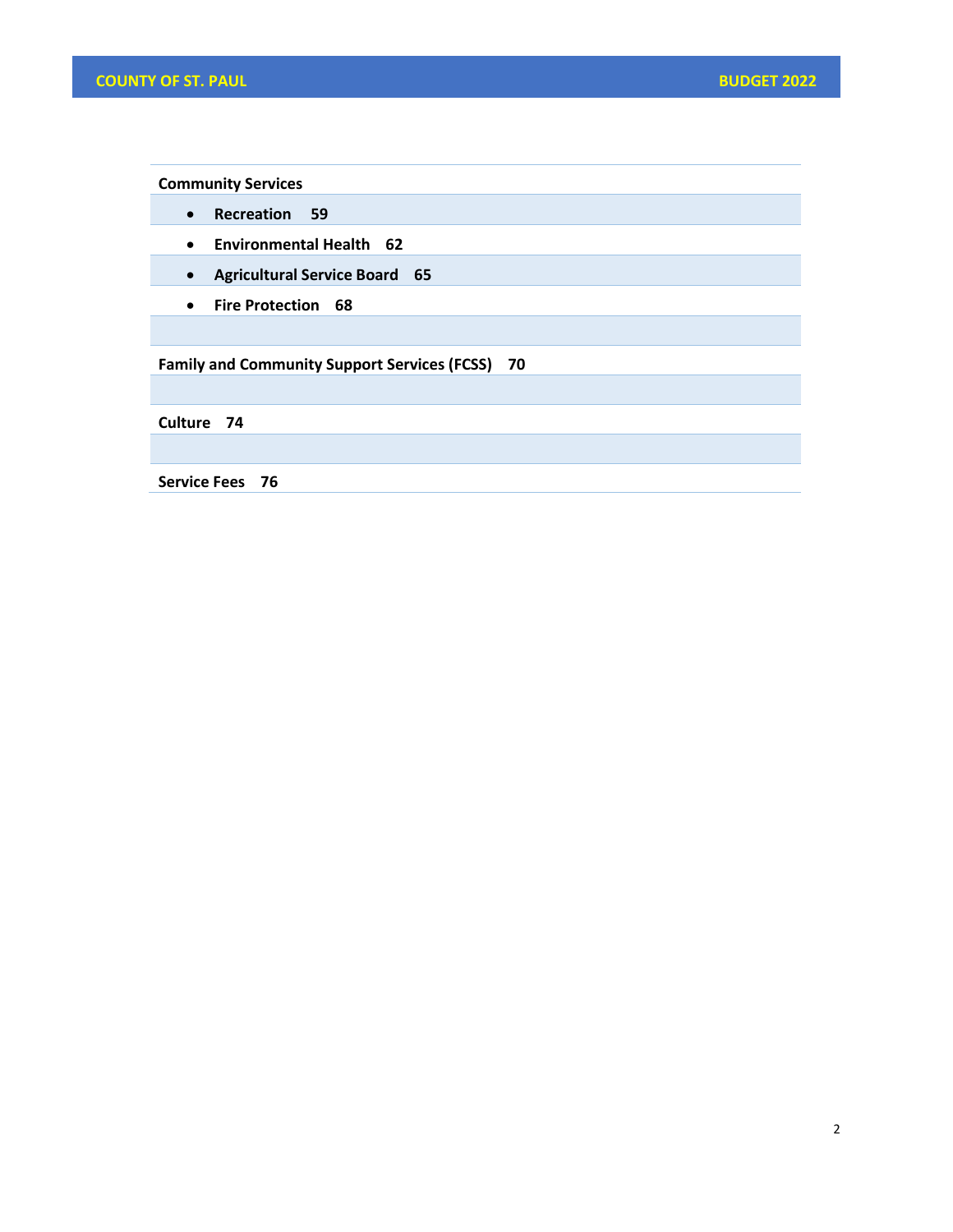*The County of St. Paul is a vibrant community whose Mission is 'To create desirable rural experiences.'*

## *Vision: The leader in rural success.*

Our **Core Values** are:

- **Community at the Core** Community and people are top-of-mind in everything we do. We build relationships, work together and support our neighbours.
- **Accountability in Action** We are reliable, consistent, accessible and informative. We take responsibility and understand that we must answer to the public. Follow through is expected and delivered upon.
- **Lead and Succeed** Empowering people and creating positive environments which foster success. We work together to inspire and influence others. Create together, achieve together, and share in success together.
- **Unwavering Integrity** Doing the right thing for the right reasons. Open and honest communication. Taking actions that generate trust. Decisions are based around people and creating a better life for all.
- **Innovate to Elevate** Thinking outside the box and proactively solving problems. Seeking continuous improvement and fostering growth. Actively looking for innovative ways to excel and enhance services to stakeholders.

Based on this mission, vision and core values the County of St. Paul Council set the Strategic Direction plan for 2022. From this plan, Administration is presenting the operational and capital budget for 2022.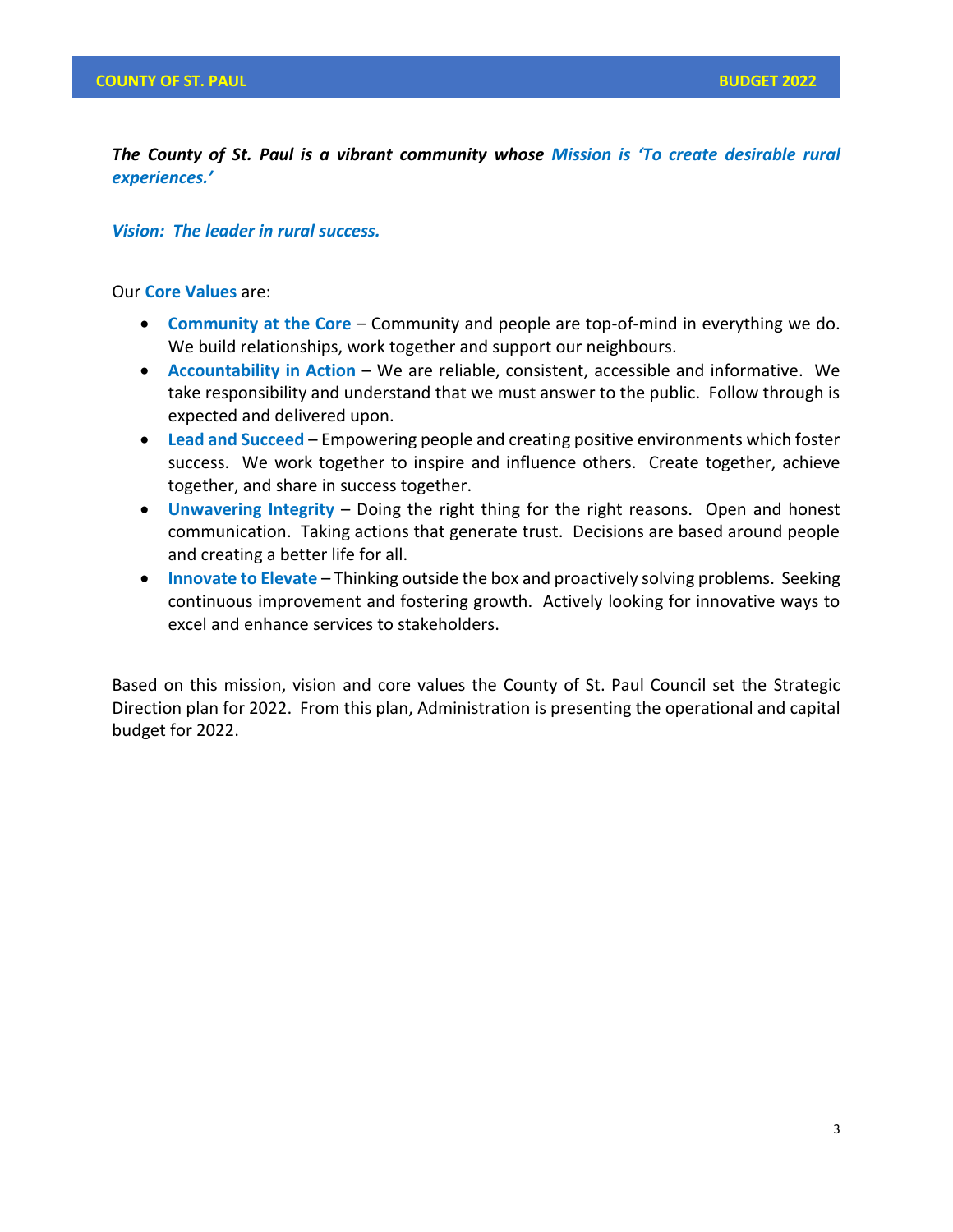# *Executive Summary*

*The County of St. Paul is facing difficult budget decisions in 2022 and in the years sahead. The County's budget decisions may impact services, road work, and funding levels to community organizations. The decisions by the Alberta Government have impacted County budget decisions that could require tax increases or reduced services and community support.* 

The County recognizes the challenges all levels of government face with increasing costs and the same or reduced grants. As we deal with the fiscal difficulties brought on by the changes outlined below, the County will be reviewing all levels of service and spending to ensure that we are operating within our means and meeting the service needs of County residents.

# **Highlights of the 2022 budget**

#### *Impact of Alberta government decisions*

1. In December 2019, the province mandated all municipalities across the province to partially fund policing. Previously, only urban municipalities with populations in excess of 5,000 paid for policing. The County's contribution in 2022 is \$333,580 and will increase to \$500,728 by 2023. The County's goal is for a safe community for our residents. The County continues to maintain a positive working relationship with the RCMP detachments in St. Paul and Elk Point.

2. The Alberta Budget 2022 continues the downward trend in provincial funding for community infrastructure. The Alberta Budget 2022 confirms that the Local Government Fiscal Framework (LGFF) will replace the Municipal Sustainability Initiative (MSI) funding to maintain core infrastructure such as roads and bridges. For 2022, the MSI funding allocation for the County of St. Paul is \$1,239,944 which includes operating funding of \$113,336. The 2021 allocation was \$2,891,527. This represents close to a 43% reduction in MSI funding to the County. Municipal Affairs has opted to freeze the 2022 and 2023 MSI operating allocations to the 2021 equivalent allocations which will provide certainty around the 2022 and 2023 MSI operating funding amounts. [1] The County deferred some of their 2021 MSI Capital allocation as it was earmarked for 2 Motor Graders that were ordered in 2021 but will not arrive until 2022.

<sup>1</sup> Alberta Municipalities, "Preliminary Analysis of Alberta's 2022 Budget", p. 11.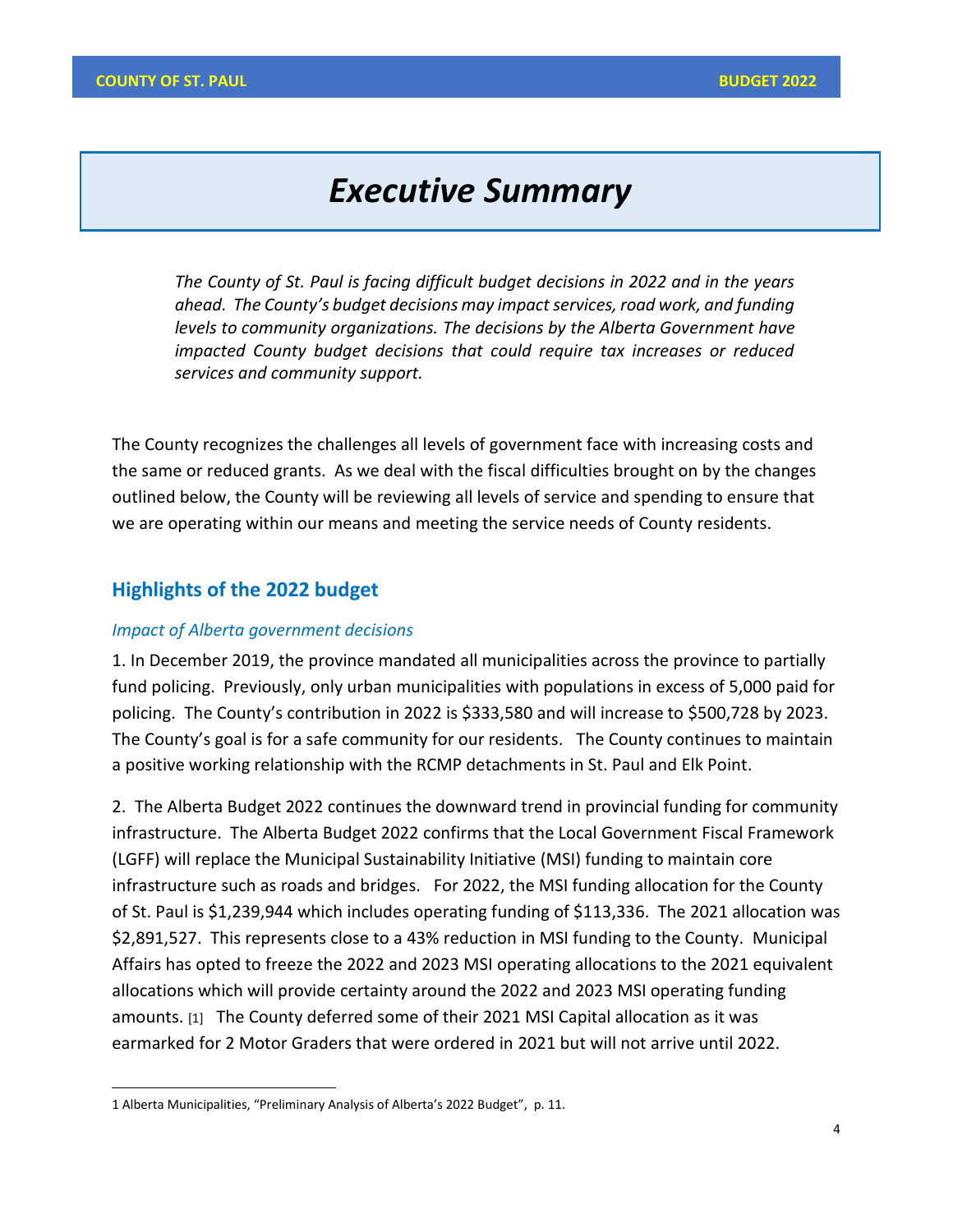Therefore, the MSI grant funding in 2022 will be \$1,282,000 that will fund graders that will be delivered in early 2022. The MSI Capital allocation of \$1,126,608 slated for 2022, will be deferred to 2023 as the County ordered two additional graders in late 2021 that were planned for the 2022 budget, but will be deferred to 2023 due to supply chain issues and budget constraints.

3. The federal government has changed the name of the Gas Tax Fund to the Canada Community-Building Fund (CCBF). The CCBF provides predictable, long term, stable funding for municipalities to help build and revitalize public infrastructure. The intent is to cover capital costs only and may not be used for maintenance or operating costs, debt reductions or replacement of existing municipal infrastructure expenditures. The 2022 CCBF allocation to the County is \$387,601. In 2021, the allocation was doubled to assist municipalities to recover from the pandemic. The County did not utilize all available funds in 2021, so will be budgeting to use \$626,328.

3. The provincial Strategic Transportation Infrastructure Program (STIP) supports road and bridge networks. This grant is not guaranteed to a municipality in any year but is allocated through a grant application process. The Alberta 2022 Budget saw an overall decrease in the STIP program from \$43 million to \$34 million and is forecast to decrease further to \$25 million per year in 2023-24 and 2024-25. This means that municipalities will need to look to other forms of funding, such as taxation, to maintain transportation infrastructure and to work with residents to manage expectations. The County of St. Paul submits application(s) annually to this program to look for support to replace bridges in the County that are at the end of life. In 2020 the County received funding for 2 bridge replacements which were completed in 2021. The County was also successful in receiving funding in 2021 for two bridge files that will be tendered for replacement in 2022. This grant program covers up to 75% of the cost of bridge infrastructure based on the grant application process. In 2022, we anticipate funding of \$525,750.

4. The County has \$39,216 in outstanding oil and gas property taxes. The County remains concerned that there is no tax recovery mechanism for these types of properties to compel industry players to pay their taxes. In contrast, landowners in the County who do not pay their taxes are subject to the tax recovery process and could have their properties sold in a tax sale ensuring the County receives the taxes owing. In fall 2021, the Alberta Government introduced the M*unicipal Government (Restoring Tax Accountability) Amendment Act*. The Act received Royal Assent in December 2021. This Act provides municipalities with the ability to place special liens on linear, and machinery and equipment property as a means to seize the property to recover unpaid taxes from the applicable property owner or operators. The Act will provide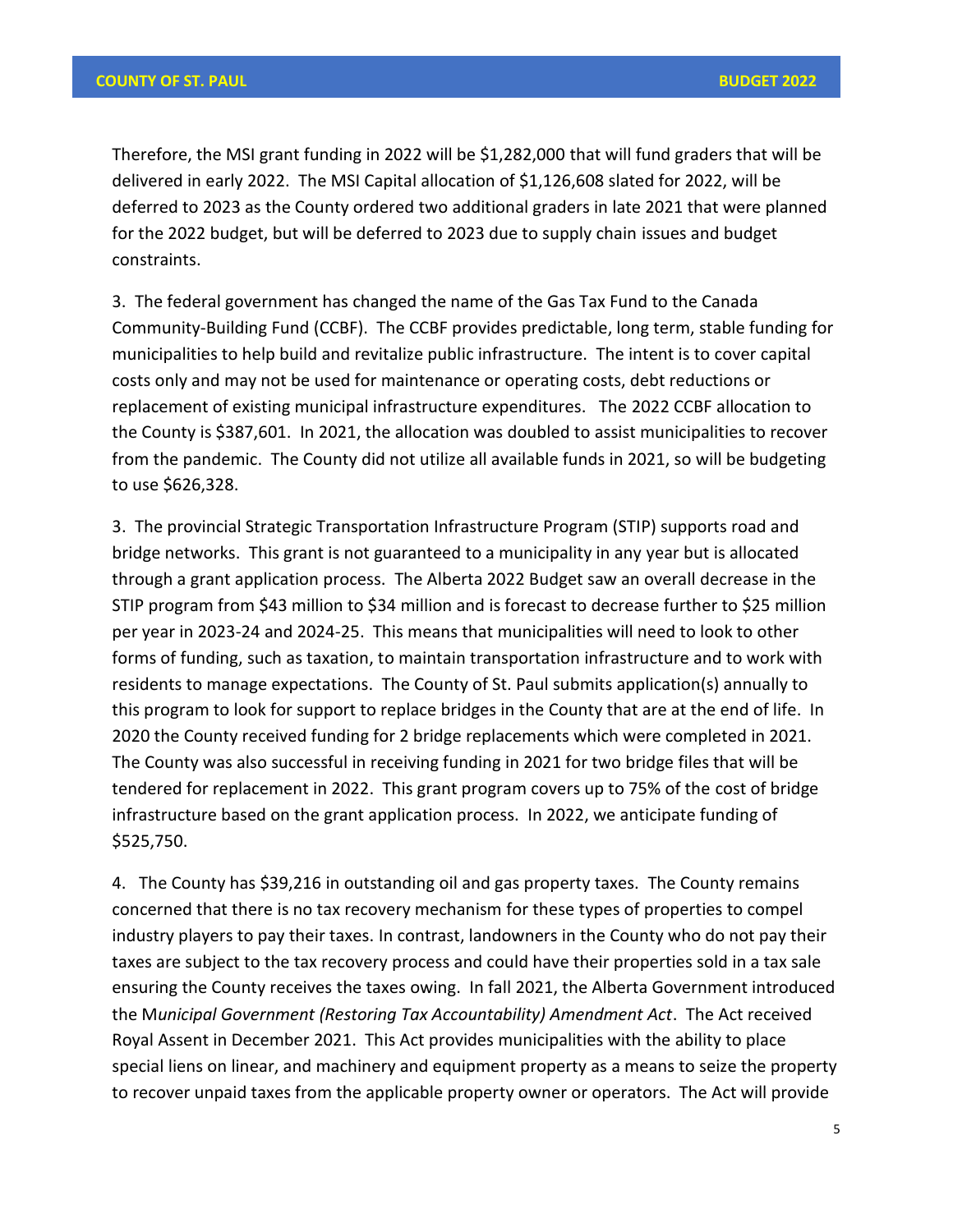municipalities with improved enforcement powers, such as the specific power to apply to the Courts for the appointment of a receiver to enforce a claim for unpaid linear property taxes against the assets that are subject to a special lien established in the Act. What this means, however, is that if the County wants to recover unpaid oil and gas taxes court and legal costs will be incurred.

Starting in 2022 energy companies drilling new wells or building new pipelines have received a 'tax holiday' from the Alberta government that will be in place until the 2023 (2024 taxation year). This means that municipalities will not be able to tax these assets. This program combined with the increase of oil and gas commodity prices have spurred significant oil and gas activity in Alberta. The County has estimated that the loss of assessment in 2021 for 2022 tax year is \$2,000,000 and a taxation loss of about \$46,800 (based on the 2022 Mill Rate). Over three years this equals \$140,400 in taxation loss, plus whatever new wells and pipelines are constructed in 2022 and 2023.

5. The provincial government integrated the County into the centralization of Assessment of Designated Industrial Properties (DIP) in July 2021. Prior to that, the County was under a hybrid contract whereby the contracted assessors for the County provided the province with the assessments for these DIP properties. In addition, the Province has adjusted the assessment of Designated Industrial Properties on a temporary basis while they are reviewing the entire assessment of all types of properties. This temporary change has seen the further depreciation of oil/gas assets further reducing the assessed value of these properties which once again reduces the ability of assessment growth for rural municipalities in particular.

Previously assessors appointed by the County conducted inspections of 100% of oil/gas properties each year – particularly in Division 1 & 2 where the majority of these types of properties exist. The provincial assessors target only 20% each year with onsite inspections and rely on self reporting by oil and gas companies. The County is concerned that this change in process may result in missed assessment and therefore missed tax dollars.

6. The Province announced in November 2021 that the way population numbers for municipalities is determined is changing. Population numbers are used for the calculation of many grant formulas when determining how grants are allocated. Previously, municipalities were able to conduct their own census which would be done based on processes approved by the province. The County has conducted its own census following the last two federal census audits. Following the 2016 Federal Census, the County's 2017 census numbers were 300 persons more than the federal numbers. We have received the 2021 federal census numbers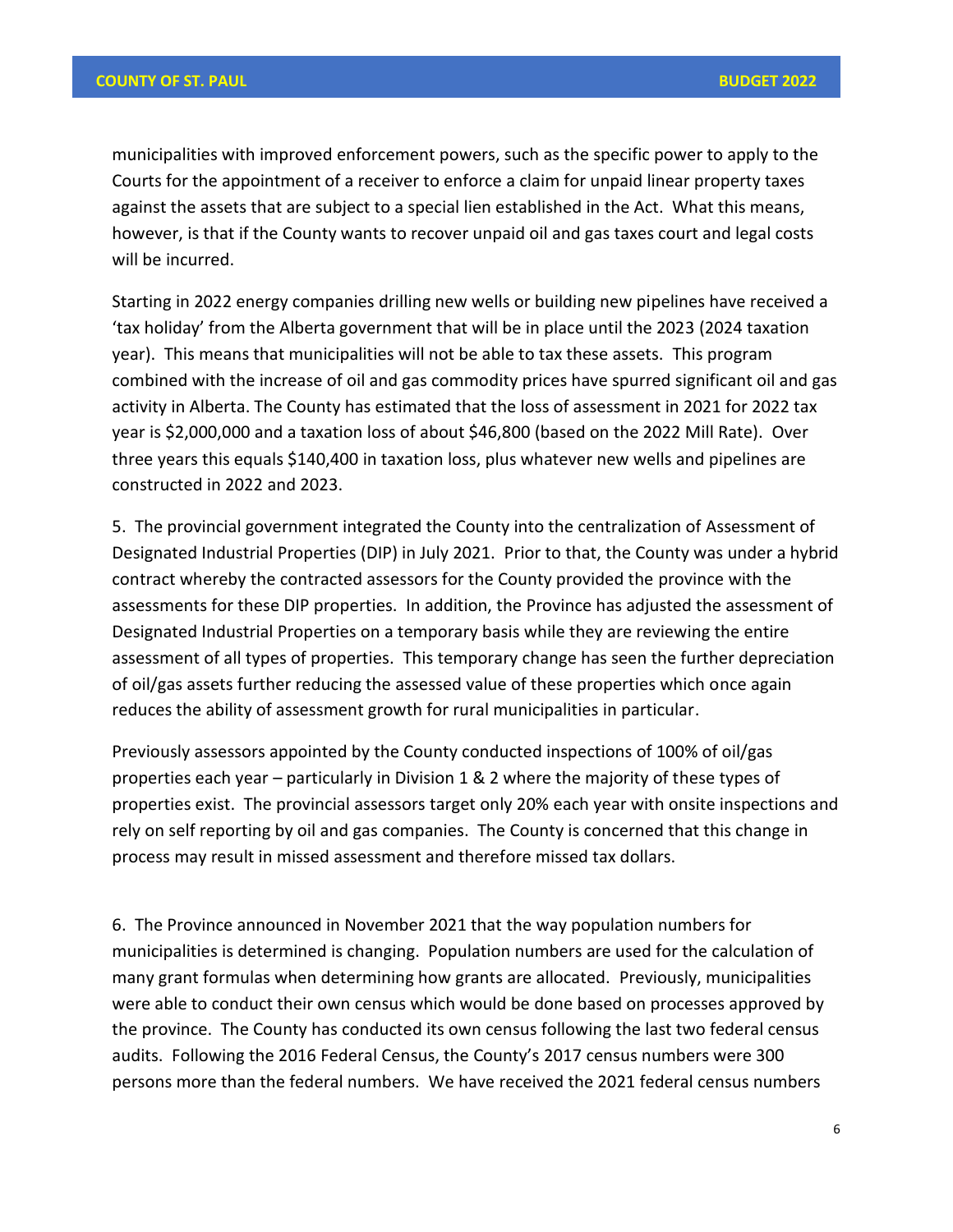which are lower than the census the County conducted in 2017. The Council will now have to determine if approximately \$30,000 should be allocated to complete a census which the province will no longer recognize. If the County has significantly different numbers, we would have to appeal the federal census numbers. There are a lot of unknowns as to what the reduced census numbers will mean for future grant funding.

# **Council**

The Municipal General Election was held on held on October 18, 2021. Residents voted for a new Reeve as the former Reeve retired from the position, two Councillors were acclaimed, two were re-elected and two are newly elected in divisions where previous councillors chose not to run. An Election page was developed on the County website providing information to residents on the Municipal Election as well as two provincial referendum questions, Alberta Senate nominees, and the St. Paul School Board Election. Municipal election resulted were posted live on the County's website and on Facebook.

The County of St. Paul provides compensation to Council members for performance of their duties as elected officials. Council voted to receive a 10% pay cut in their base salaries, which will realize a savings of \$50,000 in the 2022 budget. The 2022 budget is however higher then the overall 2021 budget due to more in person meetings and conferences that were either held virtually or cancelled altogether due to the pandemic.

Council duties include responding to resident concerns; attending meetings of Council and meetings of committees to which they are appointed to; attending various other meetings; professional development; and attending conferences and special events as dignitaries for the County.

Council agreed to limit the number of conferences they attend; thus, reducing the amount spent on travel costs and expenses. The County publishes monthly Activity Reports on the County website [see 'Governance/Council Activity Reports']. The Activity Reports document expenses that Councillors may have incurred over the previous months related to their duties on Council and on committees.

Council approved a 3% Cost of Living adjustment to all staff salaries effective April 1, 2022.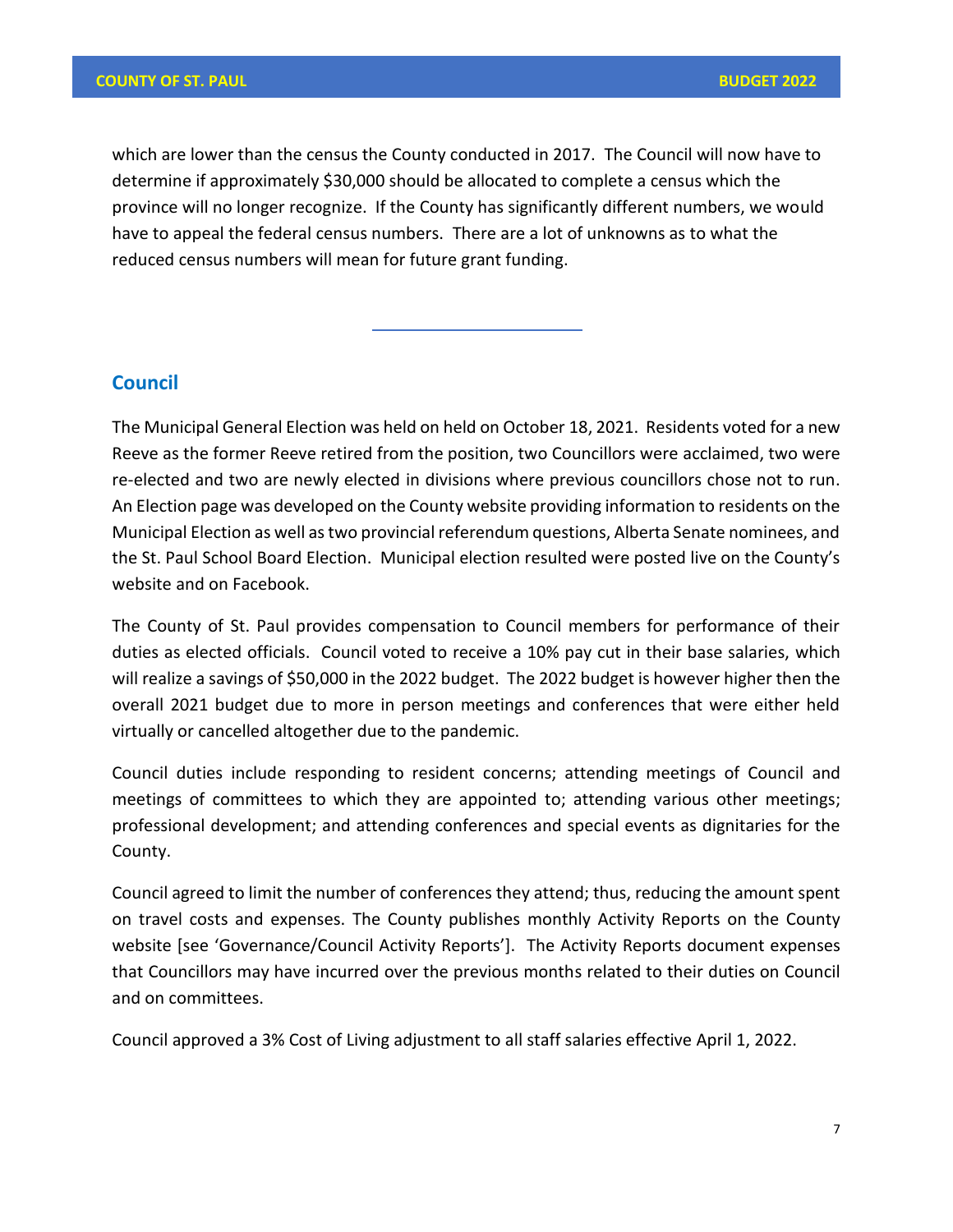## **Taxation and Requisitions**

The MD Foundation (Seniors' Housing) Requisition has been reduced in 2022 over 2021. In 2021, the MD Foundation increased the Requisition to offset COVID expenses that they were unsure the province would cover. This year they have reduced the Requisition to municipalities from \$975,000 to \$800,000. This requisition is shared by the County of St. Paul, Town of St. Paul, and Town of Elk Point based on the Equalized Assessment numbers provided by the Province. The County's share of \$800,000 is \$552,000. This has resulted in a change in the tax rate for the MD Foundation from 0.3692 in 2021 to 0.3068 in 2022.

The province announced an increase to the Education Property Tax Requisition of 1.5% for 2022-23. The Education Property Tax Requisition is split among all municipalities in the Province based on the Equalized Assessment. Since the County's assessment did not grow in the same proportion as other municipalities across the province, the County's requisition number ends up being lower than the previous year. The Requisition for the County is \$4,241,120 in 2022. The Province provides the County with the tax rate that must be collected. The residential/farm rate for the County has decreased from 2.5643 to 2.5373 per \$1,000 of equalized assessment, and the non-residential rate has decreased from \$4.1260 to 3.9358 per \$1,000 of equalized assessment.

The MD Foundation and Education Property Tax requisitions are taxed with separate tax rates and the money is then forwarded to the MD Foundation and the Alberta government, respectively.

Designated Industrial Property owners also are subject to a Designated Industrial Property Assessment that is determined by the province. The province has centralized the assessment of this type of property. The benefit of centralization for municipalities is that the owners of this type of property pay for the assessment of the property through this requisition. The tax rate for this is determined by the Province. The municipality collects the tax and forwards it to the Province. The tax rate in 2022 remains unchanged from 2021 at 0.0766.

The Municipal Tax rate in 2022 has been increased for different assessment groups as follows:

Residential Properties – increase from 4.3021 (2021) to 4.3915 (2022). However total tax rate (including MD Foundation and Education Property Tax) in 2021 was 7.2356 and remains at 7.2356 in 2022. Residents will experience a tax increase where the value of their assessment has increased due in part to increased market values.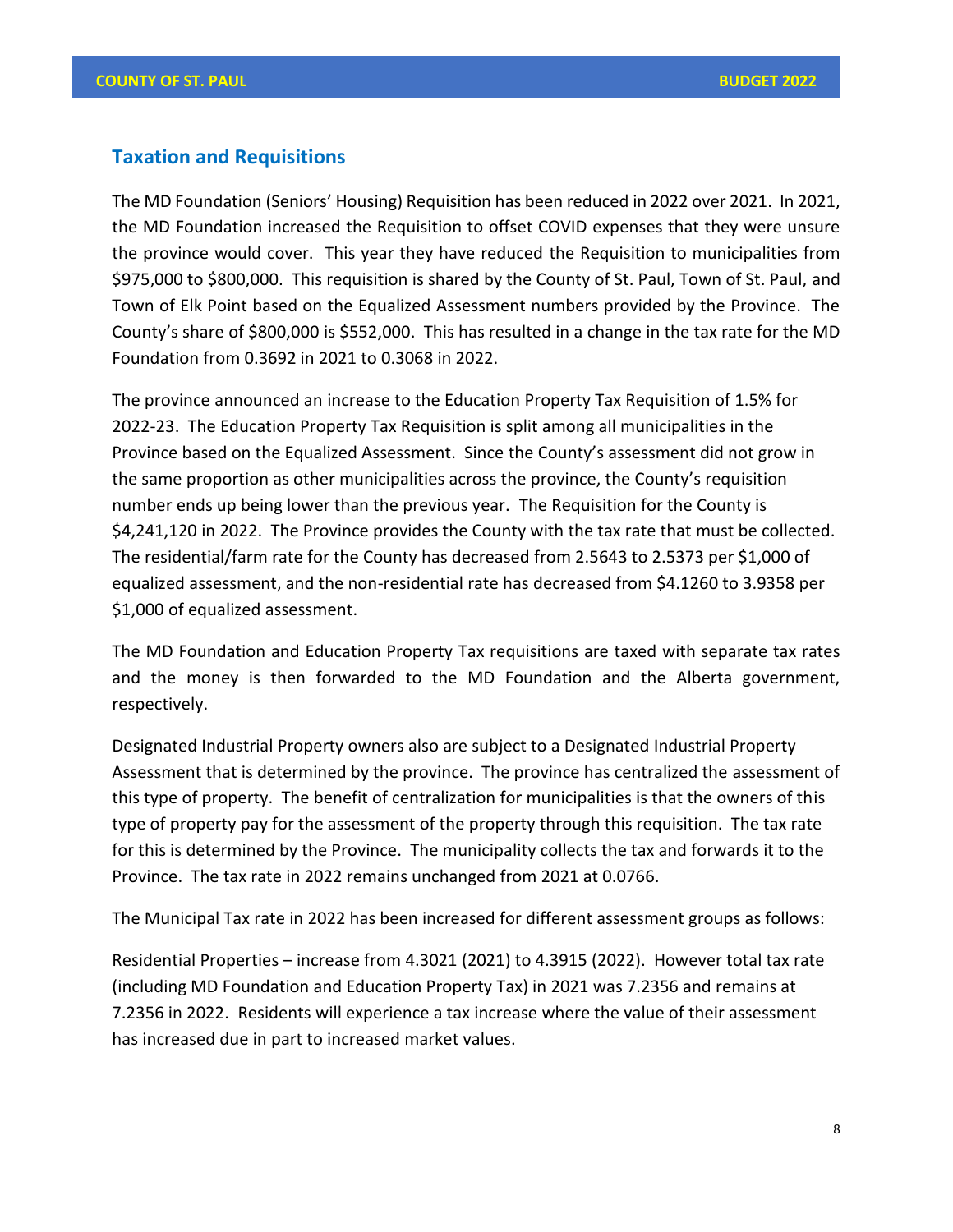Farmland – increase from 13.6764 (2021) to 14.7658 (2022). The total tax rate (including MD Foundation and Education Property Tax Requisitions) in 2021 was 16.6099 and will be increased to 17.6099, an increase of 1.0 mills. This represents approximately 6% tax increase.

Non-Residential – increase from 19.000 (2021) to 19.9126 (2022). The total tax rate (including MD Foundation and Education Property Tax Requisitions) in 2021 was 23.4952 and will be increased to 24.1552, an increase of 0.66. This represents approximate 3% increase before any increase in assessment values. Designated Industrial property taxes vary from this tax rate as they are also subject to the Designated Industrial Tax Requisition. Machinery and Equipment properties are not subject to Education Property Tax Requisition.

Assessed values of properties in the County have seen an overall increase of 3% from 2020 assessment to 2021. Residential has seen 6% increase in value overall. Residential rural assessments have seen a 1-2% increase while recreational properties have seen up to a 13% increase. Residential in our hamlets has seen minimal changes. Of the 6% increase in assessment for this property type 0.9% comes from new construction.

Non-residential property assessment has seen growth of 21% which is due in part to expansion of businesses and/or valuation increases of these facilities. Designated Industrial property has remained stable with very little growth – due in part to the "tax holiday" provided to these properties from the Province. Linear assessment has shrunk by 3% due to closing of some pipelines and the further depreciation of this type of asset.

Farmland assessment has remained unchanged as is it a regulated rate based on the productivity of the land not tied to market values.

County Council has decided to fund the 2022 Operating and Capital Budget from our Reserve for Future Expenditures in the amount of \$1,200,000. As well, Council decided to use \$650,000 from the 2021 surplus to fund the 2022 budget rather than further increasing the municipal tax rate. Administration and Council continue to review County service levels, programs and costs to determine a sustainable way forward.

County Property Taxes are due June 30, 2022. The 3% late penalty will be applied on July 1, 2022.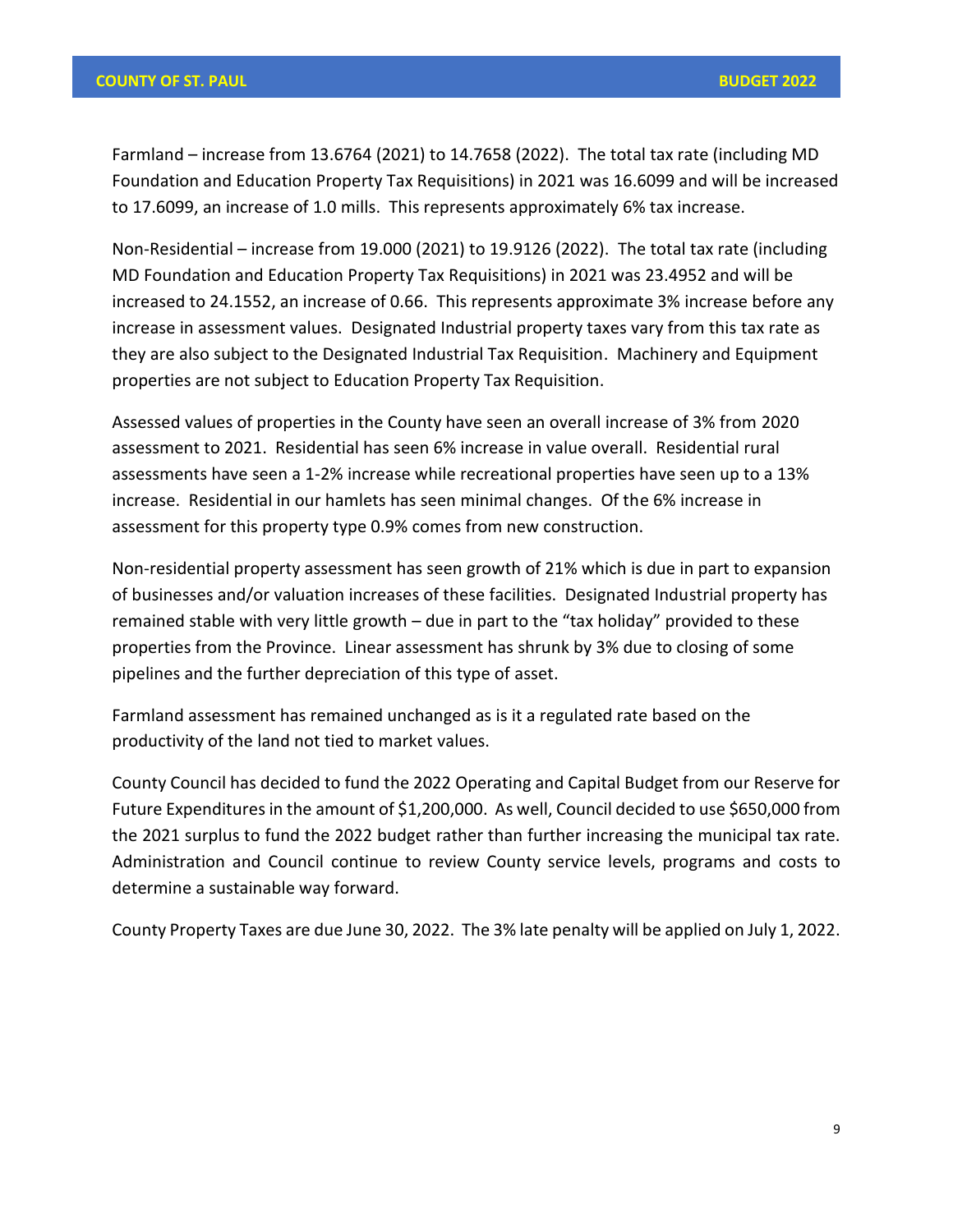# **Budget Surplus**

The County is projecting a budget surplus of \$8,868 for 2022 as a result of responsible decision making that balances the need for the County to maintain services with budgetary decisions that do not negatively impact County ratepayers.

## **Administration**

To ensure consistent service, Administration continues with succession planning/cross training in our Corporate Service/Administration Departments.

The County continues to apply for grant opportunities to enhance servicing within the municipality and to provide job opportunities. The County and its partnering municipalities apply for grants, as follows -

## **Grants**

Strategic Transportation Infrastructure Program (STIP) Grants: The Alberta 2022 Budget saw an overall decrease in the STIP program from \$43 million to \$34 million and is forecast to decrease further to \$25 million per year in 2023-24 and 2024-25. This means that municipalities will need to seek out other forms of funding, such as taxation, to maintain transportation infrastructure and to work with residents to manage expectations.

*STIP Grant 2018* – The County applied for STIP Local Municipal Initiatives for the Moosehills Road repair of the slide area. Administration has been working with Wood Engineering to produce a strategy for repair of the road. Through this grant the County reconstructed the slide area in 2018 and continues to monitor the area each year with the remaining grant dollars.

## *STIP Grant 2020*

Two Local Road Bridge files were approved which will improve the local infrastructure. Both projects are culvert replacement, a maximum grant of \$277,875 on one and \$247,875 on the second. The grants are 75% of the eligible project costs. The County is engineering these two bridge files for tender in 2022.

#### *STIP Grant 2021*

The County applied for 3 bridge files before the November 30, 2021 deadline.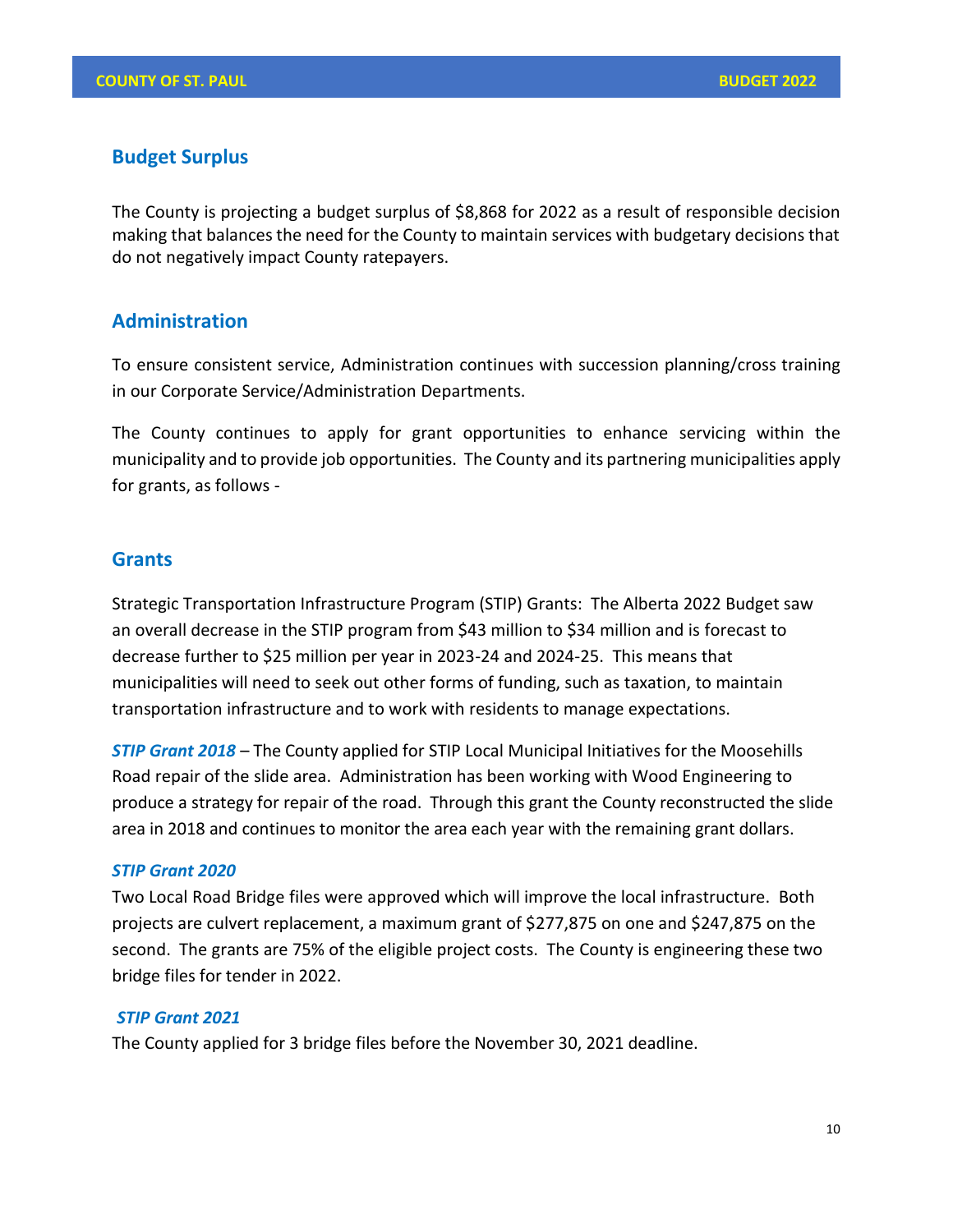#### *2020 Alberta Community Partnership Grants* were all approved:

- Detailed Engineering Stormwater Pre-Designs and Implementation Strategy between the Town of St. Paul and County of St. Paul. The project was awarded to WSP and is underway.

- Detailed Engineering Stormwater Pre-Designs and Implementation Strategy between the Town of Elk Point and County of St. Paul. The project was awarded to MPE Engineering and is underway. This project will be completed in early 2022.

- Detailed Engineering Stormwater Pre-Designs and Implementation Strategy between the Summer Village of Horseshoe Bay and the County of St. Paul. The project was awarded to MPE Engineering and is underway.

- Area Structure Plan and Utility Analysis, on the north side of the Town of Elk Point and into the County, between the Town of Elk Point and the County of St. Paul. The project was awarded to ISL Engineering and is underway.

#### *2021 Alberta Community Partnership (ACP) Grants*

- Elk Point South Area Structure Plan (ASP). The County is the Managing Partner. ISL Engineering is the selected consultant. The ASP will look at future planning, servicing, and marketing of these lands.

- St. Paul North Area Structure Plan. The Town of St. Paul isthe Managing Partner. ISL Engineering is the selected consultant on this project. The ASP will include a project on the north of St. Paul in the County as well as Town of St. Paul land east of Secondary Highway 881. The ASP will look at future planning, servicing, and marketing of these lands.

- 2021-22 Alberta Community Partnership Grant. The County has applied for an Administrative Intern under the ACP grant. The County has been successful and will be hosting an intern for eighteen months starting in May 2022.

#### *2022 Alberta Community Partnership (ACP) Grants*

- Ortho Photos update: County of Two Hills managing partner – other partners include Smoky Lake County, Lamont County – *This grant has not yet been approved*.

- Regional Tourism Strategy: Summer Village of Horseshoe Bay managing partner – other partners include Town of St. Paul, Town of Elk Point

- Regional Services Study: Town of St. Paul managing partner – other partners include Town of Elk Point, Summer Village of Horseshoe Bay

- Regional Recreation Facility Feasibility Study: County of St. Paul managing partner – other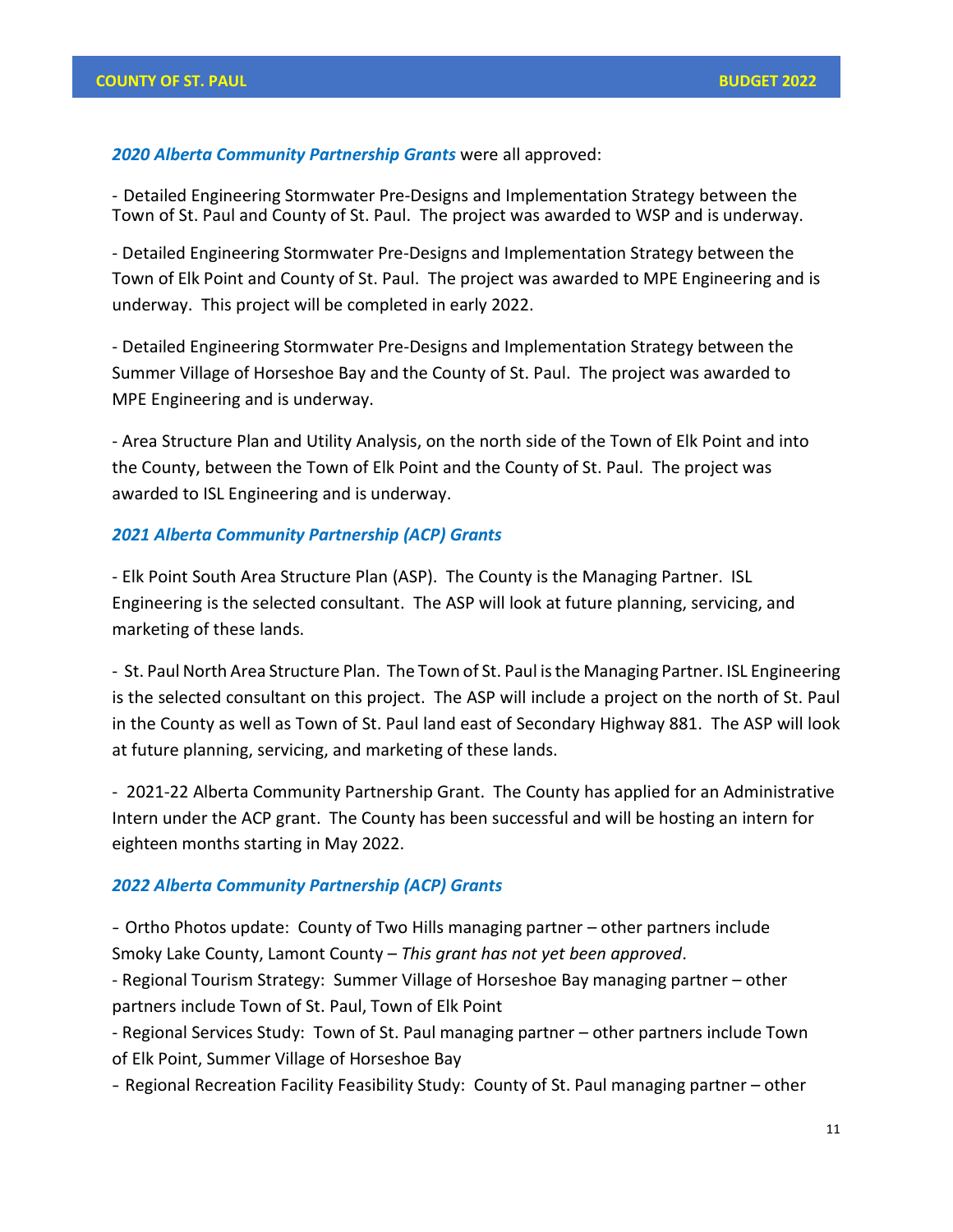partners include Town of Elk Point, Town of St. Paul, Summer Village of Horseshoe Bay - Area Structure Plan: Elk Point Airport – Town of Elk Point managing partner - North Saskatchewan River Management Plan – Village of Vilna is the managing partner – partnership includes Smoky Lake County as well

**Economic Development Strategy** Following projects under two separate grant programs, the Community and Regional Economic Support (CARES) and Alberta Community Partnership (ACP, the County, along with our regional partners have been able to have consultants work on the Region's Economic Development Strategy. The County managed these grant programs. Based on the success of the ACP grant, the regional partners have determined to continue the St. Paul- Elk Point (STEP) Economic Development Alliance that was an organization that was developed out of the last grant program.

The joint initiative, managed by the County of St. Paul continues with the St. Paul Chamber, Community Futures St. Paul-Smoky Lake Region, and Alberta HUB as well as our neighbouring municipalities – Town of St. Paul, Town of Elk Point, and Summer Village of Horseshoe Bay. A contract Economic Development Officer has been hired until December 2022. The goal of this initiative is to carry out the Economic Development Strategic Plan for the region and to grow economic opportunities in the region. The County's contribution for 2022 is approximately \$78,055 of the \$167,500 overall budget.

**Long Term Financial Plan** The County received a \$50,000 grant from the Federation of Canadian Municipalities (FCM) to develop a draft Long Term Financial Plan (LTFP). The County is working with Urban Systems and Azimi Consulting on this draft plan which will be completed in June 2022.

**Asset Management** The County's net financial assets as of December 31, 2021 are \$7,653,076, our non-financial assets not including tangible capital assets are \$3,798,619, and our tangible capital assets are valued at \$117,438,560.The responsibility of the County, on behalf of ratepayers, is to ensure the assets are managed efficiently and with 'thought'. The County continues to work on Asset Management to ensure informed decision are made regarding the replacement and maintenance of County infrastructure and other assets.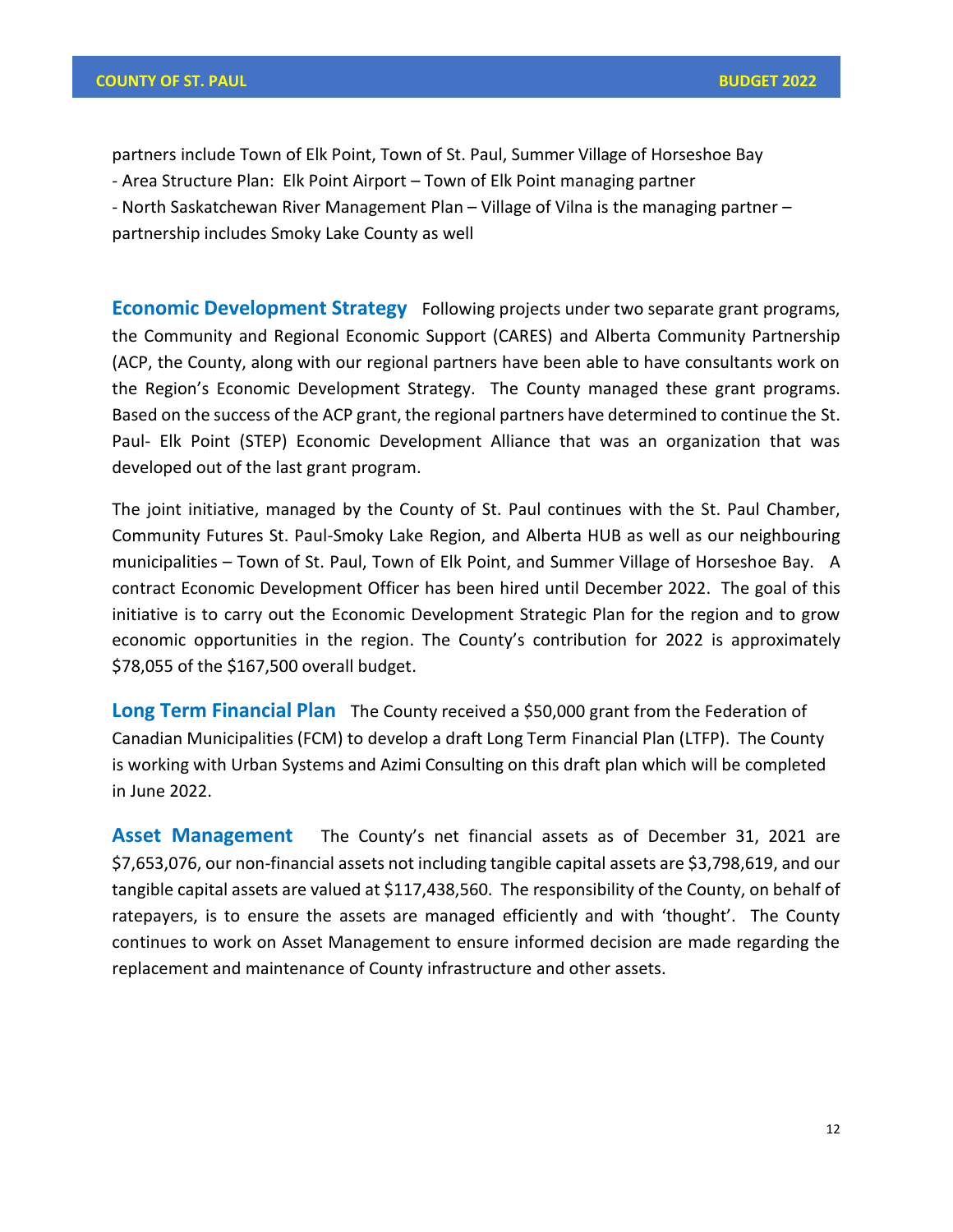**Student Scholarships** The importance of continuing education is fundamental in our community. The County will award scholarships of \$1,000 each to three students based on the criterion of high marks, community involvement and volunteerism and who are entering full-time studies. An additional \$1,000 scholarship will be awarded to one student entering a trade, based on community involvement and volunteerism.

**Community Support** The County has approved \$70,000 for community grants. Under the Community Organizations Grants and Loans Policy (ADM-25), the County has a grant application process for community halls, non-profit organizations, societies, and other civic groups that provide services to its residents. Organizations, et al. can apply for grant funding and the applications are assessed and awarded in a consistent and equitable manner that maximizes the benefits for County ratepayers. Additionally, the County supports our local Chambers of Commerce as well as grant funding for sports as per our Policy ADM-32 in the budgeted amounts of \$20,000 and \$10,000, respectively.

**Planning and Development** In 2021, the Planning and Development Department reviewed the Municipal Development Plan, Land Use Bylaw and General Municipal Servicing Standards to align with Intermunicipal Development Plans (IDP) and to improve the understanding and usability of these plans for landowners and developers wishing to develop in the County. The County's goal was to provide clarity for residents and to reduce red tape for people wishing to develop in the County.

Municipal Planning Services (2009) Ltd. is the subdivision authority for the County.

From March 1, 2022, and until at least December 2023, all Safety Codes permits for the County of St. Paul will be issued through Superior Safety Codes Inc. The safety permits include building, electrical, gas, plumbing and private sewage disposal system permits. Development permits will continue to be reviewed/approved by the County.

Alberta Environment and Parks (AEP) requires that landowners obtain a written Letter of Consent from the waterfront landowner (generally the County) before an authorization/permit may be issued by the province for the placement of a mooring structure (dock). As of March 8, 2022, the County is charging a fee of \$50 for a Letter of Consent to cross County Lands for the purpose of acquiring a permit from AEP for a mooring structure.

Residents can visit the County webpage ['Planning and Development'] to obtain information on the new processes.

**Enforcement** The County, as well as all other municipalities in the province, are required to pay for policing. Late in 2019, the Province announced it would focus on increasing the number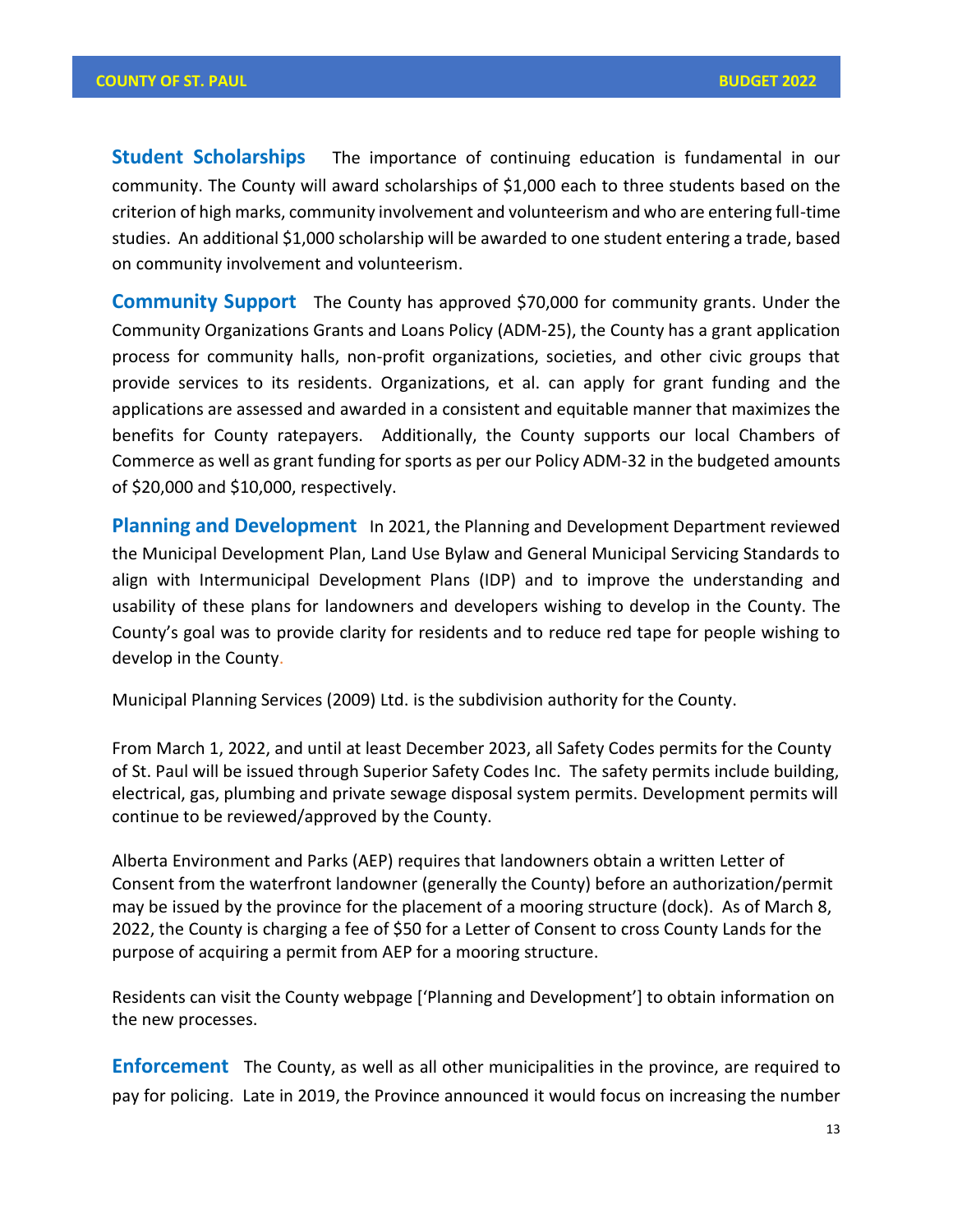of police officers in the province. The provincial government is achieving this by mandating that rural and small municipalities contribute to the cost of increased policing.

Historically, only towns and cities with populations greater than 5,000 paid for policing, while smaller towns and rural municipalities did not. The County's contribution will increase from \$250,364 in 2021 to \$333,580 in 2022 which will result in a slight increase in municipal taxes.

The County entered into an agreement with the Town of St. Paul for Community Peace Officers to monitor speed/ safety in an area that includes along TWP 582 (south feeder roads and RR 93A) between Hwy 881 and 57<sup>th</sup> street once the road work was completed in September 2021. The agreement is in place from November 2021 to October 31, 2022 with a payment of \$2,400 to the Town. Any fine revenue collected would be returned to the County.

Bylaw Officer - The contract for the County Bylaw Officer from Investigative Assurance was extended for three years to December 2023. The County has budgeted \$70,000 for this contract position.

**Occupational Health and Safety** The Region of St. Paul works together with our municipalities to provide Emergency Management and Occupational Health and Safety.

The County pays 100% of the expenses for the Regional Occupational Health and Safety Department and invoices our regional partners – Town of St. Paul, Town of Elk Point, and the Summer Village of Horseshoe Bay for their portion of the expenses. The cost allocation is based on population of respective municipalities. The County pays 45% of the cost. We also contribute 45% of the Regional Emergency Management Costs which are managed by the Town of St. Paul.

The County continues to maintain its Certificate of Recognition (COR) as certified by Alberta Municipal Health and Safety Association (AMHSA).

**Health Services** The County's budget for Dr. Recruitment is \$27,500 to cover the actual costs incurred for physician recruitment in St. Paul and Elk Point.

The County will welcome the arrival of seven new doctors who will practice in the Town of St. Paul or Elk Point.

Council has budgeted \$2.00/capita to contribute to STARS Air Ambulance. The County has provided a contribution to STARS since 2016.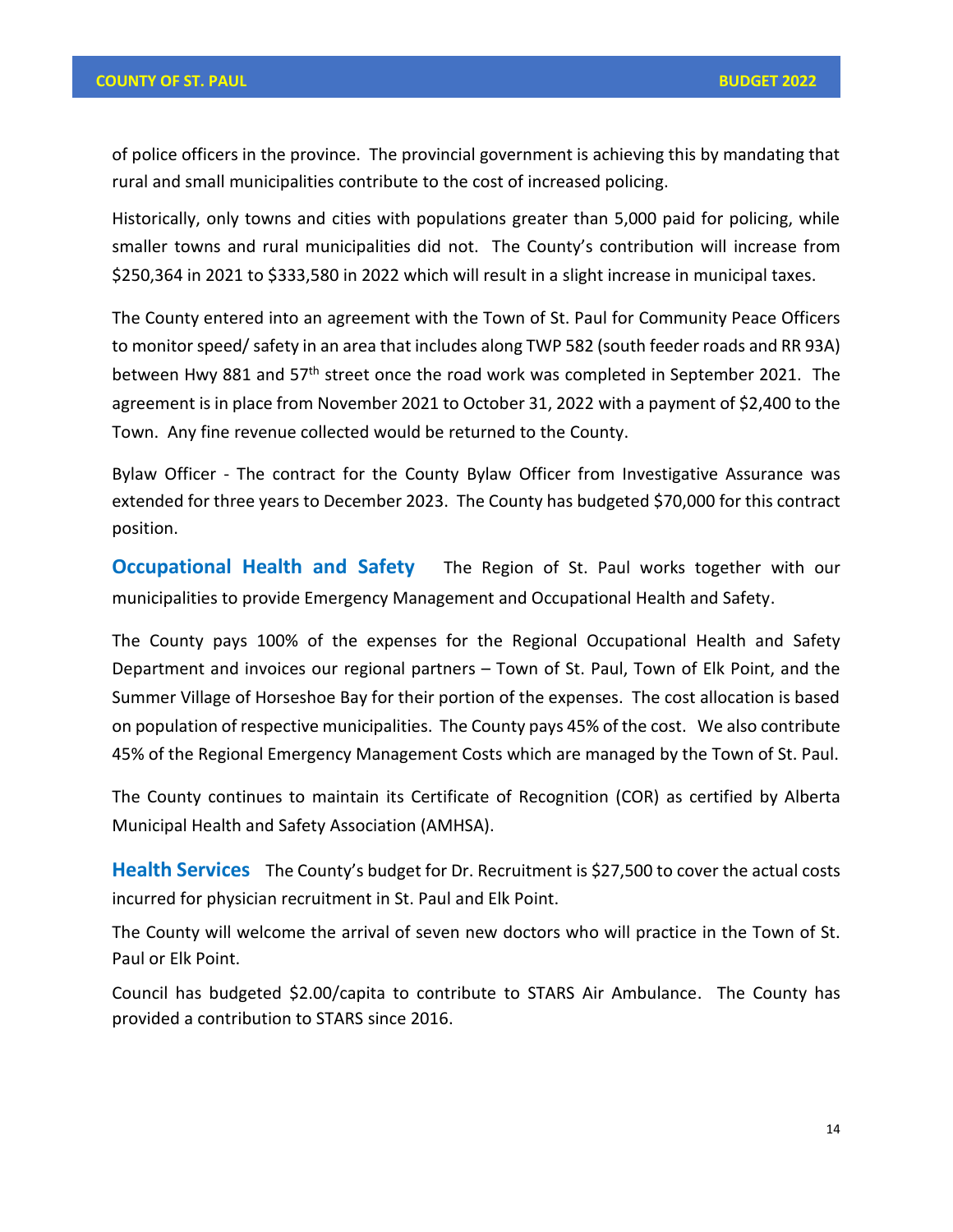## **Public Works**

The Municipal Sustainability Initiative (MSI) capital funding allocation for 2022 for the County of St. Paul is \$1,239,944 which includes operating funding of \$113,336. The 2021 allocation was \$2,891,527. The massive reduction in funding has put the County in the difficult position of reducing the number of planned road projects. The County has budgeted for approximately 8.7 km of road work and bridge culvert repairs and has deferred other planned projects. The County does not want to put ratepayers in the position of significantly increased taxes.

Council passed Bylaw 2020-38 Community Aggregate Payment Levy Bylaw in January 2021 which imposes a levy in respect of all sand and gravel businesses operating in the County. The revenue raised is used to offset the maintenance of infrastructure and community enhancement in the County. The levy imposed is \$0.40 per tonne of sand and gravel shipped from any pit as per the provisions outlined in the bylaw, collecting \$122,349 in revenue in 2021. A portion of the funds received each year will be allocated to the Aggregate Levy Committee to determine how it will be spent in the community. Council has developed terms of reference and appointed 2 Councillors, 3 Industry members, and 2 members of the public along with the CAO and Director of Public Works to this committee.

See the Public Works section for information on planned road projects. Overall, we reduced our planned working hours which entailed rolling the crews back to a standard five-day work week with limited overtime. This, in turn, will reduce the number of projects we plan to complete in 2022. Maintenance, Construction and Crushing scopes will be reduced.

The County's crushing operation continues to operate efficiently. Private gravel sales will commence in April. The Public Works Private Gravel Sales program was adjusted by Council in March 2022. The cost to residents for delivered gravel is \$16/tonne. This increase was necessary to offset the costs of labor and equipment utilized to perform this important service.

Public Works will also conduct maintenance brushing throughout 2022 to preserve the roadways.

Public Works will pursue and execute Road Use Agreements for the 2022 season, building off the success of previous year on achieving compliance and ensuring accountability for our road usage.

Public Works equipment mechanics and the team at the Public Works Shop continue to execute repairs in the most efficient manner. The expertise and experience of the team keeps all of our light and heavy-duty equipment running for a higher utilization rate. This allows our construction, maintenance, and crushing operations to achieve their full potential.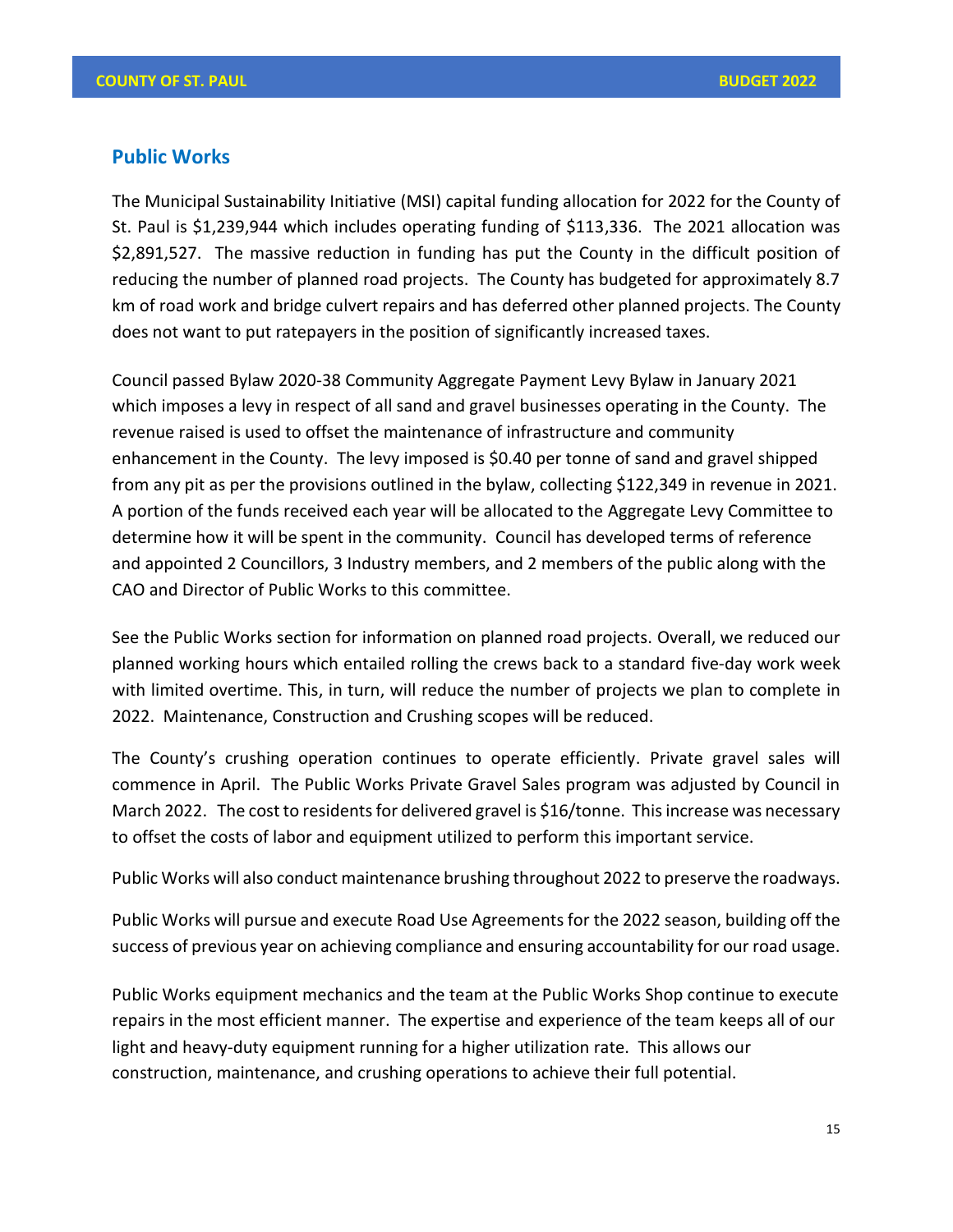**Regional Energy Manager** The County and our regional partners including Town of St. Paul, Town of Elk Point and Summer Village of Horseshoe Bay appointed a Municipal Energy Manager (MEM) in mid-2021 to assess the energy consumption of all municipal buildings. The MEM is in place for 24 months and is 80% funded by the Municipal Climate Change Action Centre (MCCAC). The goal is to reduce energy costs to the municipal governments and to increase energy efficiencies. The municipalities are actively seeking grants to offset the initiatives coming out of this program.

**Airports** The 2022 budget includes the County's contribution for the maintenance and operation of the St. Paul and Elk Point Airports.

In March, Council approved proceeding with the proposal put forward by Jet Pro with a budget commitment for implementation and ongoing costs shared 50/50 with the Town of Elk Point to provide satellite-based Instrument Approach and Departure Procedures at the Elk Point Airport. The cost to implement the procedures is \$15,000 plus an annual procedure maintenance fee of \$4,000 and an additional cost of \$4,000 every four years for a Flight Check. The County's contribution is 50% of the cost.

**Water and Wastewater** As part of the County's Long Term Financial Plan, County is undertaking a review of the water distribution lines in Ashmont, Lottie Lake, and Mallaig as well as the sewer collection lines in Ashmont and Mallaig. This review will plan for the future repair and replacement of these lines. Urban Systems are undertaking the review. In 2022, the County will be assessing the condition of sewer lines in Ashmont and Mallaig to better understand the costs associated with repair/replacement of these collection systems. This project will come with significant stakeholder engagement before any decisions are made regarding options presented.

In June of 2021, the County received approval from Alberta Environment and Parks for alternative treatment and management of Whitney Lake wastewater effluent for three years until Jun 2024. This alternative treatment project was undertaken in 2021, but due to time constraints was not commissioned in the fall of 2021. The County is hoping to commission the new equipment/infrastructure in spring 2022. Under this approval, Alberta Environment and Parks requires three quality tests per week at a cost of \$3,440 per month during the first year of operation with reduced testing to one per week in year two and three.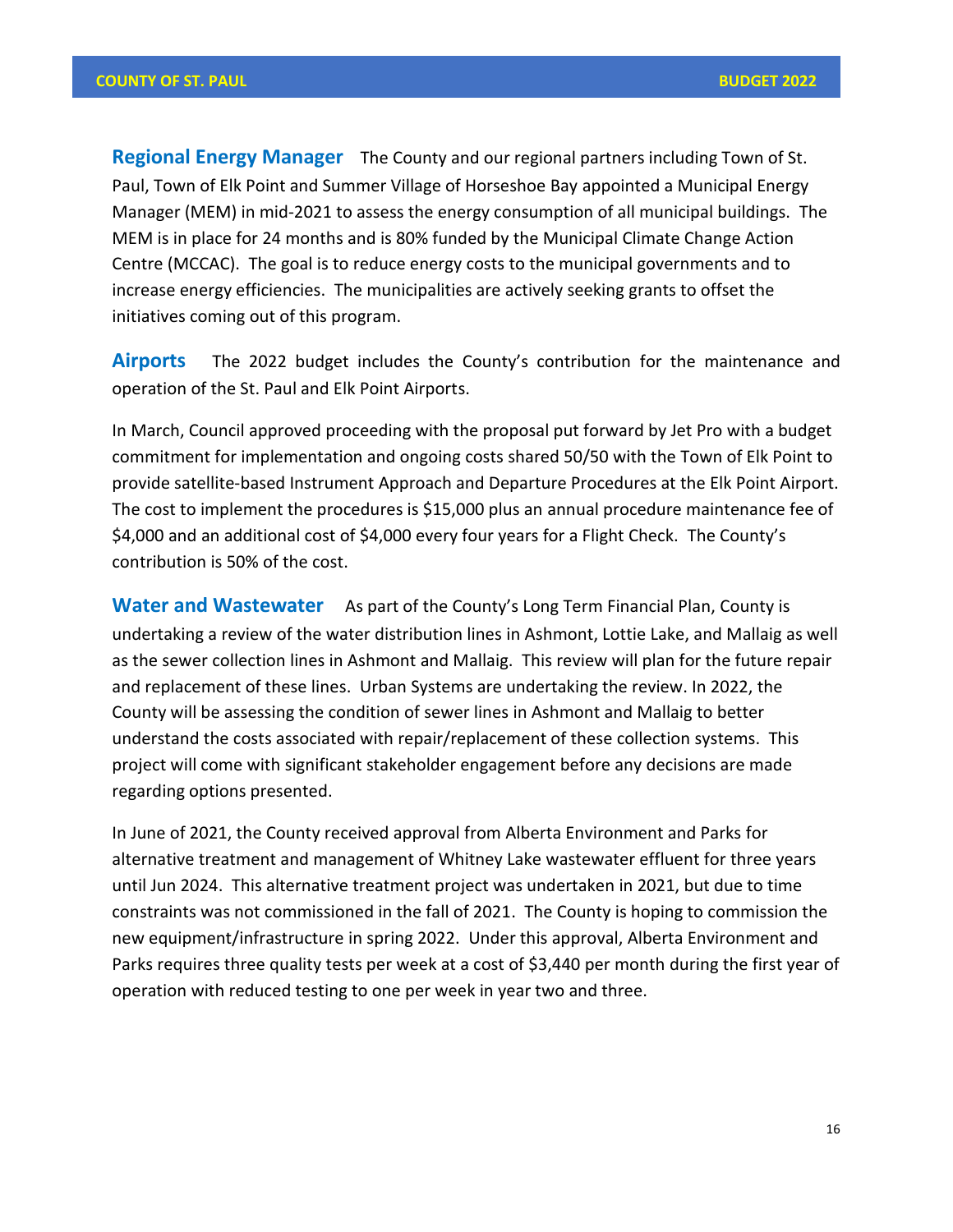# **Recreation**

The Multi-Lateral Recreation Agreement between the County of St. Paul, Town of St. Paul, Town of Elk Point and the Summer Village of Horseshoe Bay was approved in 2019 for a five-year term to 2024. The County also entered into Bi-Lateral Recreation Agreements with both the Town of St. Paul and the Town of Elk Point in 2019. These agreements have resulted in significant increases in contributions to the two towns for the operation of recreation in their municipalities that are enjoyed by the residents of the County.

The County's contribution to the Town of St. Paul is \$556,732 for 2022 for Class A and Class B facilities. This contribution funds Class A facilities that are funded regionally – including the Swimming Pool and the Visual Arts building through the Multi-Lateral Recreation Agreement. The Bi-Lateral Recreation Agreement Class B facilities also include arenas, curling rink, soccer fields, skate park, golf course, rec centre, trail maintenance, Reunion Station, ball diamonds, Canada Day celebrations, rodeo, and administration. It is important to note that the agreement also contemplates contribution from the Town to the County for the County's Class B expenses including the County Municipal Campgrounds, Mallaig Arena (operated by the Ag Society), Mann Lakes Golf Course (operated privately), Centerfield/LRA Rodeo, and Trail Maintenance on Iron Horse Trail.

The County will continue to provide \$75,000 to support regional user groups in Elk Point. In addition, as per the Recreation agreements, the County provides Town of Elk Point with \$62,620. This contribution funds a Class A facility that is funded regionally and includes the Allied Arts Centre through the Multi-Lateral Recreation Agreement. It also covers the Bi-Lateral Recreation Agreement Class B facilities that include the golf course, spray park, trail maintenance, Canada Day Celebrations, ball diamonds, and administration. It is important to note that this agreement contemplates contribution from the Town to the County for the County's Class B expenses including Canada Day contribution and Trail Maintenance.

The campground online reservation system through Camp Reservations Canada opened on March 1 for municipal campgrounds located at Floating Stone, Lac Bellevue, Stoney Lake, and Westcove. The campgrounds are schedule to open on May 19, 2022 and continue for the season until September 5, 2022.

The County is budgeting to construct a new boat launch at Lac Bellevue Municipal Park at an estimated cost of \$160,00 which includes cost for engineering, labour and equipment. In addition, new playground equipment will be installed at Westcove at an estimated cost of \$10,000.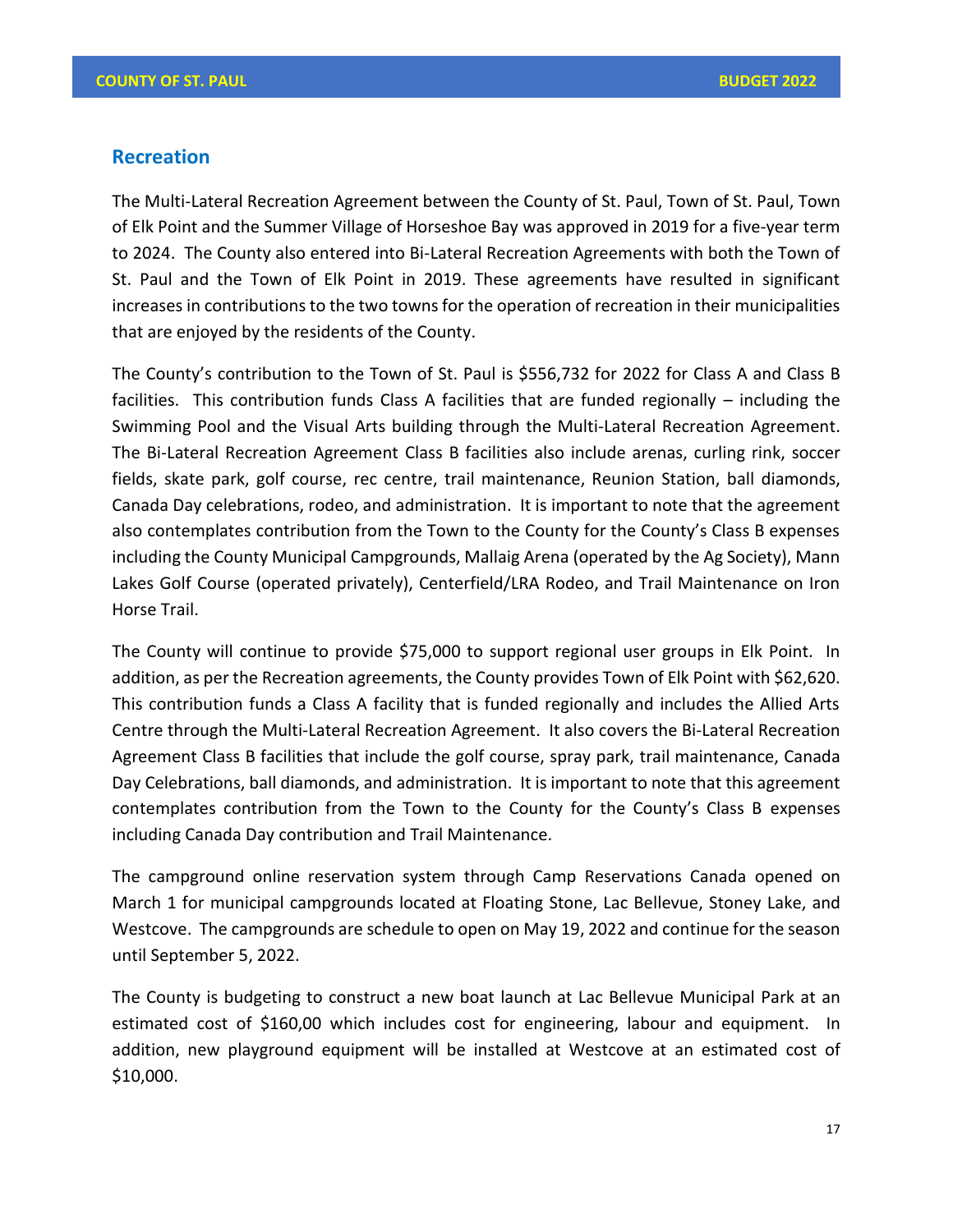The County of St. Paul and the Lakeland Cross-Country Ski Club (LCCSC) entered into a threeyear joint venture agreement to develop a Nordic ski trail network at the Westcove Municipal Recreation Area starting this 2021-2022 season. The County of St. Paul and Lakeland Cross-Country Ski Club have worked together to develop new ski trails within the park. The County is providing work-in-kind. The day use gazebo, firewood, and outhouses will be available at the site for skiers. Snowmobiles and ATVs could not enter the park to ensure ski trails were not damaged. Lakeland Cross-Country Ski Club is a non-profit society since 2008 operated entirely by volunteers and promotes cross-country skiing in the greater St. Paul area and partners with Nordic ski clubs in the Lakeland area.

**Environmental Health** The County operates six municipal transfers stations, two Class III Landfills located at Ashmont and Mallaig, and numerous unmanned waste bin sites. The County also shares in the costs of the transfer stations operated by the Town of St. Paul and the Town of Elk Point. In 2022, the County will continue to explore recycling options at the Transfer Stations.

The following can now be deposed of at the County Transfer Stations for recycling: beverage containers, cardboard, cell phones, eyeglasses, electronics, hearing aids, household batteries (no vehicle batteries), lightbulbs, paint, paper, pesticide jugs, plastics, propane tanks, Styrofoam, vehicle tires, and used oil and filters.

The Take it or Leave it buildings continue to be very popular at all six transfer stations.

In 2020, the County initiated a bottle recycling program with community organizations that is scheduled to continue in 2022. The Elk Point 4-H Beef Club, Lac Sante Recreation Family Society and the Mallaig and District Ag Society applied and were selected to collect beverage containers from the Transfer Stations. This work helps support their organizations. In turn, these not-forprofit organizations support youth and our communities.

**Agricultural Services** The Agriculture Services department is partially funded through a grant from the province. The funding from the provincial government was reduced in 2020 by 27% equating to \$46,000 for a grant in the amount of \$123,907. The Alberta 2022 Budget maintained this funding allocation.

The Agricultural Service Board (ASB) will, once again, ensure that canola fields are checked for clubroot and will provide education for producers on preventing the spread of the disease.

The Beaver Reduction Program will be offered in the spring and fall of 2022.

Health Canada announced in March 2020 that the strychnine registration program will be phased out. The County's Agricultural Service Department, as a certificated government agent, sold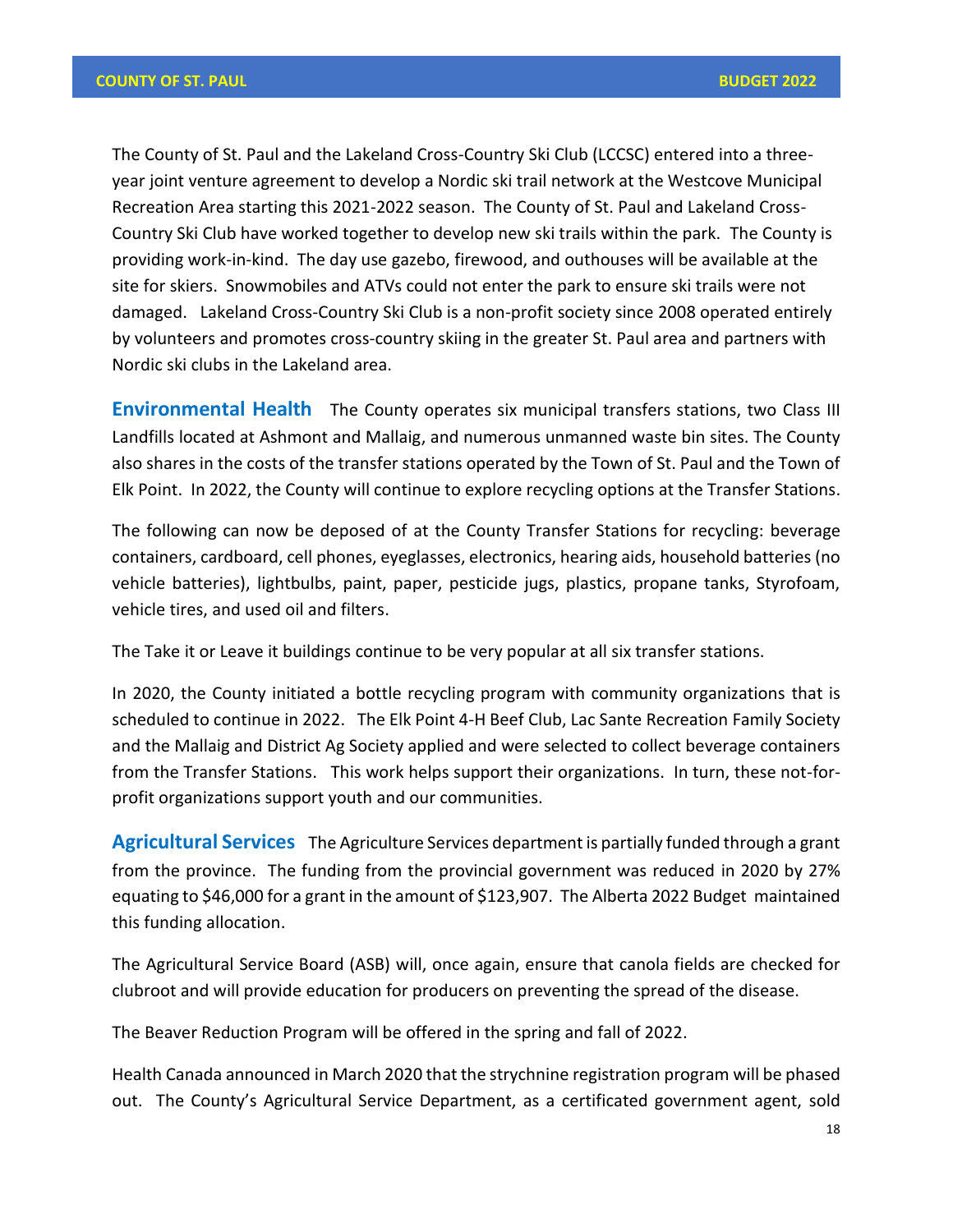strychnine bait products at \$13/bottle to farmers for the control of Richardson's Ground Squirrels (gophers). March 4, 2022 was the last date that this strychnine was sold, and all available stock was purchased.

**Fire Protection** The County has been proactively setting aside dollars in a reserve budget to replace capital equipment. Each year County Council allocates \$136,000 to reserves for the replacement of apparatus that is identified in our 5-year capital plan.

The purchase of a Pumper/Rescue Truck for Ashmont will be completed in 2022 and will be operational in the second quarter of 2022.

Elk Point Brush Light Rescue apparatus was tendered and was ordered with funding through Rescue Reserve held by the County and the Town of Elk Point.

The County jointly funds the Town of St. Paul Fire Department and the Town of Elk Point Fire Department. The County fully funds the Fire Departments in Ashmont and Mallaig.

A FireSmart Home Partners Program grant of \$18,000 was received in 2020 to conduct free home fire assessments. These assessments were not conducted in 2020 or 2021 because of COVID-19 restrictions. The funding was reallocated in 2021 to a FireSmart Education Program that focused on cleaning up property with the aim of preventing wildfires. The FireSmart Home Assessment program will proceed in 2022 with a goal of conducting one hundred FireSmart Inspections this summer.

# **Family & Community Support Services**

The County manages the FCSS programming for both the County of St. Paul and Town of Elk Point (since 2015). FCSS provides an important community service to residents of all ages – from Summer Movie Nights for all family members to providing meals through Meals on Wheels to ensuring that seniors have fun! Extensive FCSS programming is run year-round. FCSS is supported 80% through provincial funding with the municipalities (County and Town of Elk Point) providing 20%. Additionally, the FCSS department actively applies for several grants from various levels of government.

In February 2022 the County of St. Paul, Town of Elk Point and Town of St. Paul signed am Memorandum of Understanding regarding an FCSS Partnership. This partnership will enhance the FCSS department's ability to provide increase efficiencies, streamline processes for County residents and provide consistent services for the communities within the region. We anticipate the partnership will formalize in January 2023. FCSS Services in the St. Paul region are now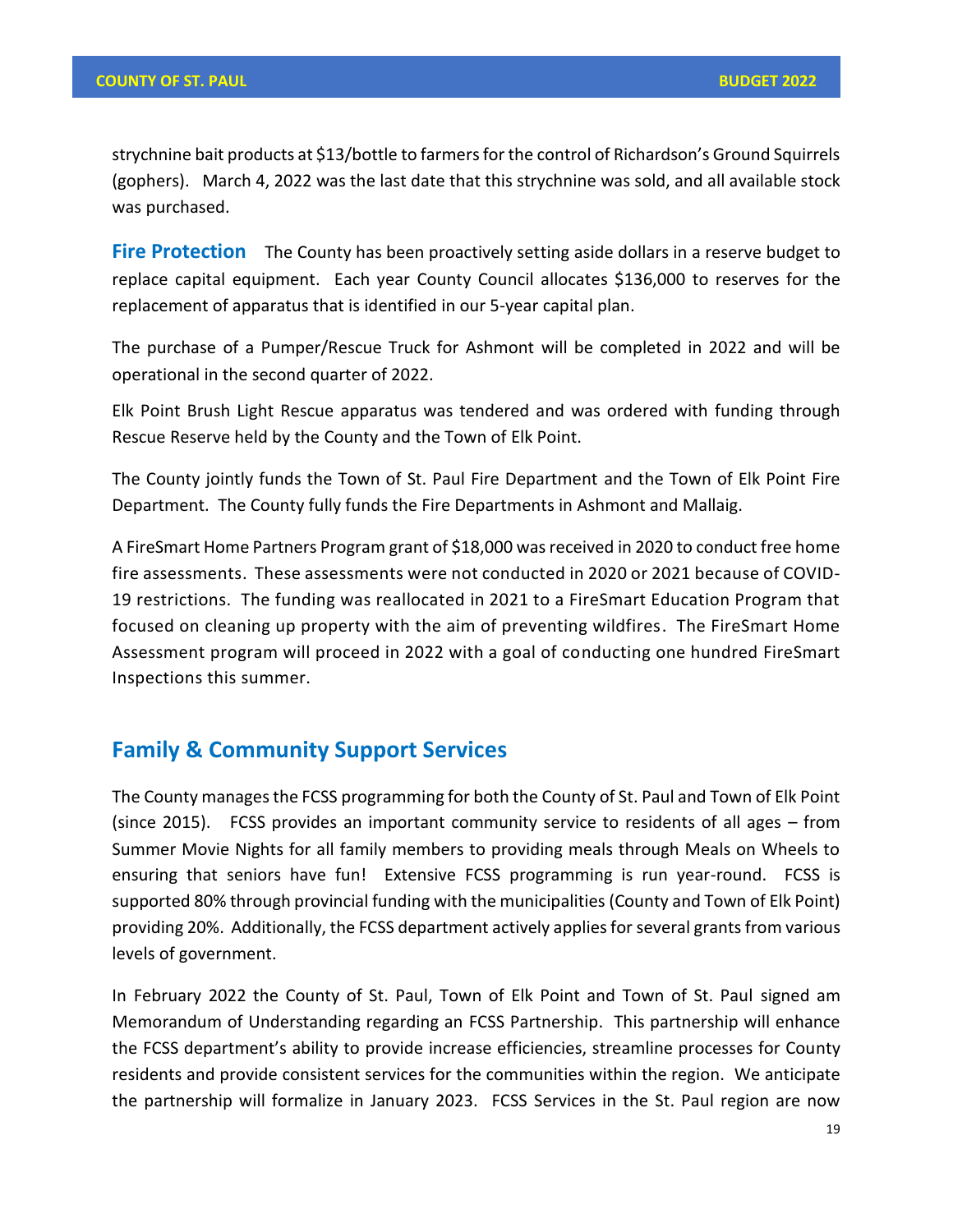available at 5002-51 Avenue in the Town of St. Paul. The FCSS Office in Elk Point located at the Eco Centre will continue to provide services to residents in the Elk Point region.

Due to COVID-19 restrictions, some summer programs in 2021 did not proceed. FCSS staff worked hard to provide, and continued to provide, needed services and support to residents of the region that were affected by COVID-19 and the public health orders. These included vouchers to families and seniors at risk. FCSS saw an increase in individuals and families needing the assistance of counselling services.

During 2021 FCSS proceeded with summer programs, limited Seniors Week recognition in June, the Elk Point Community Information Night in September, Mallaig and Ashmont Summer Programs, Volunteer Income Tax Program, and a Seniors Christmas Meal Program which provided three hundred turkey meals to the seniors in the region.

See the Family & Community Support Services section for planned 2022 programs.

# **Library and Culture**

The County provides \$115,000 to the County Library Board which allocates funds to both St. Paul and Elk Point Libraries and operates the Ashmont and Mallaig Libraries. The contribution helps to cover salaries and wages for Library staff, and operating expenditures.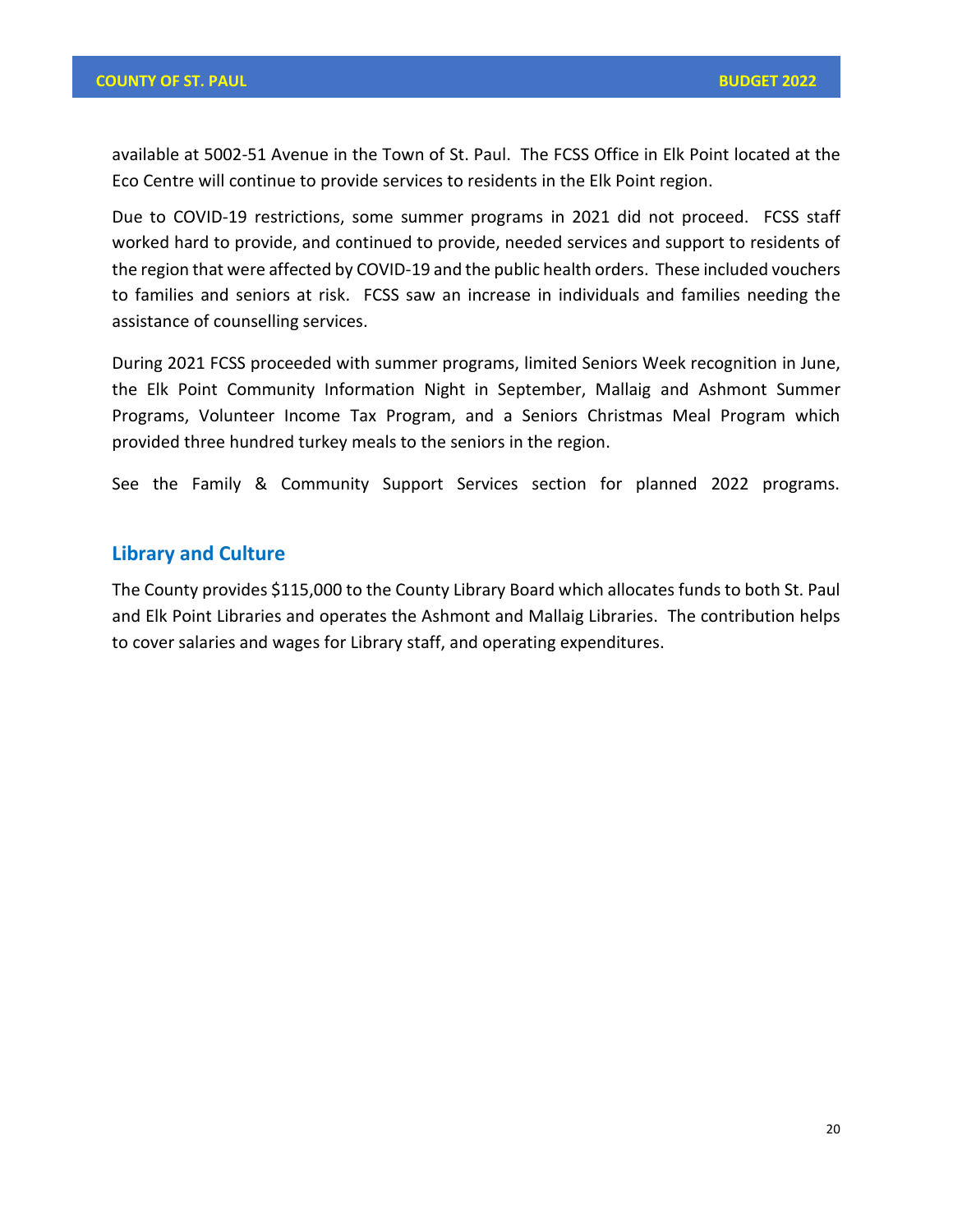# **Grants: Provincial/Federal Grants the County expects to receive in 2022 include:**

| \$1,282,000<br><b>Municipal Sustainability</b><br>Initiative - Capital<br>deferred from 2021                                                       | \$113,336<br><b>Municipal Sustainability</b><br>Initiative - Operating                                                         | \$626,308<br><b>Federal Gas Tax</b>                                                                                                     |
|----------------------------------------------------------------------------------------------------------------------------------------------------|--------------------------------------------------------------------------------------------------------------------------------|-----------------------------------------------------------------------------------------------------------------------------------------|
| • Public Works Capital<br>Equipment                                                                                                                | • Libraries<br>• Community Halls<br>• Ag Societies                                                                             | • Road Projects                                                                                                                         |
| \$3,862<br><b>Alberta Community</b><br>Partnership<br>*Deferred from 2021<br>• Stormwater<br>Management -<br>partnership with Town<br>of Elk Point | \$525,750<br><b>STIP Funding</b><br>• Replacement of 2<br>bridges<br>•Engineering of<br>GBC/Paving of<br>Moosehills Slide area | \$68,086<br><b>Municipal Energy</b><br><b>Management</b><br>• Regional Energy<br>Manager to evaluate<br>Regional municipal<br>buildings |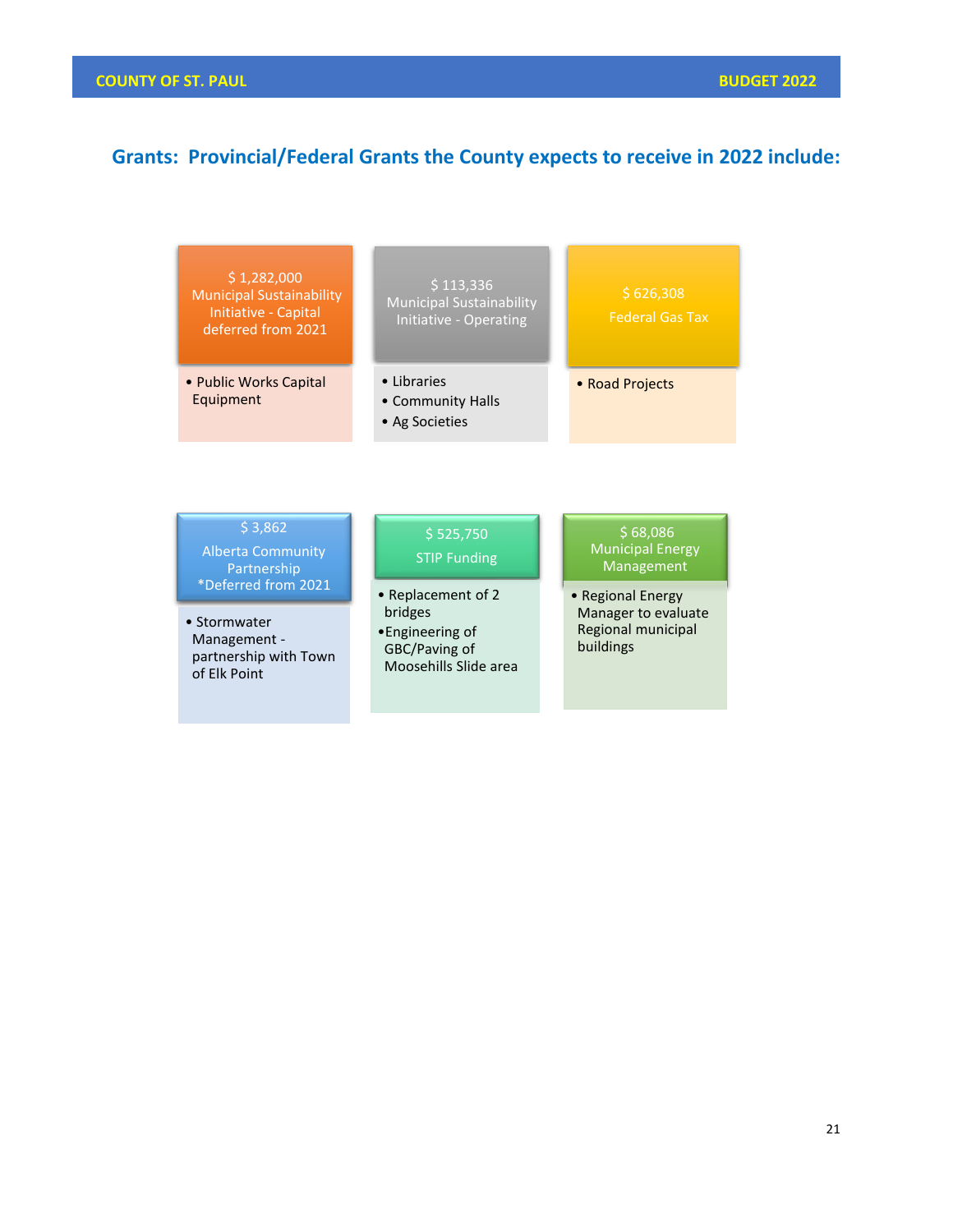# **COUNTY OF ST. PAUL BUDGET 2022**

| \$194,892<br><b>Alberta Community</b><br>Partnership                                        | \$204,577<br><b>FCSS Grant</b>                      | \$24,838<br><b>New Horizons Grant</b>                                                                                                           |
|---------------------------------------------------------------------------------------------|-----------------------------------------------------|-------------------------------------------------------------------------------------------------------------------------------------------------|
| • Area Structure Plan -<br>south side of Town of<br><b>Elk Point and into the</b><br>County | • FCSS Programs                                     | • To provide rubber<br>matting at Lac Bellevue<br>and Floating Stone that<br>will increase beach<br>access for seniors and<br>disabled persons. |
|                                                                                             |                                                     |                                                                                                                                                 |
| \$123,907<br>Alberta Agricultural<br><b>Services</b>                                        | \$28,667<br><b>Alberta Community</b><br>Partnership | \$50,000<br>from FCM                                                                                                                            |
| • Agricultural Services<br>Programs                                                         | • Finance Officer Intern                            | • Draft Long Term<br><b>Financial Plan</b>                                                                                                      |

 $$100,000$ 

Alberta Community Partnership

• Regional Recreation Facility Feasibility Study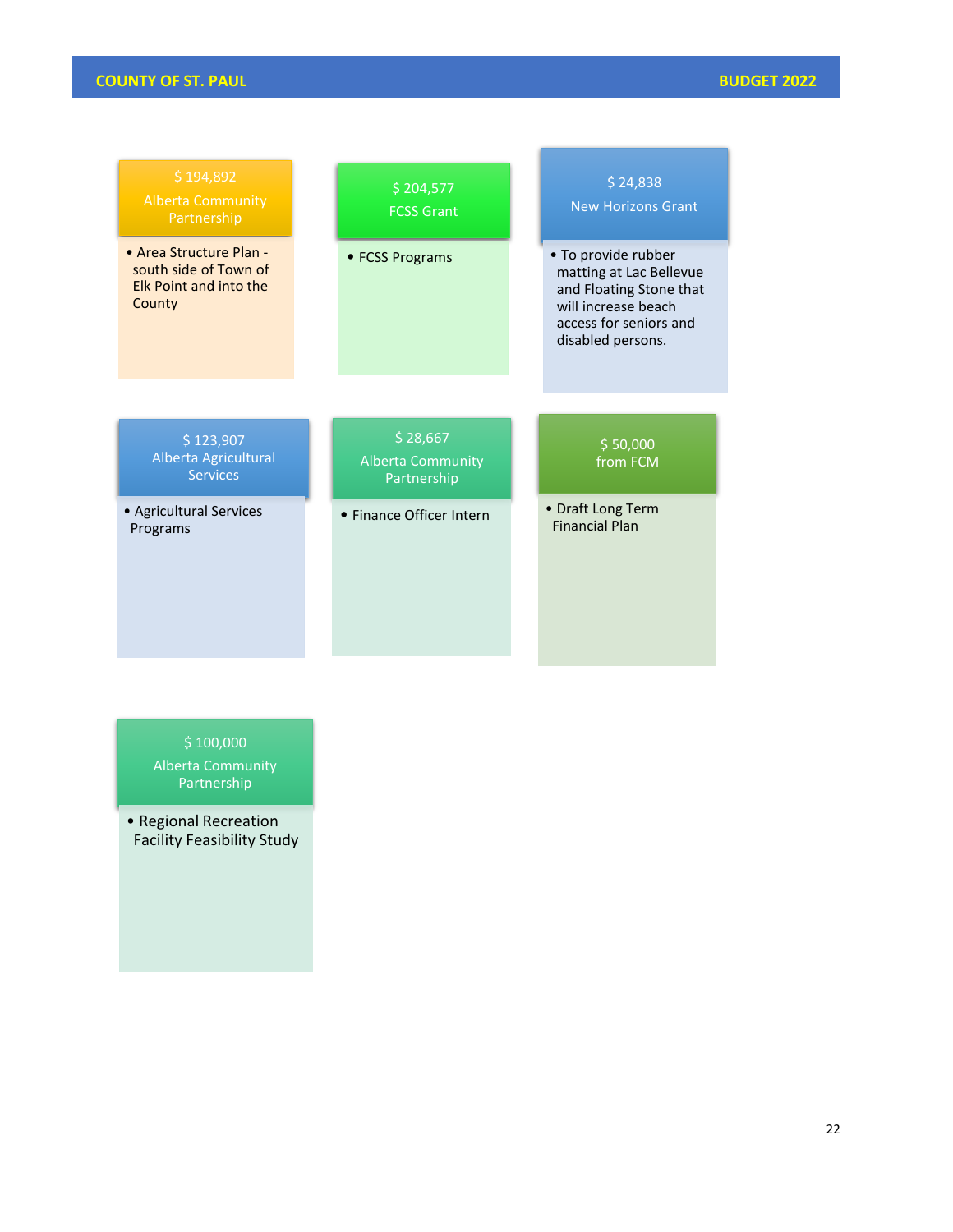# **Consolidated Financial Charts 2022**

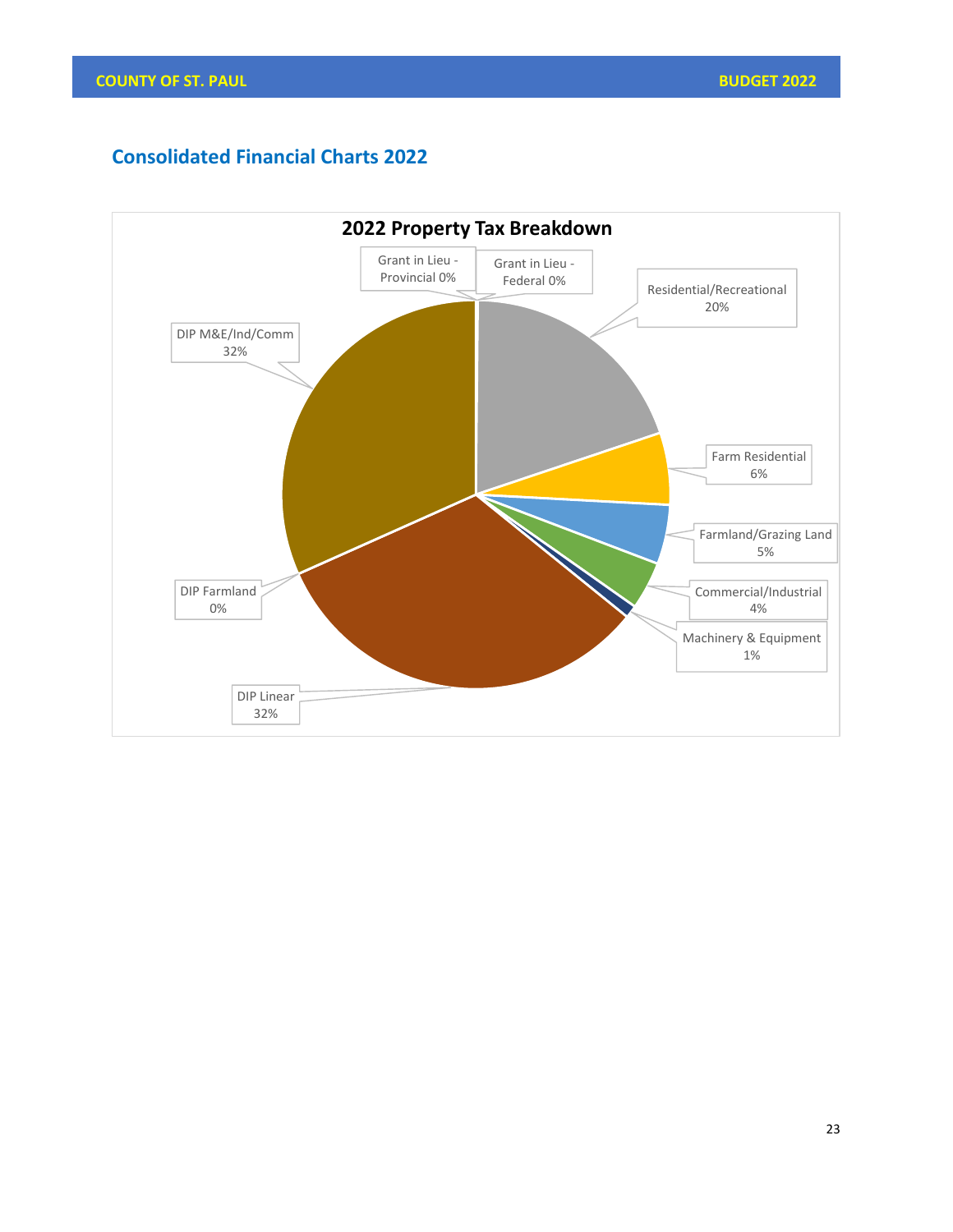

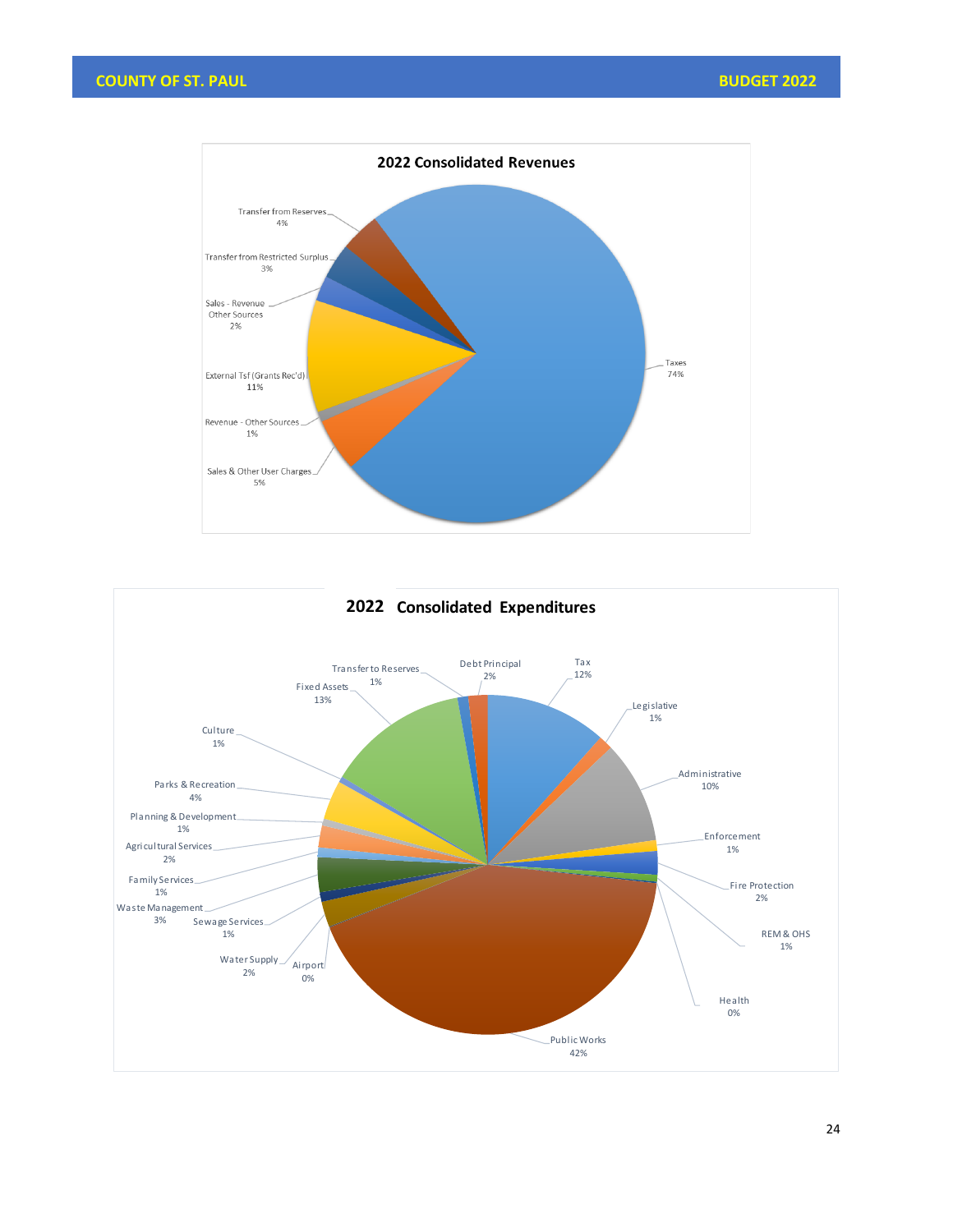# **COUNTY OF ST. PAUL BUDGET 2022**

In conclusion, I would like to thank all of the Managers and staff for their assistance with the budget preparation. And a special thank you to Gina Laramee and Robb Foote for their assistance with the budget and to Arlene Shwetz for her work on this document.

Respectfully Submitted

*Sheila Kitz, CLGM* Chief Administrative Officer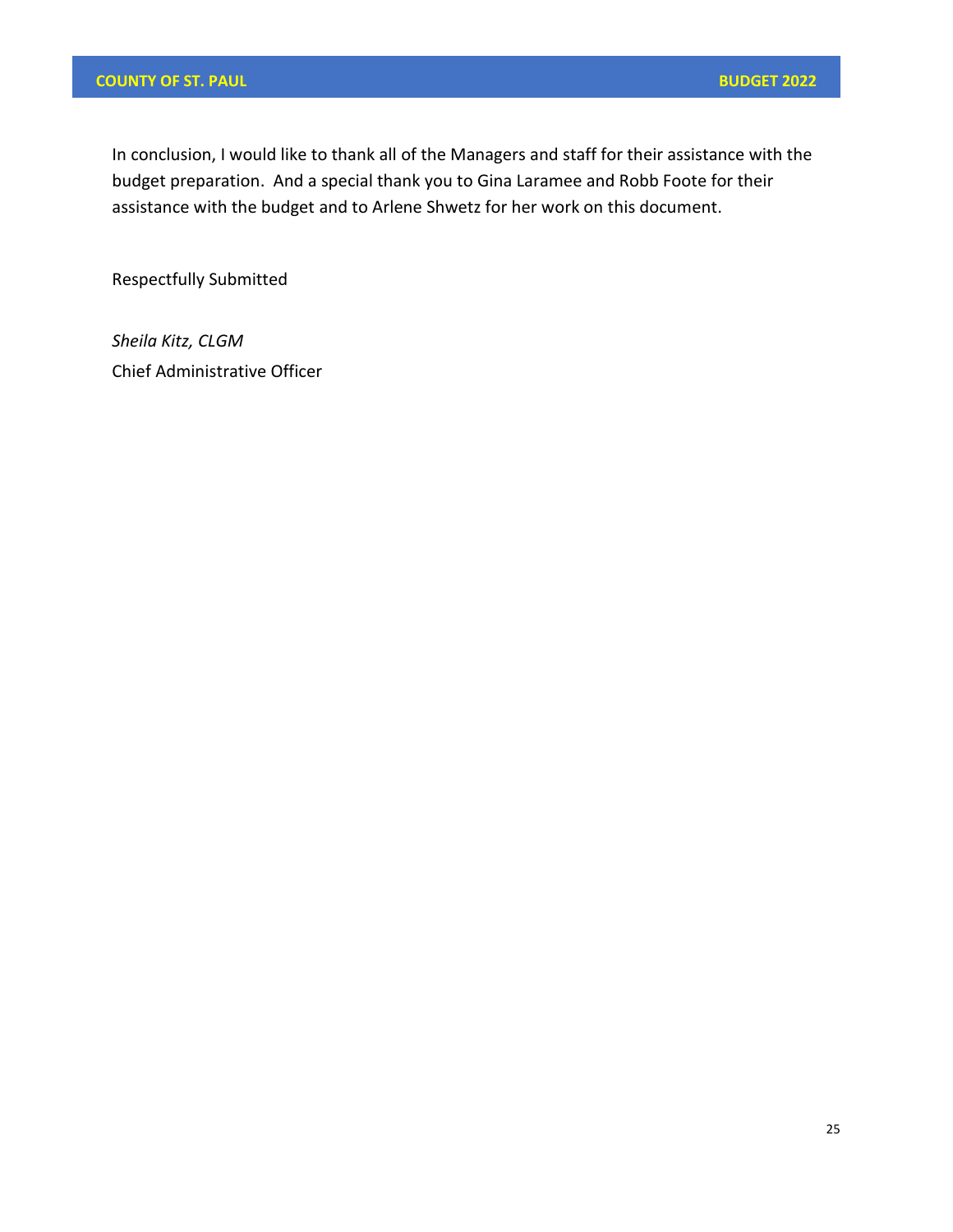**Summary** 

*2022 Final Municipal Budget As of March 31, 2022*

| As of March 31, 2022                             |     | 2022 Budget |    |                     |     | 2021 Budget     |    |                     |
|--------------------------------------------------|-----|-------------|----|---------------------|-----|-----------------|----|---------------------|
|                                                  |     | Revenues    |    | <b>Expenditures</b> |     | <b>Revenues</b> |    | <b>Expenditures</b> |
| Operating:                                       |     |             |    |                     |     |                 |    |                     |
| Taxes                                            | \$. | 26,197,628  | \$ | 4,850,320           | \$. | 25,216,918      | \$ | 4,992,202           |
| Legislative                                      |     |             |    | 568,883             |     |                 |    | 512,693             |
| Administrative                                   |     | 1,227,683   |    | 4,209,296           |     | 1,558,693       |    | 3,783,391           |
| Enforcement                                      |     | 2,000       |    | 433,880             |     | 2,000           |    | 331,364             |
| <b>Fire Protection</b>                           |     | 54,920      |    | 945,949             |     | 106,720         |    | 883,680             |
| <b>REM &amp; OHS</b>                             |     | 136,529     |    | 273,653             |     | 134,503         |    | 260,892             |
| <b>Health Services</b>                           |     | 34,286      |    | 60,829              |     | 34,286          |    | 53,272              |
| Transportation                                   |     | 3,490,198   |    | 17,756,807          |     | 6,549,357       |    | 16,715,389          |
| Airport                                          |     |             |    | 44,037              |     |                 |    | 37,563              |
| Water                                            |     | 458,000     |    | 1,013,835           |     | 468,760         |    | 1,077,915           |
| Sewer                                            |     | 58,500      |    | 381,329             |     | 90,250          |    | 488,249             |
| <b>Environmental Health</b>                      |     | 212,800     |    | 1,395,115           |     | 202,800         |    | 1,471,342           |
| <b>FCSS</b>                                      |     | 304,078     |    | 389,439             |     | 285,756         |    | 366,900             |
| ASB                                              |     | 144,407     |    | 877,700             |     | 147,807         |    | 880,093             |
| Planning & Development                           |     | 91,290      |    | 276,385             |     | 128,334         |    | 290,916             |
| Recreation                                       |     | 341,365     |    | 1,564,605           |     | 298,765         |    | 1,485,304           |
| Culture (Library)                                |     | 73,803      |    | 235,822             |     | 73,803          |    | 245,021             |
| <b>Capital Expenditures</b>                      |     |             |    | 5,660,683           |     |                 |    | 9,007,063           |
| Other:                                           |     |             |    |                     |     |                 |    |                     |
| <b>Back Out of Amortization</b>                  |     |             |    | (6,076,121)         |     |                 |    | (5,930,621)         |
| <b>Net Book Value of Disposed Capital Assets</b> |     | 591,694     |    |                     |     | 418,797         |    |                     |
| <b>Funding from Restricted Surplus:</b>          |     |             |    |                     |     |                 |    |                     |
| Funding from Reserve for Future Operations       |     | 680,000     |    |                     |     |                 |    |                     |
| <b>Funding from Reserve for FCSS</b>             |     | 5,940       |    |                     |     |                 |    |                     |
| Funding from Reserve for Future Expenditures     |     | 1,200,000   |    |                     |     | 1,925,000       |    |                     |
| Funding from Reserve - Community Reserve Fund    |     | 2,500       |    |                     |     |                 |    |                     |
| Funding from Reserve - Elk Point Recreation      |     |             |    |                     |     | 5,000           |    |                     |
| Funding from Reserve - Public Reserve            |     | 170,000     |    |                     |     |                 |    |                     |
| Funding from Reserve - Riverview (2019 Reserve)  |     |             |    |                     |     | 112,500         |    |                     |
| Funding from Reserve - Riverview (2020 Reserve)  |     |             |    |                     |     | 112,500         |    |                     |
| <b>Funding from Reserves - Fire</b>              |     | 410,260     |    |                     |     | 164,000         |    |                     |
| <b>Operating Reserve - Gravel Levy</b>           |     | 75,000      |    | 150,000             |     |                 |    | 150,000             |
| <b>Replacement Reserve - Fire</b>                |     |             |    | 163,000             |     |                 |    | 163,000             |
| Replacement Reserve - Waste                      |     |             |    | 120,000             |     |                 |    | 120,000             |
| <b>Debenture Principal Payments</b>              |     |             |    | 658,567             |     |                 |    | 636,379             |
| Total                                            | \$  | 35,962,881  |    | \$35,954,013        | \$  | 38,036,549      | \$ | 38,022,007          |
| Surplus/(Deficit)                                | \$  | 8,868       |    |                     | \$  | 14,542          |    |                     |

| <b>Funding by Debenture</b>                                                   |            |
|-------------------------------------------------------------------------------|------------|
| <b>Funding from Reserve for Future Expenditures</b><br>1,925,000<br>1,200,000 |            |
| \$29,201,763<br><b>Operations Expenditures</b><br>S                           | 27,945,565 |
| 150.000<br><b>Operating Reserves</b><br>933,440<br>230,000                    | 150,000    |
| 410,260<br>283,000<br>164,000<br><b>Replacement Reserves</b>                  | 283,000    |
| <b>Capital Debenture Repayment</b><br>658,567                                 | 636,379    |
| <b>Capital Expenditures</b><br>5,660,683                                      | 9,007,063  |
| <b>Net Book Value of Disposed Capital Assets</b><br>418,797<br>591,694        |            |
| 35,962,881<br>38,036,549<br>Total<br>\$35,954,013                             | 38,022,007 |
| Surplus/(Deficit)<br>8,868<br>14,542                                          |            |

26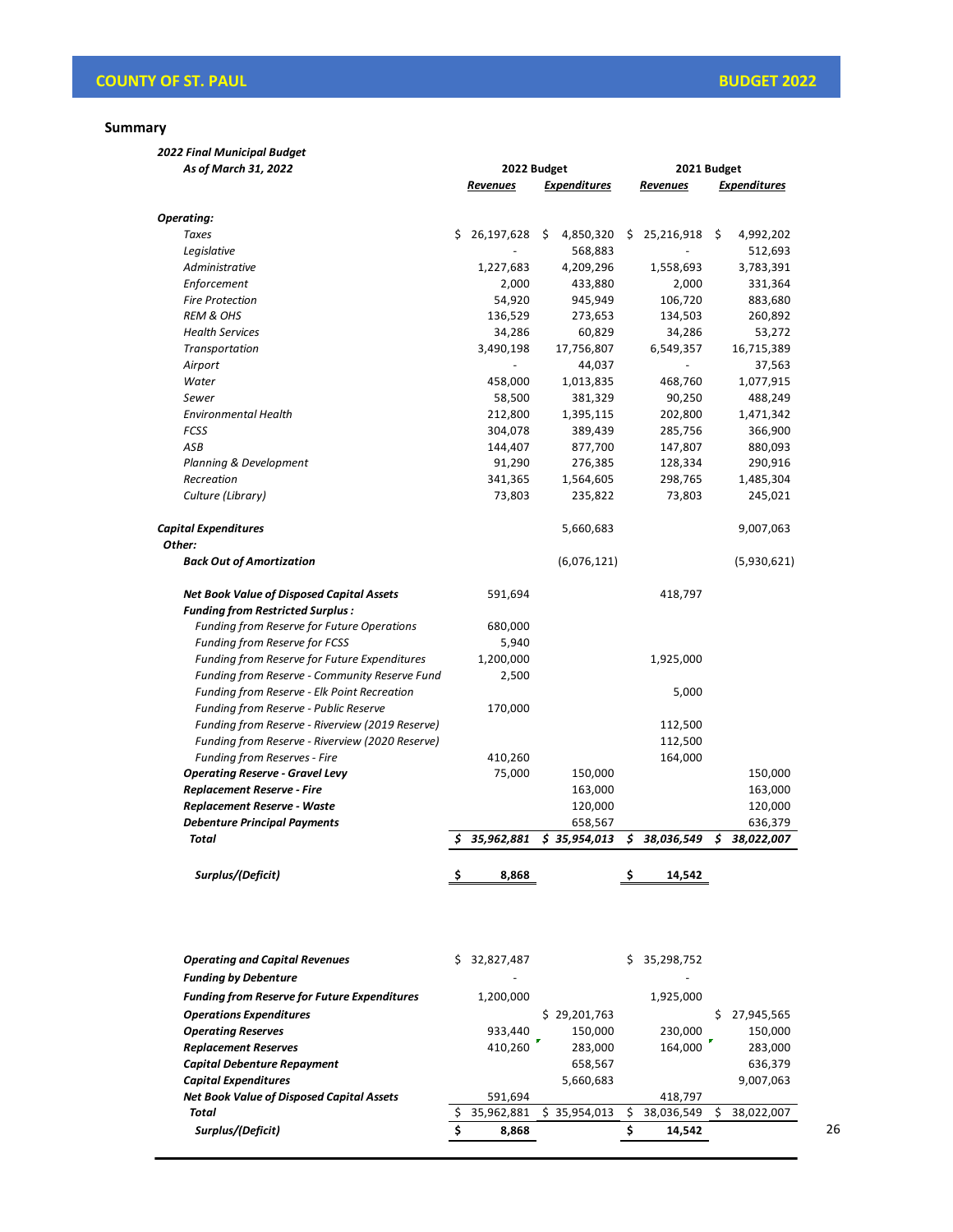# *Taxation*

This budget is for the revenue projected from taxes and tax related revenue derived from penalties, costs, and return on investments. The expenses included in this department are for requisitions for the Educational Property Tax, Seniors' Housing (MD Foundation), and Designated Industrial Property Assessment.

No salaries are reported in this department.

#### **County of St. Paul No.19 Taxes 2022 Final Budget**

|                                        | <b>Budget</b><br>2020 | Actual<br>2020 | <b>Budget</b><br>2021 | Actual<br>2021 | <b>Budget</b><br>2022 |  |
|----------------------------------------|-----------------------|----------------|-----------------------|----------------|-----------------------|--|
| <b>Operational Budget:</b><br>Revenue: |                       |                |                       |                |                       |  |
| Taxes                                  | \$26.509.372          | \$26,471,859   | \$25,042,569          | \$25,015,046   | \$26,023,280          |  |
| Other Revenue/Own Sources              | 170,179               | 288,521        | 174,149               | 309,781        | 174,149               |  |
| External TSF (Grants Rec'd)            |                       | 100            |                       |                |                       |  |
| Revenue - Other Sources                | 200                   | 827            | 200                   | 649            | 200                   |  |
| <b>Total Revenue</b>                   | 26,679,751            | 26,761,307     | 25,216,918            | 25,325,476     | 26,197,629            |  |
| <b>Expenditures:</b>                   |                       |                |                       |                |                       |  |
| <b>Other Transfers</b>                 | 4,787,813             | 4,777,632      | 4,992,202             | 4,979,182      | 4,850,320             |  |
| <b>Total Expenditures</b>              | 4,787,813             | 4,777,632      | 4,992,202             | 4,979,182      | 4,850,320             |  |
|                                        |                       |                |                       |                |                       |  |
| <b>Net Operating</b>                   | 21,891,938            | 21,983,675     | 20,224,716            | 20,346,294     | 21,347,309            |  |
|                                        |                       |                |                       |                |                       |  |
| <b>Total Taxation Budget</b>           | \$21,891,938          | \$21,983,675   | \$20,224,716          | \$20,346,294   | \$21,347,309          |  |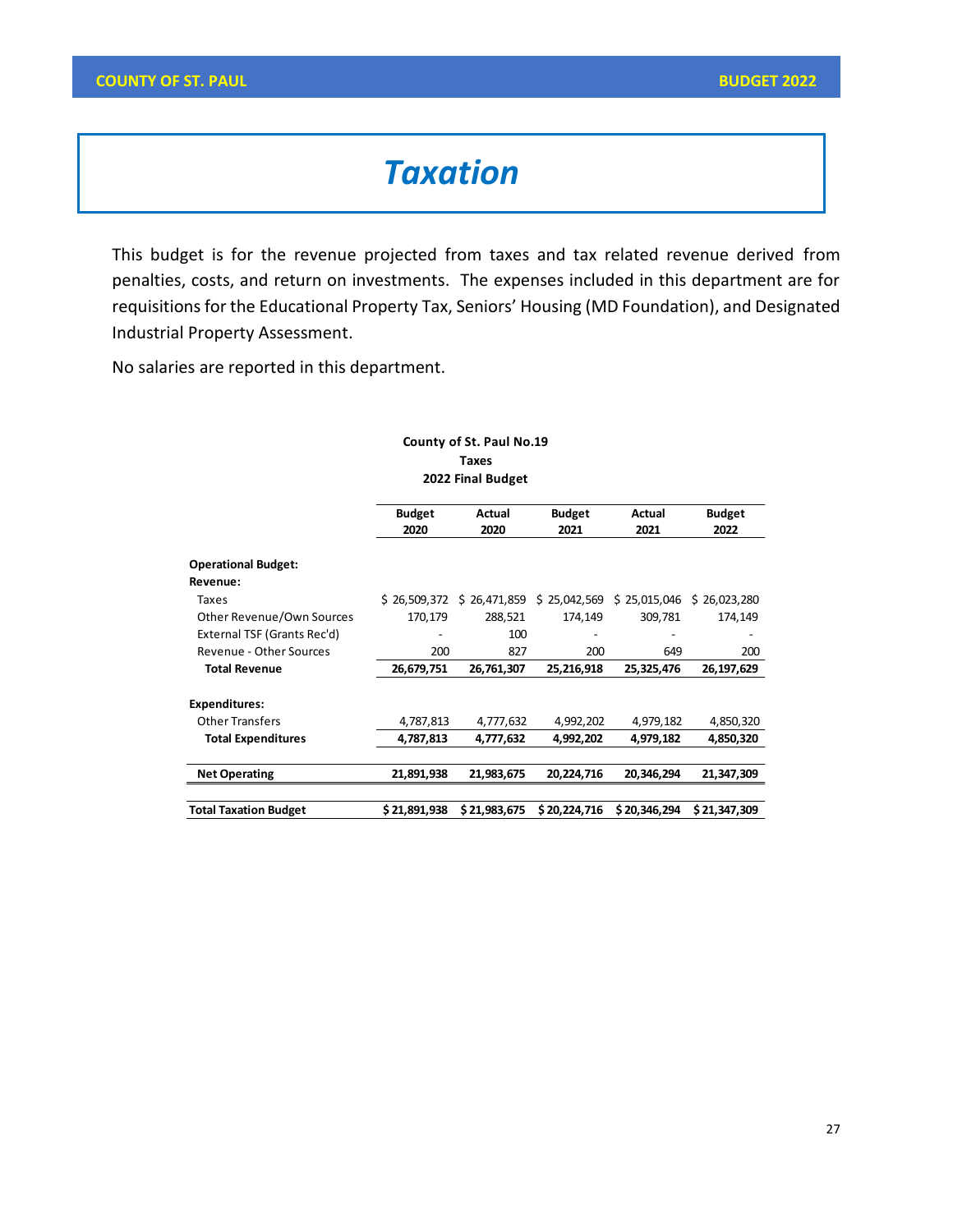# *Council*

Council is the legislative function of the municipality and represents the residents of the County of St. Paul.

Council's role is to set policy and objectives for the County. Council also sets the annual strategic priorities for the municipal staff and approves the County's annual budget. This section provides for the direct operating costs of council.

# Key 2021 Accomplishments

Council elected in October 2021 reduced their base salaries by 10% which will save \$50,000 in 2022.

Communicated Council and County initiatives to demonstrate transparent and accountable government to the public.

Continued to publish Council Remuneration on the County website.

Continued to live stream Council and Public Works meetings.

Council passed 13 new policies and amended 34 other policies.

Council passed 26 new/revised Bylaws.

Collaborated with municipal partners and continued to explore Inter-Municipal agreements. Council continued to hold joint meetings with regional municipalities.

# 2022 Council Budget Highlights & Priorities

Council reduced their base salaries by 10% which will mean a budgetary savings of \$50,000 in 2022 Council reduced the travel/conference budget. Council to report on conference and committee meetings attended.

Continue to communicate Council and County initiates to demonstrate transparent and accountable government to the public.

Council confirmed that all services delivered external and internally will be reviewed to determine if and how the County continues to provide services.

Continue to live steam Council and Public Works meetings.

Council will host an Annual Meeting. Consideration will be given to virtual delivery if provincial COVID-19 guidelines apply.

Collaborate with municipal partners and continue to explore Inter-Municipal agreements.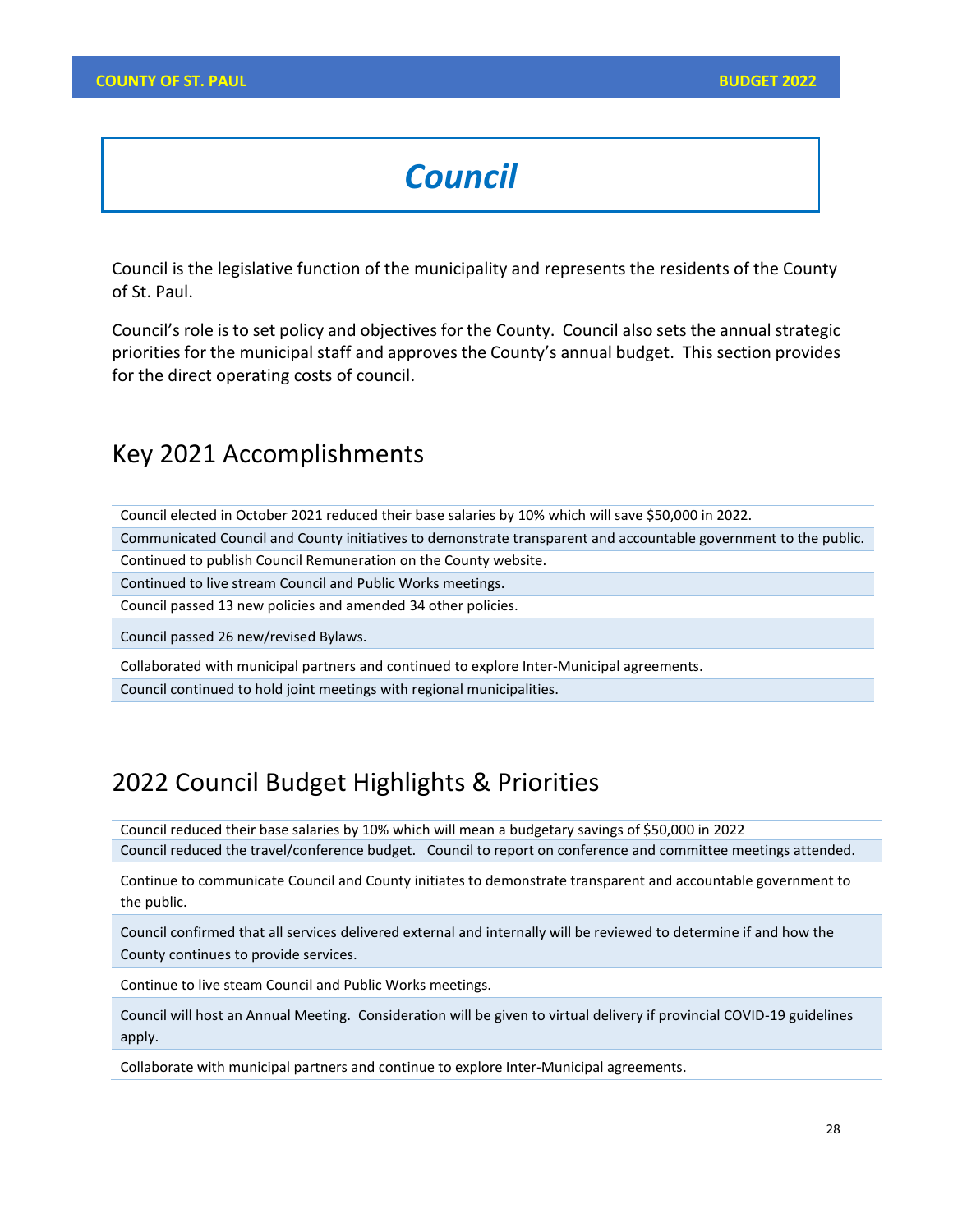## **COUNTY OF ST. PAUL BUDGET 2022**

Complete Storm Water Management Plan with the Town of St. Paul, Town of Elk Point and Summer Village of Horseshoe Bay; Joint Area Structure Plan with the Town of Elk Point North and South and the Joint Area Structure Plan with the Town of St. Paul.

Explore meetings with First Nations and Metis Councils.

Provide scholarships to support students in the St. Paul Regional Education Division.

Council to financially support community groups \$70,000. Support of \$110,000 to Community Halls/ Agricultural Societies.

Approve appropriate policies for the County.

Support efforts to ensure safe communities in our County. Contract the Bylaw Enforcement Officer Services to December 2023. Sign an agreement for Bylaw Enforcement Speed Control on Twp Rd 582 with the Town of St. Paul.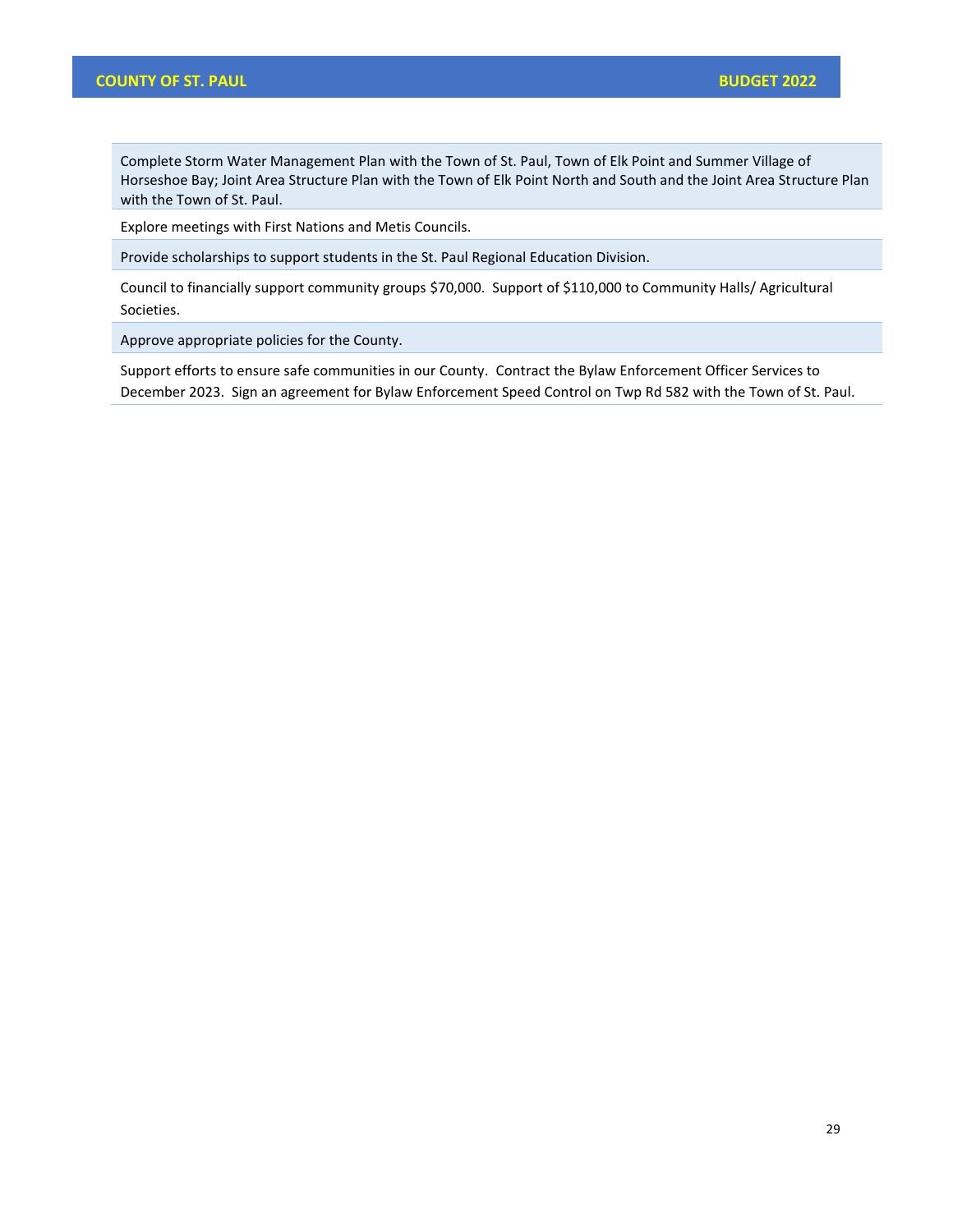## **County of St. Paul No.19 Legislative 2022 Final Budget**

|                                        |    | <b>Budget</b><br>2020 | <b>Actual</b><br>2020 | <b>Budget</b><br>2021 | <b>Actual</b><br>2021 | <b>Budget</b><br>2022 |
|----------------------------------------|----|-----------------------|-----------------------|-----------------------|-----------------------|-----------------------|
| <b>Operational Budget:</b><br>Revenue: |    |                       |                       |                       |                       |                       |
|                                        |    |                       |                       |                       |                       |                       |
| <b>Expenditures:</b>                   |    |                       |                       |                       |                       |                       |
| Elect Off-Per Diem-Regular             | Ś. | 151,174 \$            | 159,497 \$            | 159,497 \$            | 161,836 \$            | 148,390               |
| Elect Off-Per Diem-Supervision         |    | 204,942               | 209,712               | 209,712               | 205,581               | 188,738               |
| Elect Off-Per Diem-Convention          |    | 42,199                | 28,061                | 42,199                | 29,359                | 53,592                |
| Elect Off-Taxable Mileage              |    | 4,073                 | 2,652                 | 4,154                 | 1.477                 | 7,082                 |
| Benefit-Dental                         |    | 9,125                 | 8,213                 | 8,200                 | 8,213                 | 8,212                 |
| Benefit-CPP                            |    | 20,286                | 18,870                | 19,000                | 20,735                | 21,278                |
| Benefit-WCB                            |    | 6,751                 | 4,988                 | 4,160                 | 3,967                 | 3,545                 |
| <b>Benefit-Blue Cross</b>              |    | 19,867                | 17,880                | 18,000                | 17,880                | 17,880                |
| Benefit-Life Insurance                 |    | 2,273                 | 2.322                 | 2,350                 | 2,223                 | 2,431                 |
| Benefit-EAP                            |    | 336                   | 336                   | 336                   | 324                   | 210                   |
| Benefit-HSP                            |    | 539                   | 2,508                 | 4,900                 | 3,962                 | 4,900                 |
| Benefit-AD&D                           |    | 174                   | 179                   | 185                   | 171                   | 173                   |
| <b>Total Salaries &amp; Wages</b>      |    | 461,739               | 455,218               | 472,693               | 455,728               | 456,431               |
| Non-Taxable Mileage                    |    | 33,415                | 19,125                | 20,000                | 11,513                | 36,152                |
| Travel Expense-Subsistence             |    | 34,493                | 16,028                | 14,000                | 18,615                | 46,900                |
| Memberships/Registration               |    | 19,715                | 4,715                 | 6,000                 | 10,907                | 29,400                |
| <b>Total Expenditures</b>              |    | 549,362               | 495,086               | 512,693               | 496,763               | 568,883               |
| <b>Net Operating</b>                   |    | (549,362)             | (495,086)             | (512, 693)            | (496,763)             | (568,883)             |
| Legislative Surplus (Deficit)          | \$ | (549, 362)            | \$<br>(495,086)       | \$<br>(512, 693)      | \$<br>(496, 763)      | \$<br>(568, 883)      |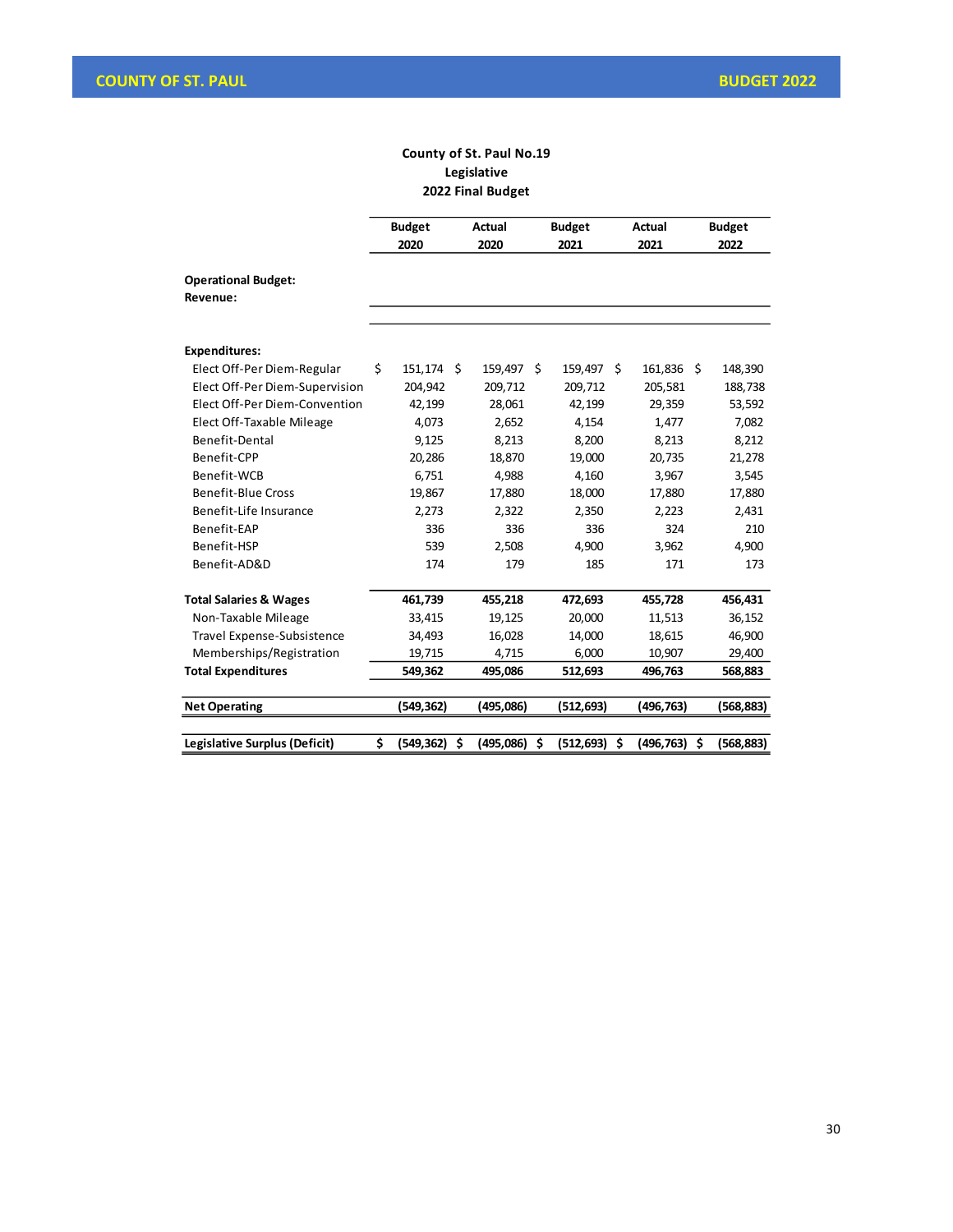# *Administration*

Administration is responsible for providing a high level of administrative support to Council and its committees as well as the Executive Leadership team. This department is responsible for corporate administration; processing, coordinating, and managing Council and Committee business; assessment services; conducting elections and census; and managing corporate records.

# Key 2021 Accomplishments

Continued work on Asset Management Project to ensure informed decisions are made regarding replacement and maintenance of County infrastructure.

The Human Resources Framework was completed. The Employee Performance Manual was developed, and forms have been created for different positions. The Employee Handbook was completed and distributed to staff.

County staff participated in the September 30 Truth and Reconcilation Day through education training.

Administration and Public Works staff were cross trained in the registration of roads.

Harassment and Bullying, and Diversity and Inclusion training for all staff took place in Q4.

Storm Water Management Implementation projects with the Town of St. Paul, Town of Elk Point and Summer Village of Horseshoe Bay continued.

Joint Council meeting held with Town of Elk Point to kick off South Area Structure Plan.

Received Alberta Community Partnership (ACP) Grant for Area Structure Plan for Elk Point South, as well as an ACP Grant with the Town of St. Paul for an Area Structure Plan for St. Paul North.

County provided \$108,000 to various community groups in December to assist with insurance and utility costs. The County also provided \$75,000 to three facilities in Elk Point as per the 2021 budget.

Council allocated \$29,925 as part of the County's commitment to the Elk Point Curling Club's Community Facility Enhancement Grant to upgrade the Curling Club's ice surface and building.

Council provided \$59,100 throughout the year to support community organizations.

The project to tie the County's roads GIS system to the roads recorded as fixed assets in the financial system was completed. Processes were developed to ensure that the two remain coordinated.

The County managed all components of the 2021 Municipal Election, the St. Paul School Board Election, and the Provincial Senate and Referendum questions.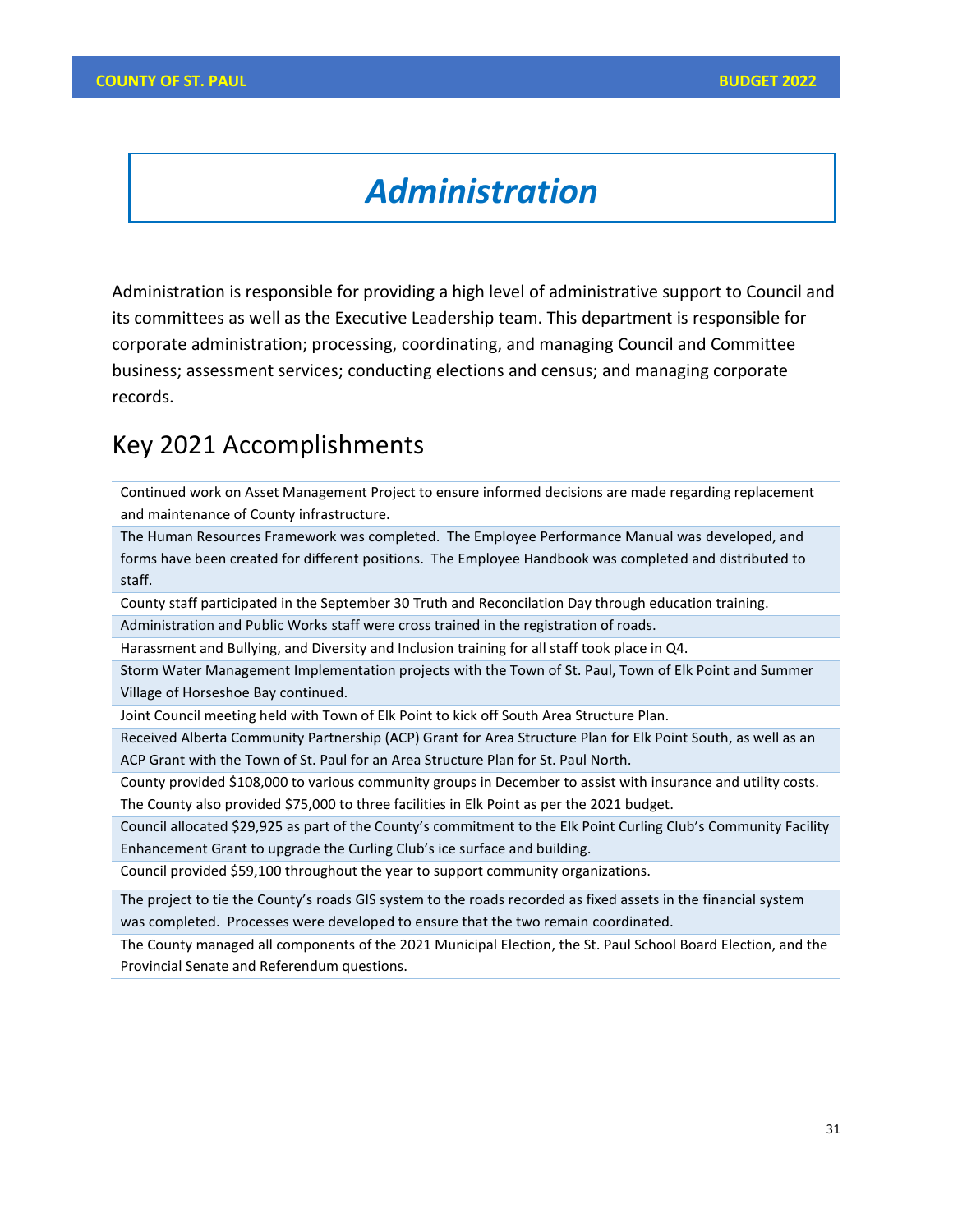# 2022 Budget Highlights & Priority Initiatives

Consulting Fees included for Asset Management and HR Consultant.

Integrate Asset Management into Core County operations, and work on draft Long Term Financial Plan that is tied to Asset Management.

The County, Town of St. Paul, Town of Elk Point and Summer Village of Horseshoe Bay have applied for a Regional Services Study through an Alberta Community Partnership grant, and will explore grant opportunities under Energy Efficiency, storm water and asset management.

Improve customer experience.

Continue to work with the Town of St. Paul on the St. Paul North Area Structure Plan.

Continue to work with the Town of Elk Point on joint Area Structure Plan on the north and south side of Town into the County.

Have accurate assessment of County properties. The County will continue to ensure accurate assessment of all properties within the County. Work with provincial assessors to ensure accurate designated industrial properties assessment.

Ease process for business and residents to connect to the internet and potentially attract new technology businesses.

Continue to build positive relationship between County Administration and Public Works Office.

Transferring staff information from Intranet to WorkHub platform implemented by Occupational Health and Safety.

Continue to research opportunities for grant funding.

Continue to transfer land files onto digital record system and develop a plan to complete this project by 2022-23.

Continue to participate in the Regional Tourism Initiative.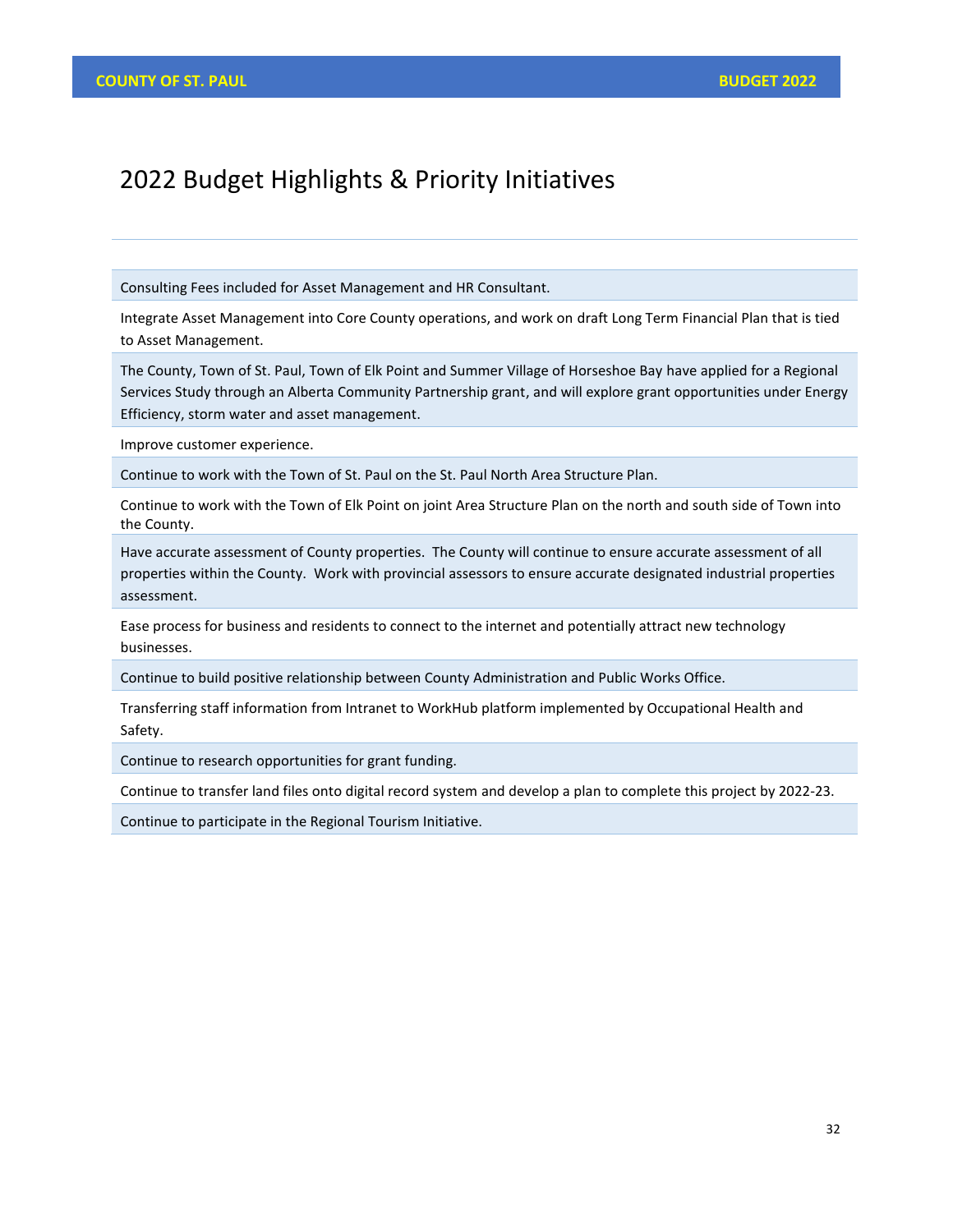# **County of St. Paul No.19 Administration 2022 Final Budget**

|                                          | <b>Budget</b><br>2020 | <b>Actual</b><br>2020 | <b>Budget</b><br>2021 | <b>Actual</b><br>2021 | <b>Budget</b><br>2022 |
|------------------------------------------|-----------------------|-----------------------|-----------------------|-----------------------|-----------------------|
| <b>Operational Budget</b>                |                       |                       |                       |                       |                       |
| Revenue:                                 |                       |                       |                       |                       |                       |
| Sales & Other User Charges               | \$<br>14,835 \$       | 14,545 \$             | 14,458 \$             | 15,797 \$             | 13,683                |
| Other Revenue/Own Sources                | 45,360                | 89,047                | 43,974                | 45,553                | 52,421                |
| External TSF (Grants Rec'd)              | 261,895               | 360,787               | 883,931               | 730,014               | 529,649               |
| Revenue - Other Sources                  | 614,330               | 532,972               | 616,330               | 561,999               | 631,930               |
| <b>Total Revenue</b>                     | 936,420               | 997,351               | 1,558,693             | 1,353,363             | 1,227,683             |
| <b>Expenditures:</b>                     |                       |                       |                       |                       |                       |
| Salaries & Wages                         | 1,761,998             | 1,562,918             | 1,683,226             | 1,611,682             | 1,805,614             |
| <b>Contracted &amp; General Services</b> | 1,445,718             | 1,274,140             | 1,686,912             | 1,340,480             | 1,996,261             |
| Other Transaction, Discounts &           | 44,136                | (15, 912)             | 49,136                | 95,664                | 62,972                |
| Utilities                                | 19,640                | 13,576                | 19,936                | 18,278                | 20,234                |
| Materials, Goods, Supplies               | 85,000                | 64,978                | 90,900                | 89,781                | 92,500                |
| External TSF (Grants PD)                 | 206,500               | 115,216               | 114,000               | 195,443               | 106,500               |
| Bank, Interest, Other                    | 99,225                | 153,651               | 139,280               | 135,067               | 125,215               |
| <b>Total Expenditures</b>                | 3,662,217             | 3,168,567             | 3,783,390             | 3,486,395             | 4,209,296             |
|                                          |                       |                       |                       |                       |                       |
| <b>Net Operating</b>                     | (2,725,797)           | (2, 171, 216)         | (2, 224, 697)         | (2, 133, 032)         | (2,981,613)           |
| FA - Eng Structures                      |                       |                       |                       |                       |                       |
| FA - Buildings                           |                       |                       |                       |                       |                       |
| FA - Land                                |                       |                       |                       |                       |                       |
| FA - WIP                                 |                       |                       |                       |                       |                       |
| <b>Total Fixed Assets</b>                |                       |                       |                       |                       |                       |
|                                          |                       |                       |                       |                       |                       |
| <b>Transfer from Reserve</b>             |                       |                       |                       |                       | (7,500)               |
| <b>Transfer to Reserve</b>               |                       |                       |                       | 5,000                 |                       |
| <b>Debt Principal Payments</b>           | 105,477               | 105,477               | 107,838               | 110,252               | 107,327               |
| <b>Total Admin Budget</b>                | (2,831,274)           | (2, 276, 693)         | (2, 332, 535)         | (2, 248, 284)         | (3,081,440)           |
| <b>Reverse Amortization</b>              | 60,000                | 60,841                | 60,000                | 60,841                | 60,000                |
| <b>Administration Surplus (Deficit)</b>  | \$ (2,771,274)        | \$ (2, 215, 852)      | \$ (2, 272, 535)      | \$ (2,187,443)        | \$ (3,021,440)        |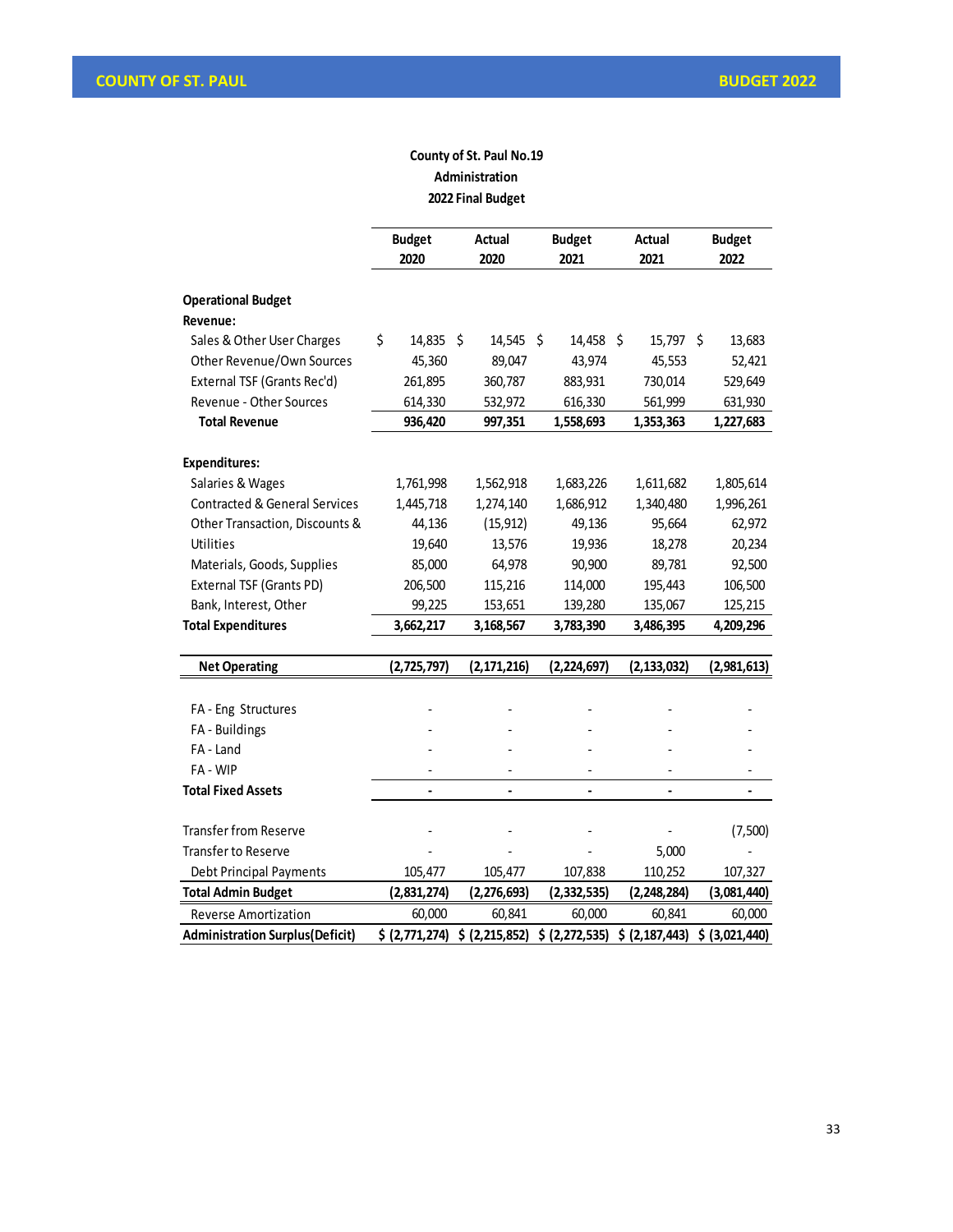# *Planning and Development*

Planning and Development is responsible for providing customer focused service in the administration of planning, development, safety codes, economic development and environmental services, ensuring they are completed within relevant requirements of provincial and municipal legislation.

In 2022, some services allocated to business partners although all planning and development information is available on the County's website. The changes are as follows:

- Process all development permit applications through the County's Planning & Development department
- All Safety Codes permits for the County of St. Paul are now issued through Superior Safety Codes including Building, Electrical, Gas, Plumbing and Private Sewage Disposal System permits.
- Subdivision applications are processed through our subdivision authority, Municipal Planning Services
- Provide information and support to the public regarding planning and development enquiries, including the issuance of permits as required by provincial regulation
- Process all statutory planning documents and amendments
- Process all Certificates of Compliance
- Provide a Letter of Consent for a fee to cross County Lands for the purpose of acquiring a permit from Alberta Environment and Parks for a Mooring Structure (dock)
- Provide planning advice to Council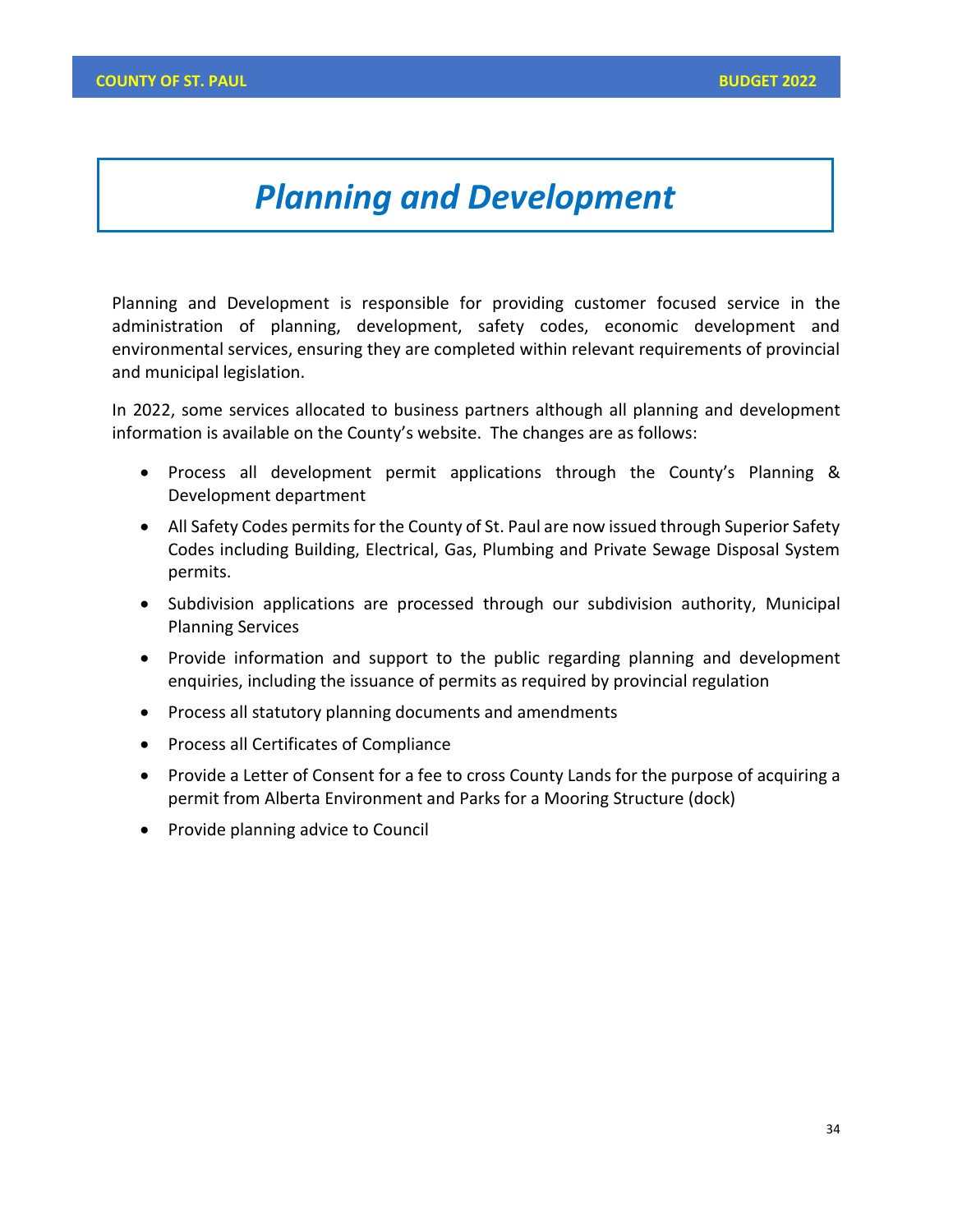#### Key 2021 Accomplishments

Land Use Bylaw, Municipal Development Plan and General Municipal Servicing Standards amendments were completed.

Changes made to the Reserve Lands Management Policy and the Encroachment Agreements/ License Policy. 2021 Building Permit Value \$11,222,944,33.

17 Subdivision Applications; 99 Development Permits issued, 427 Building, Electrical, Gas Plumbing, Sewage Disposal System Permits issued.

Continued to work with residents at Vincent Lake to re-survey their lots.

Continued to work with residents in Mallaig along Railway Avenue to re-survey their lots.

## 2022 Budget Highlights & Priority Initiatives

Complete Vincent Lake re-subdivision. Finalize the survey, apply for accretion, and close roadways adjacent to the plan area.

Complete the Mallaig re-subdivision. Complete the survey, sell and consolidate lots.

Continue to work with Town of St. Paul on the joint St. Paul North Area Structure Plan on the north side of the town into the County.

Continue to work with the Town of Elk Point on joint Area Structure Plan on the north and south side of Town into the County.

As of March 8, 2022 a \$50 fee is applied for a Letter of Consent to cross County Lands for the purpose of acquiring a permit from Alberta Environment and Parks for a Mooring Structure (dock). This Letter is a provincial requirement if the waterfront property is a municipal or an environmental reserve.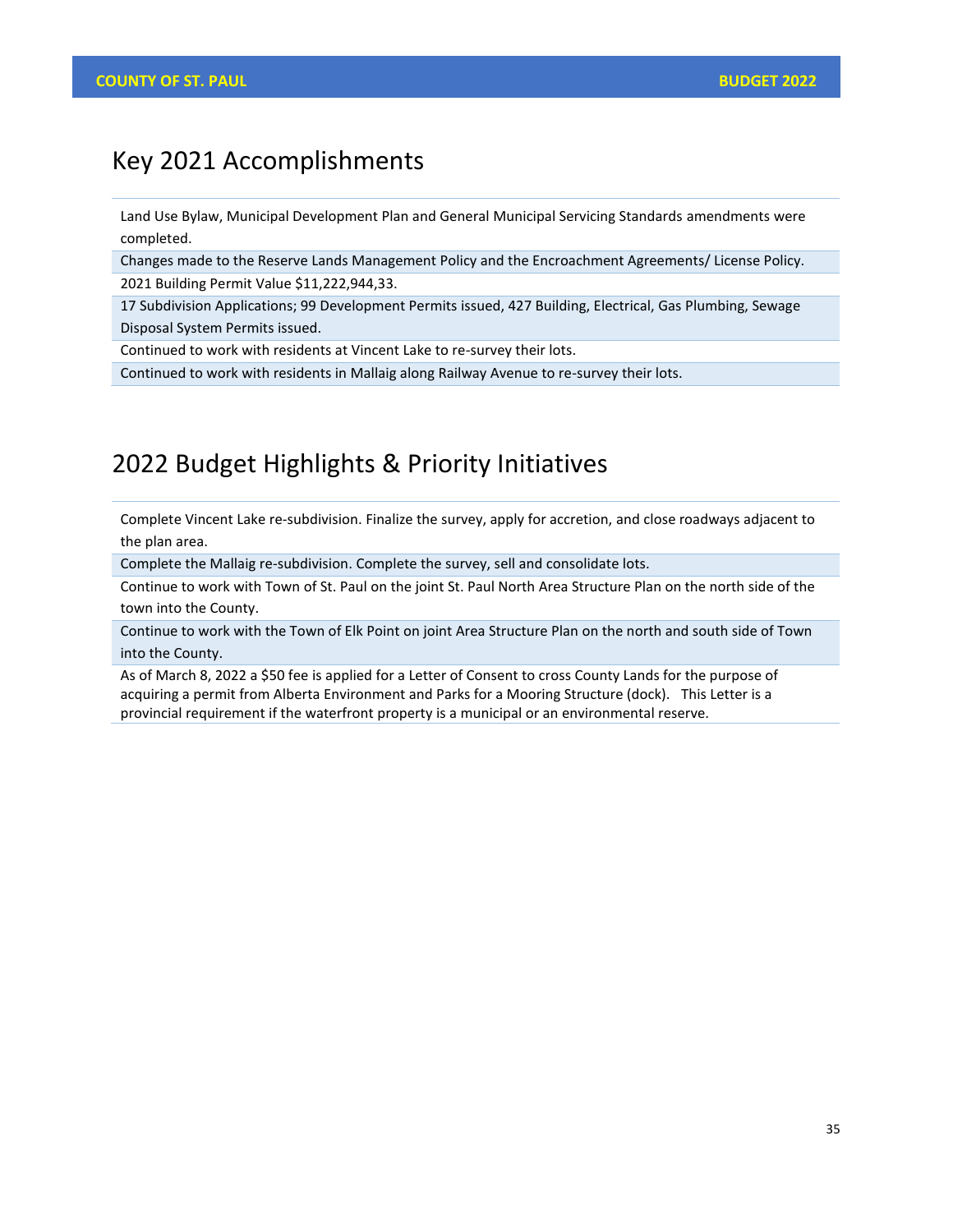#### **County of St. Paul No.19 Planning & Development 2022 Final Budget**

|                                          | <b>Budget</b><br>2020 |           | Actual<br>2020 |           | <b>Budget</b><br>2021 |            |    | Actual<br>2021 | <b>Budget</b><br>2022 |           |  |
|------------------------------------------|-----------------------|-----------|----------------|-----------|-----------------------|------------|----|----------------|-----------------------|-----------|--|
| <b>Operational Budget:</b>               |                       |           |                |           |                       |            |    |                |                       |           |  |
| Revenue:                                 |                       |           |                |           |                       |            |    |                |                       |           |  |
| Sales & Other User Charges               | \$                    | 2.020     | S              | 1.913     | S                     | 2.020      | -S | 1.375          | -S                    | 1,520     |  |
| Other Revenue/Own Sources                |                       | 83,808    |                | 94,885    |                       | 69,914     |    | 97,949         |                       | 68,850    |  |
| External Tsfr (Grants Received)          |                       |           |                |           |                       |            |    |                |                       |           |  |
| Revenue - Other Sources                  |                       | 58,400    |                | 19,892    |                       | 56,400     |    | 9,566          |                       | 20,920    |  |
| <b>Total Revenue</b>                     |                       | 144,228   |                | 116,690   |                       | 128,334    |    | 108,890        |                       | 91,290    |  |
| <b>Expenditures:</b>                     |                       |           |                |           |                       |            |    |                |                       |           |  |
| Salaries & Wages                         |                       | 209,812   |                | 171,001   |                       | 88,299     |    | 96,432         |                       | 118,226   |  |
| <b>Contracted &amp; General Services</b> |                       | 188,194   |                | 55,756    |                       | 202,017    |    | 113,125        |                       | 158,059   |  |
| Materials, Goods, Supplies               |                       | 1,000     |                |           |                       | 600        |    |                |                       | 100       |  |
| <b>Total Expenditures</b>                |                       | 399,006   |                | 226,757   |                       | 290,916    |    | 209,557        |                       | 276,385   |  |
|                                          |                       |           |                |           |                       |            |    |                |                       |           |  |
| <b>Net Operating</b>                     |                       | (254,778) |                | (110,067) |                       | (162,582)  |    | (100,667)      |                       | (185,095) |  |
|                                          |                       |           |                |           |                       |            |    |                |                       |           |  |
| <b>P&amp;D Surplus (Deficit)</b>         | S.                    | (254.778) | S              | (110,067) | S                     | (162, 582) | S  | (100.667)      | S                     | (185,095) |  |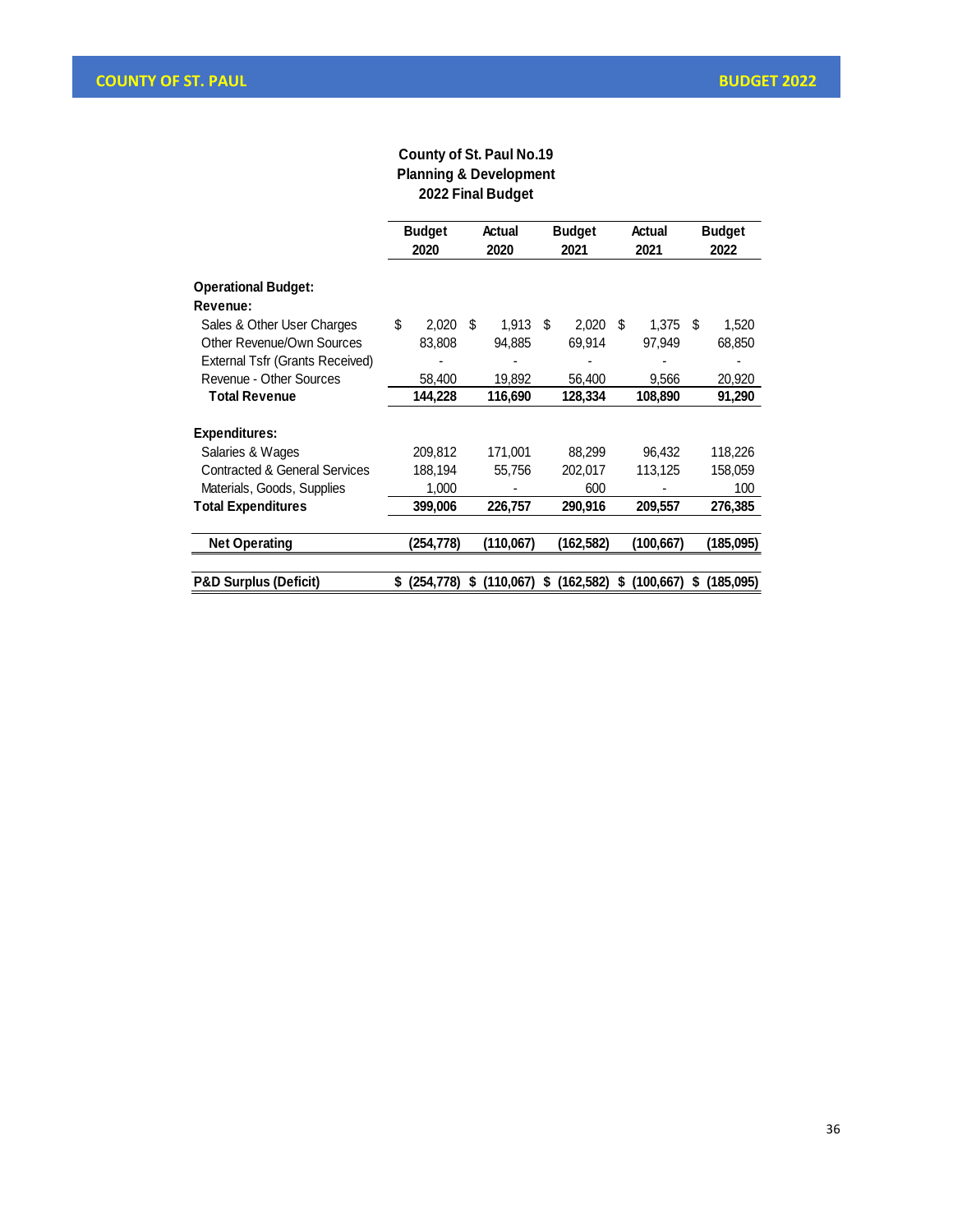# *Economic Development*

The St. Paul-Elk Point Economic Development Alliance (STEP) was formed in 2020. Expenses for this department are included in the Administration Budget.

STEP is a committee that was formed to explore a regional economic development partnership. It is comprised of the County of St. Paul, Town of St. Paul, Town of Elk Point, and Summer Village of Horseshoe Bay in partnership with the St. Paul & District Chamber of Commerce.

STEP started through funding from two Alberta Government grant programs: The Alberta Community Partnership program and the Labour Market Partnership. These programs have significantly reduced the need for immediate municipal funding allowing STEP to explore the viability and potential of this regional economy development partnership while putting very little onus on municipal taxpayers.

Based on early successes, the partner municipalities have increased their contributions to extend the contract and work with the Economic Development Office (EDC) to December 2022. The County manages this partnership and invoices the partners at year-end.

The regional economic development partnership identifies, plans, manages, and advocates for projects and initiatives that will:

- Attract new businesses, investment and workers,
- Retain local businesses and workers and help facilitate new opportunities,
- Promote the region and its communities as a great place to invest, live and work,
- Support businesses and workers with Covid 19 recovery and plan for future instances of regional economic disruption, and
- Develop relationships between businesses, government, educational institutions, workers, and stakeholders to foster regional economic development.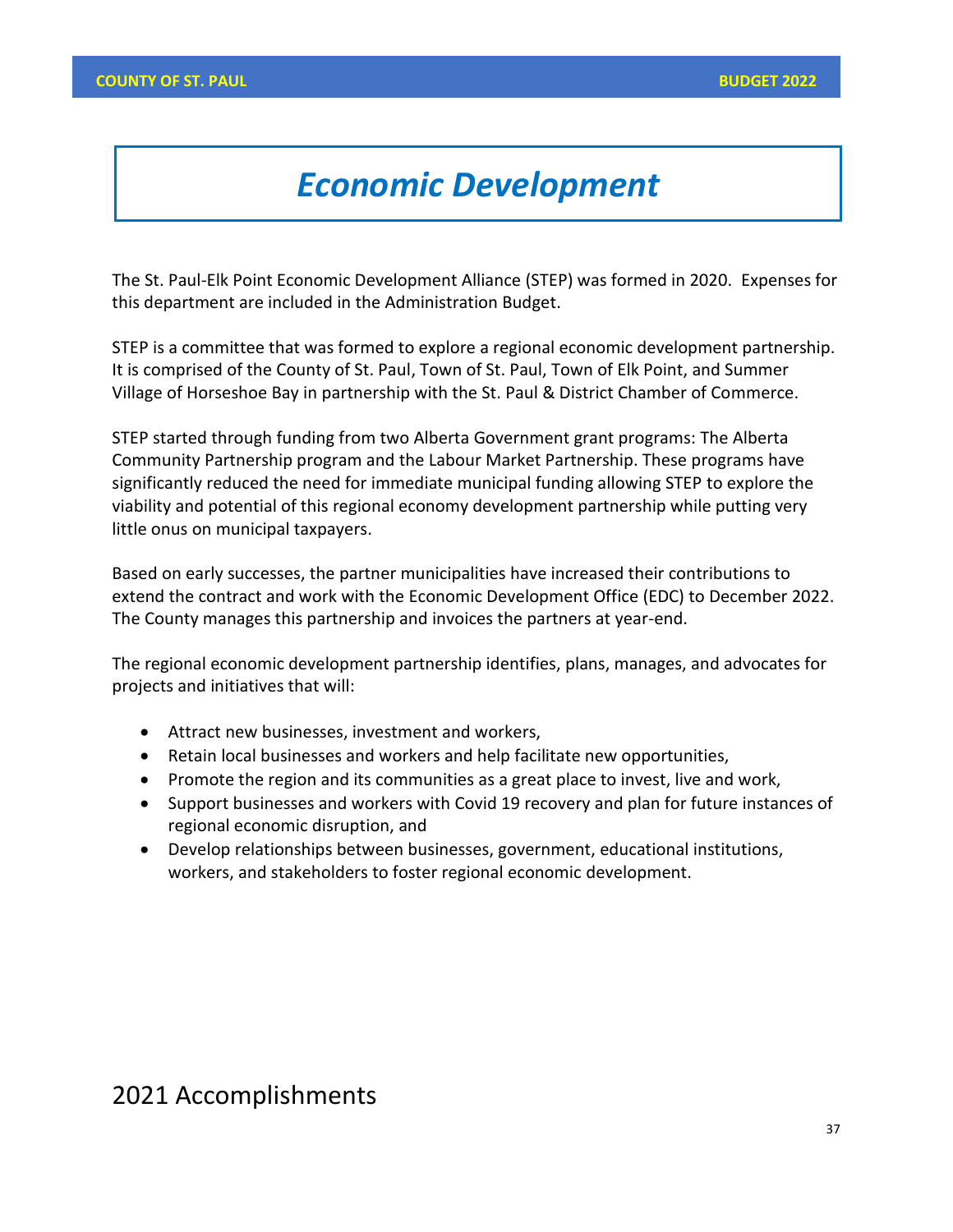STEP Economic Development Officer (EDO) was hired as contract position April 1, 2021 to December 2021.

County entered into agreements with MCSNet to extend fiber into several locations in the County including Saddle Lake.

EDO and Committee worked on a number of initiatives including Agriculture (Hemp Profiles), Regional Tourism Participation, Local Food initiatives, Regional Tourism, Film Industry, Broadband, Airport, Waste to Energy Opportunities, Recreation, Technology and Artificial Intelligence, and Workforce Development.

## 2022 Budget Highlights & Priority Initiatives

STEP Economic Development Officer (EDO) contract was extended to December 2022.

Work with St. Paul-Elk Point (STEP) Economic Development Officer (EDO) and the projects STEP undertakes.

Develop a centralized source of regional development information from municipalities, Albert Government, educational institutions, and businesses.

Leverage existing industry drivers within the region to increase economic potential and to identify new and emerging economic opportunities to diversity and grow the region.

Implement strategies that come out of the Community and Regional Economic Support (CARES) project.

Position workforce development as a cornerstone of regional economic development through worker attraction, worker retention and worker development.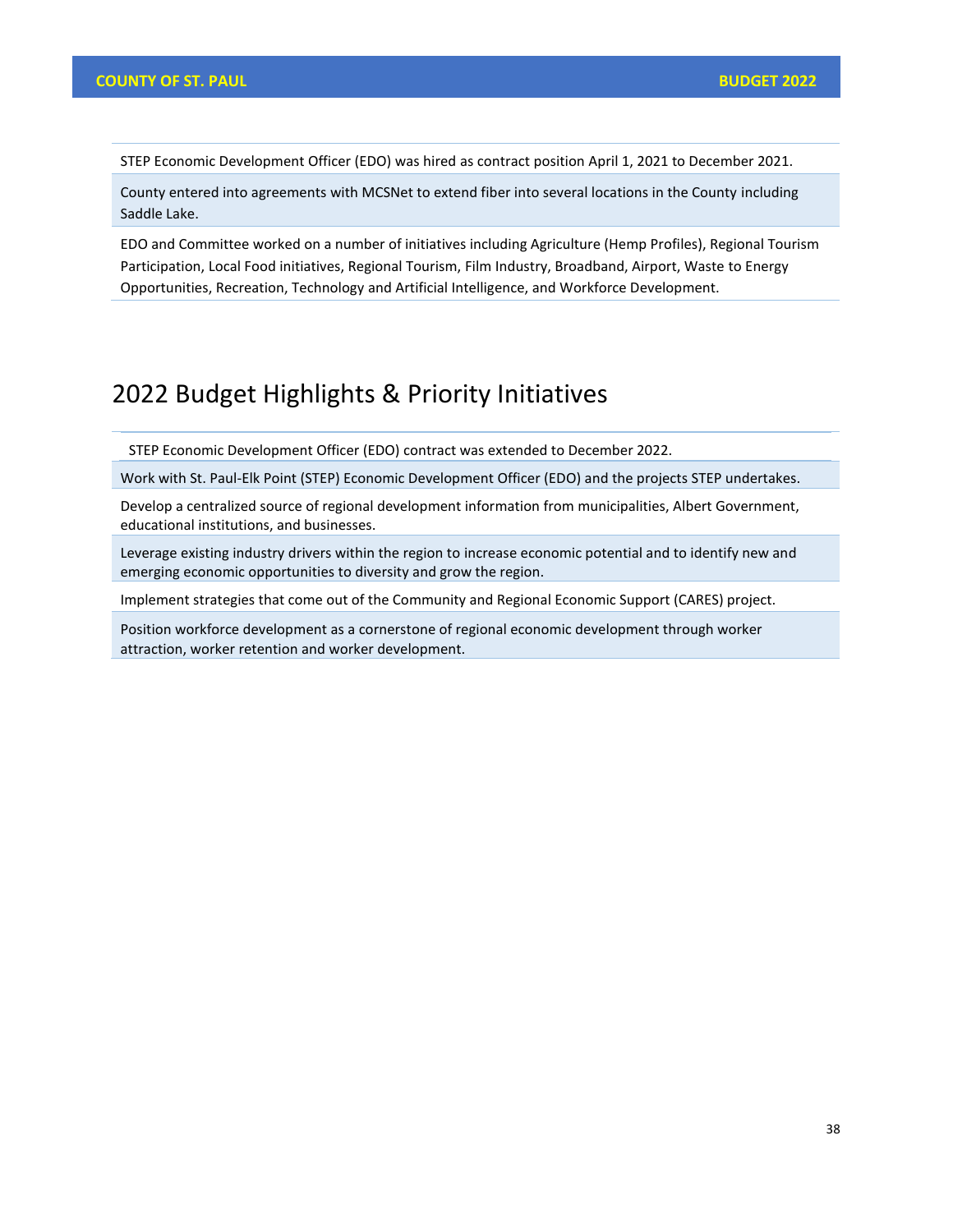# *Enforcement*

The County contracted a Bylaw Officer from Investigative Assurance until December 31, 2023.

The Bylaw Officer is responsible, in part, for:

- Responding to and investigating complaints and alleged breaches of bylaws;

- Issuing and serving orders, notices, tickets, summonses, subpoenas, and information as required; and

- Assisting in the prosecution of breaches of Bylaws including gathering evidence, ensuring the attendance of witnesses, attending court, and providing evidence as required.

#### 2021 Key Accomplishments

The Bylaw Enforcement Officer contract was extended to December 31, 2023.

Increased enforcement of bylaws within the County. The Bylaw Enforcement Officer opened 235 files with 187 files closed as of November 2021. The complaints were, primarily, about use of ATVs, dogs and land use (unsightly property) and noise**.** 

Worked with local RCMP detachments on reducing crime and promoting RCMP crime-reduction initiatives. RCMP initiatives were promoted on the County website and Facebook page.

Littering Bylaw implemented.

The County entered into an agreement with the Town of St. Paul for Community Peace Officers to monitor speed/safety in an area that includes along TWP 582 (south feeder roads and RR 93A) to Hwy 881 to 57<sup>th</sup> street from November 2021 to October 31, 2022 at a payment of \$2,400 to the Town. Any fines collected would be returned to the County.

#### 2022 Budget Highlights & Priority Initiatives

The Alberta government's mandated payment by the County of St. Paul for Police Funding is \$333,580 for 2022.

Continue work of the Bylaw Enforcement Officer in 2022 and 2023.

Work with local RCMP detachments on reducing crime and promoting RCMP crime-reduction initiatives. Police presence in Municipal Campgrounds during the season.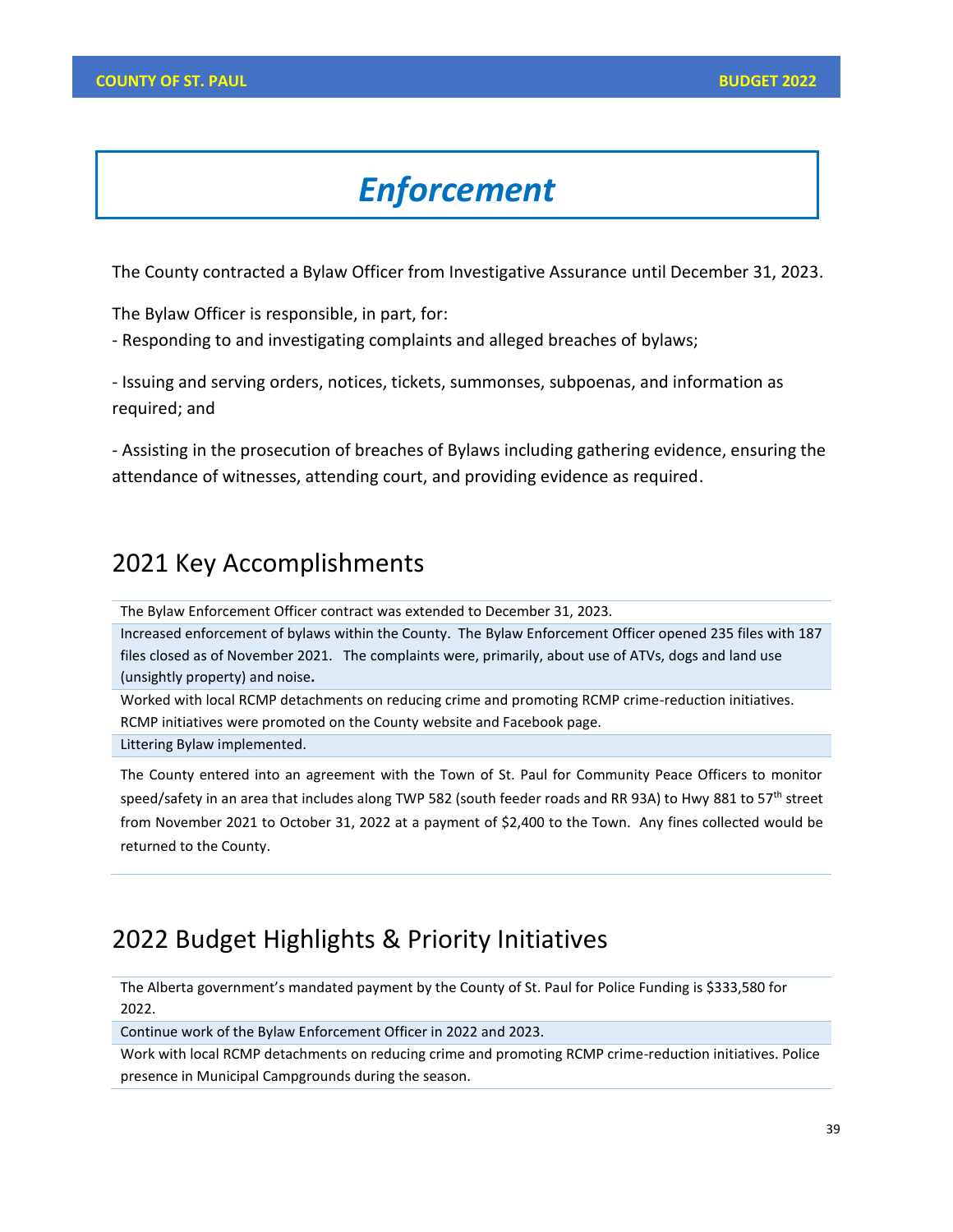#### **County of St. Paul No.19 Enforcement 2022 Final Budget**

|                                                                      |    | <b>Budget</b><br>Actual<br>2020<br>2020 |    |            | <b>Budget</b><br>2021 |           | Actual<br>2021 | <b>Budget</b><br>2022 |    |           |
|----------------------------------------------------------------------|----|-----------------------------------------|----|------------|-----------------------|-----------|----------------|-----------------------|----|-----------|
| <b>Operational Budget:</b><br>Revenue:<br>Sales & Other User Charges | \$ |                                         | \$ | 2,024      | \$                    | 2,000     | \$             | 2,600                 | \$ | 2,000     |
| <b>Total Revenue</b>                                                 |    |                                         |    | 2,024      |                       | 2,000     |                | 2,600                 |    | 2,000     |
| <b>Expenditures:</b>                                                 |    |                                         |    |            |                       |           |                |                       |    |           |
| Contracted & General Services                                        |    | 30,000                                  |    | 37,374     |                       | 80,000    |                | 93,067                |    | 97,400    |
| Materials, Goods, Supplies                                           |    |                                         |    | 337        |                       | 1,000     |                |                       |    | 500       |
| External TSF (Grants PD)                                             |    | 166,790                                 |    | 166,790    |                       | 250,364   |                | 246,736               |    | 335,980   |
| <b>Total Expenditures</b>                                            |    | 196,790                                 |    | 204,501    |                       | 331,364   |                | 339,803               |    | 433,880   |
|                                                                      |    |                                         |    |            |                       |           |                |                       |    |           |
| <b>Net Operating</b>                                                 |    | (196,790)                               |    | (202,477)  |                       | (329,364) |                | 337,203)              |    | (431,880) |
|                                                                      |    |                                         |    |            |                       |           |                |                       |    |           |
| <b>Enforcement Surplus (Deficit)</b>                                 | Ś  | (196, 790)                              | S  | (202, 477) | S                     | (329,364) | Ŝ              | (337.203)             | S  | (431.880) |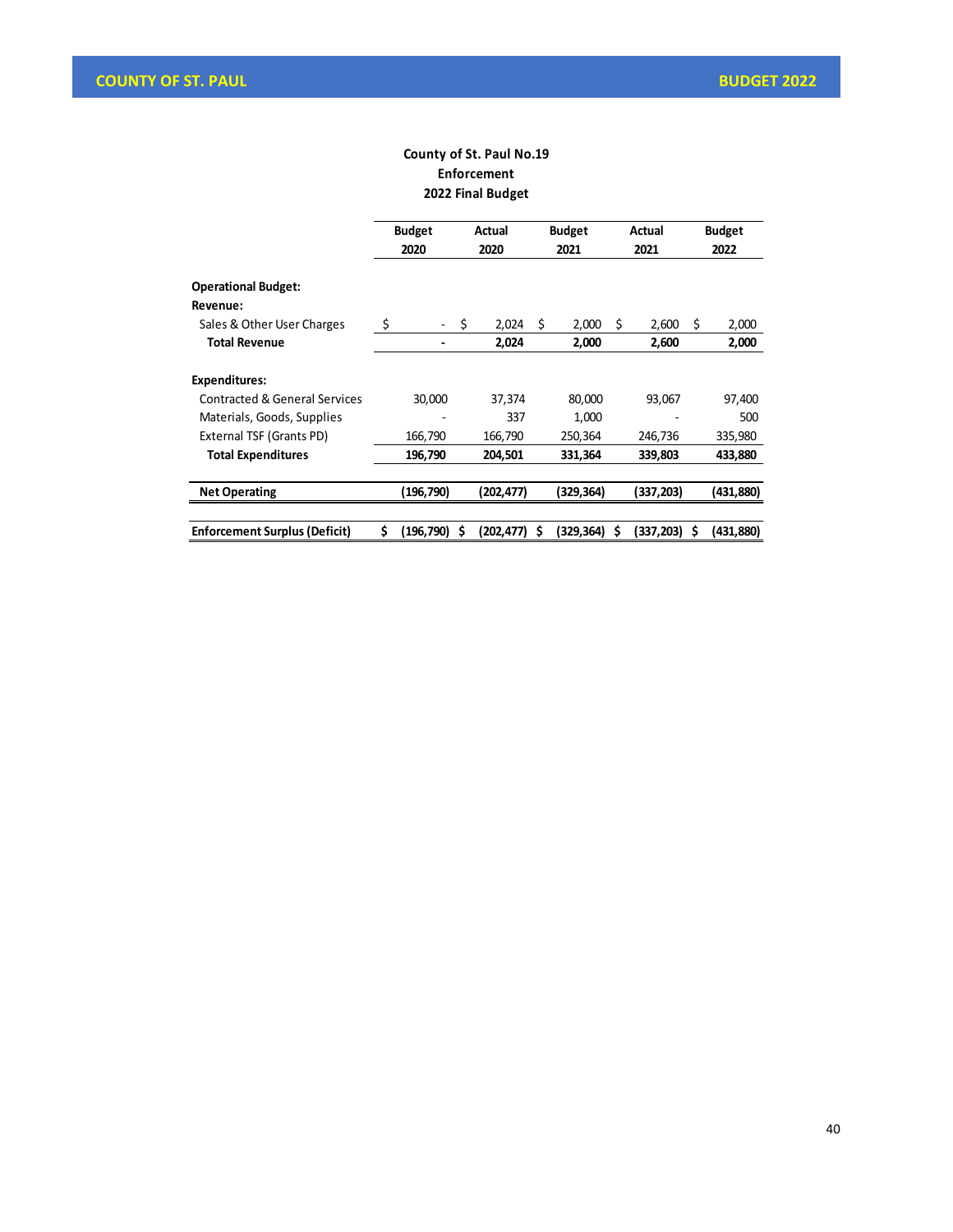# *Occupational Health and Safety Services/ Emergency Management*

This budget is for funding of the Regional Occupational Health and Safety department. The costs for the expenses of this department are shared between the County of St. Paul, Town of St. Paul, Town of Elk Point, and the Summer Village of Horseshoe Bay.

The County pays approximately 45% of the cost of this department. The allocation is based on a percentage of population. Since the Town of St. Paul now manages Regional Emergency Management, this budget includes the County's contribution to the Town of St. Paul for that expense.

## 2021 Key Accomplishments

Ensured Regional Emergency Management preparedness.

Increased public awareness and education on public participation.

Increased public participation in Alberta Emergency Alert.

Ensured safety of County staff.

New Work Alone System implemented by Public Works.

Revised the Regional Emergency Management Plan.

Exercised the Incident Command System Plan in conjunction with Emergency Management Agency.

The County's Certificate of Recognition (COR) 2021 Audit Score was 88%.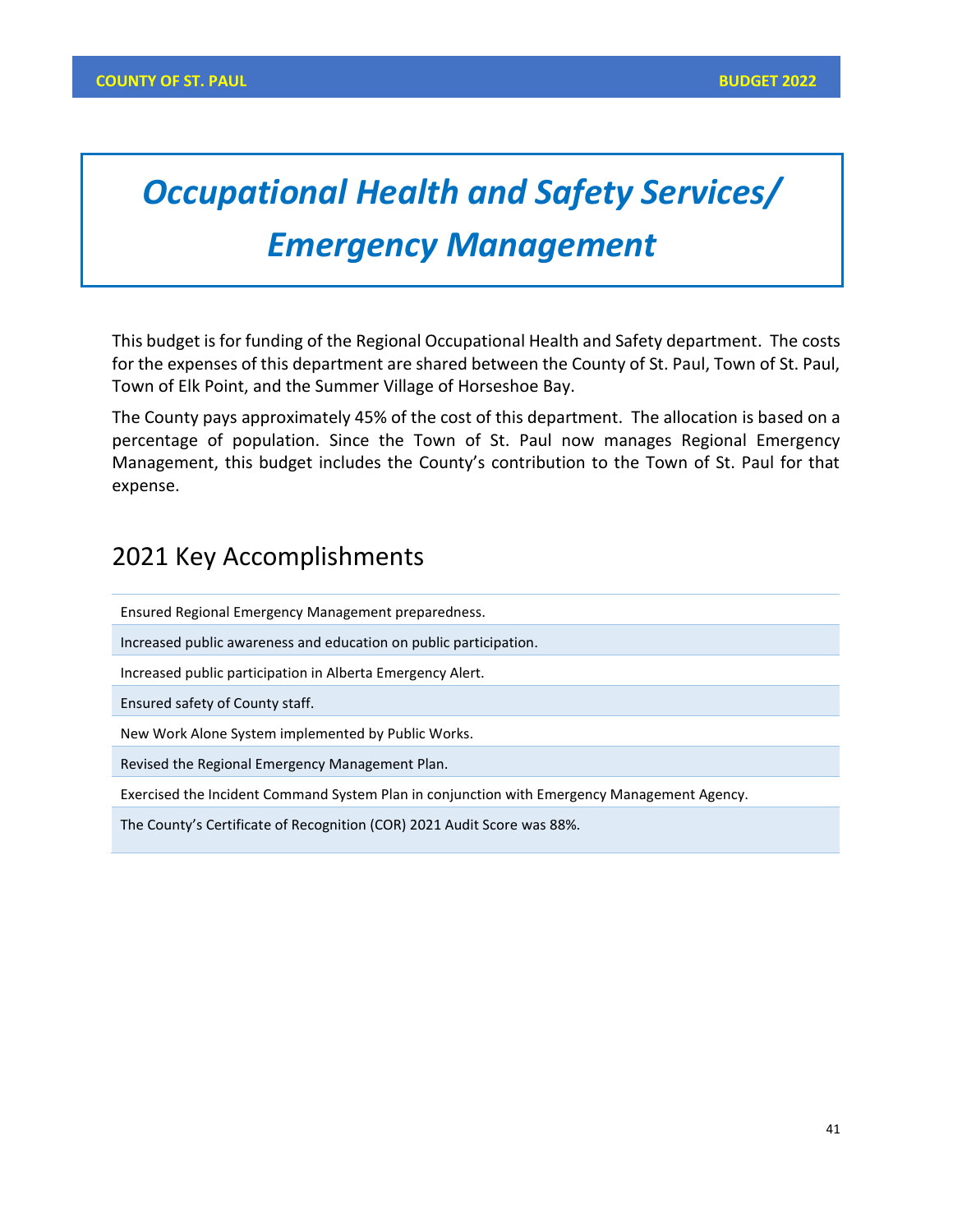## 2022 Budget Highlights & Priority Initiatives

Ensure Regional Emergency Management preparedness.

Increase public awareness and education on public participation by communicating and educating the public to improve community readiness, and to promote Alberta Emergency Alert to notify public of incidents.

Increase public participation in Alberta Emergency Alert.

Ensure safety of County staff.

Exercise of the Incident Command System Plan in conjunction with Emergency Management Agency.

Continuous improvement and improved access and use of the Regional Safety Management System.

Establish enhanced Occupations Health & Safety standards and training.

Establish a system for the assurance of competency assessment.

Establish an enhanced system for the collection and completion and incident reports/analysis along with corrective action tracking.

Identify and implement efficiencies relative to administration of regional safety management system.

The County will implement WorkHub which is an online tool that makes safety compliance interactive and engaging and helps to build a culture of safety.  Employees will be able to access safety protocols from their phones.

Regional Emergency Management tabletop exercise of the regional emergency management plan in March.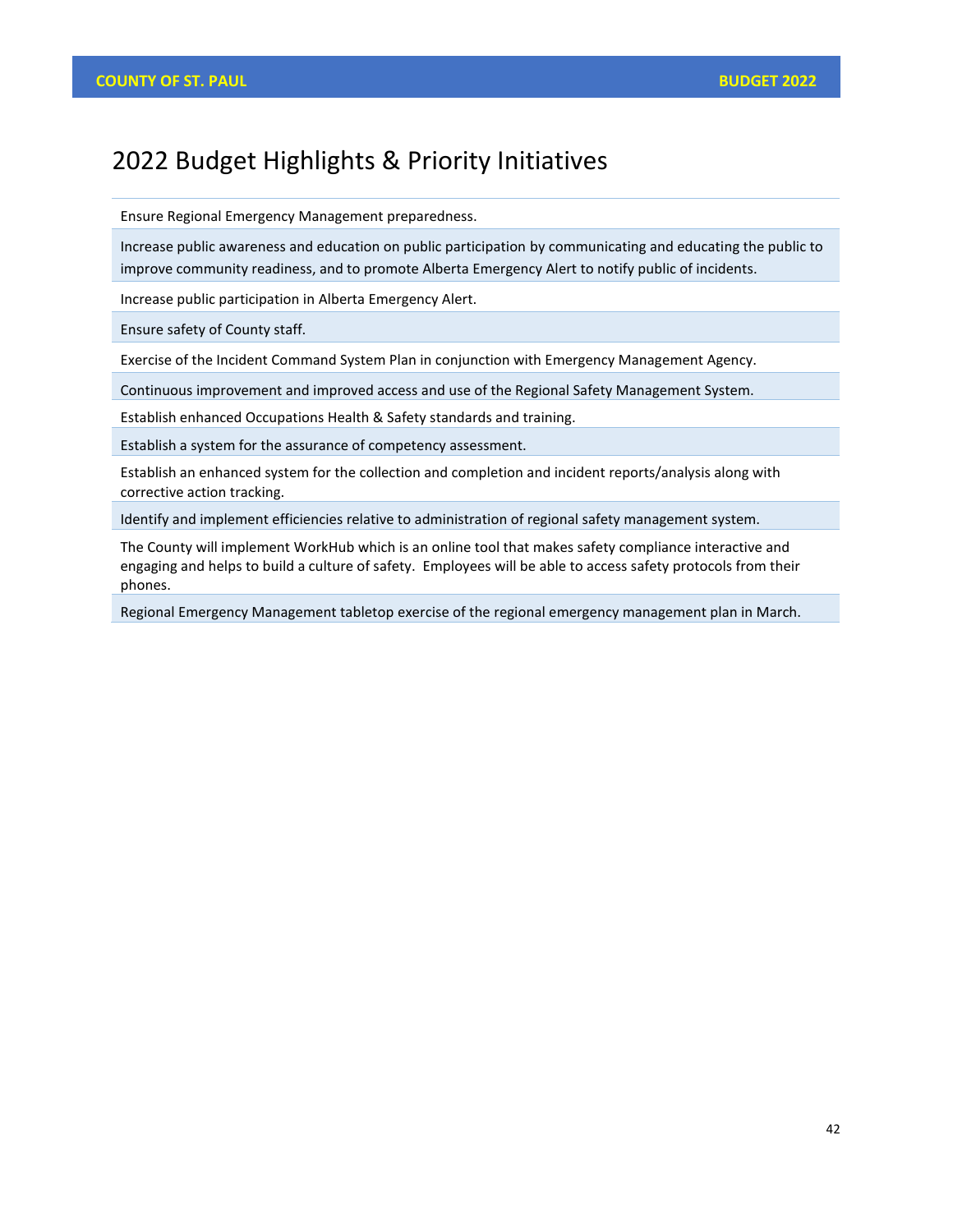#### **County of St. Paul No.19 Regional Emergency Management & OHS 2022 Final Budget**

|                                          | <b>Budget</b><br>2020 |            | Actual<br>2020 |            |    | <b>Budget</b><br>2021 | Actual<br>2021 |            |     | <b>Budget</b><br>2022 |  |  |
|------------------------------------------|-----------------------|------------|----------------|------------|----|-----------------------|----------------|------------|-----|-----------------------|--|--|
| <b>Operational Budget:</b><br>Revenue:   |                       |            |                |            |    |                       |                |            |     |                       |  |  |
| External TSF (Grants Rec'd)              | \$                    | 169,199    | Ś.             | 145,383    | Ŝ. | 134,503               | Ŝ.             | 115,026    | Ŝ.  |                       |  |  |
| Revenue - Other Sources                  |                       |            |                |            |    |                       |                |            |     | 136,529               |  |  |
| <b>Total Revenue</b>                     |                       | 169,199    |                | 145,383    |    | 134,503               |                | 115,026    |     | 136,529               |  |  |
| <b>Expenditures:</b>                     |                       |            |                |            |    |                       |                |            |     |                       |  |  |
| Salaries & Wages                         |                       | 201,072    |                | 198,400    |    | 220,678               |                | 186,747    |     | 222,662               |  |  |
| <b>Contracted &amp; General Services</b> |                       | 41,290     |                | 53,116     |    | 15,000                |                | 20,068     |     | 25,365                |  |  |
| <b>Utilities</b>                         |                       |            |                |            |    |                       |                |            |     |                       |  |  |
| Materials, Goods, Supplies               |                       | 60,762     |                | 30,122     |    | 11,000                |                | 8,590      |     | 11,400                |  |  |
| External TSF (Grants PD)                 |                       |            |                | 4,520      |    | 14,214                |                | 11,106     |     | 14,226                |  |  |
| Bank, Interest, Other                    |                       | 12,299     |                |            |    |                       |                |            |     |                       |  |  |
| <b>Total Expenditures</b>                |                       | 315,423    |                | 286,158    |    | 260,892               |                | 226,511    |     | 273,653               |  |  |
| <b>Net Operating</b>                     |                       | (146,224)  |                | (140, 775) |    | (126,389)             |                | (111,485)  |     | (137,124)             |  |  |
|                                          |                       |            |                |            |    |                       |                |            |     |                       |  |  |
| FA - Machinery & Equipment               |                       |            |                |            |    | 5,200                 |                |            |     |                       |  |  |
| FA - Vehicle                             |                       |            |                |            |    |                       |                |            |     |                       |  |  |
| <b>Total Fixed Assets</b>                |                       |            |                |            |    | 5,200                 |                |            |     |                       |  |  |
| <b>Total REM &amp; OHS Budget</b>        |                       | (146, 224) |                | (140, 775) |    | (131, 589)            |                | (111, 485) |     | (137, 124)            |  |  |
| <b>Reverse Amortization</b>              |                       |            |                |            |    |                       |                |            |     |                       |  |  |
| <b>REM &amp; OHS Surplus (Deficit)</b>   | Ś.                    | (146, 224) | Ŝ.             | (140, 775) | Ŝ. | (131,589)             | \$.            | (111, 485) | \$. | (137, 124)            |  |  |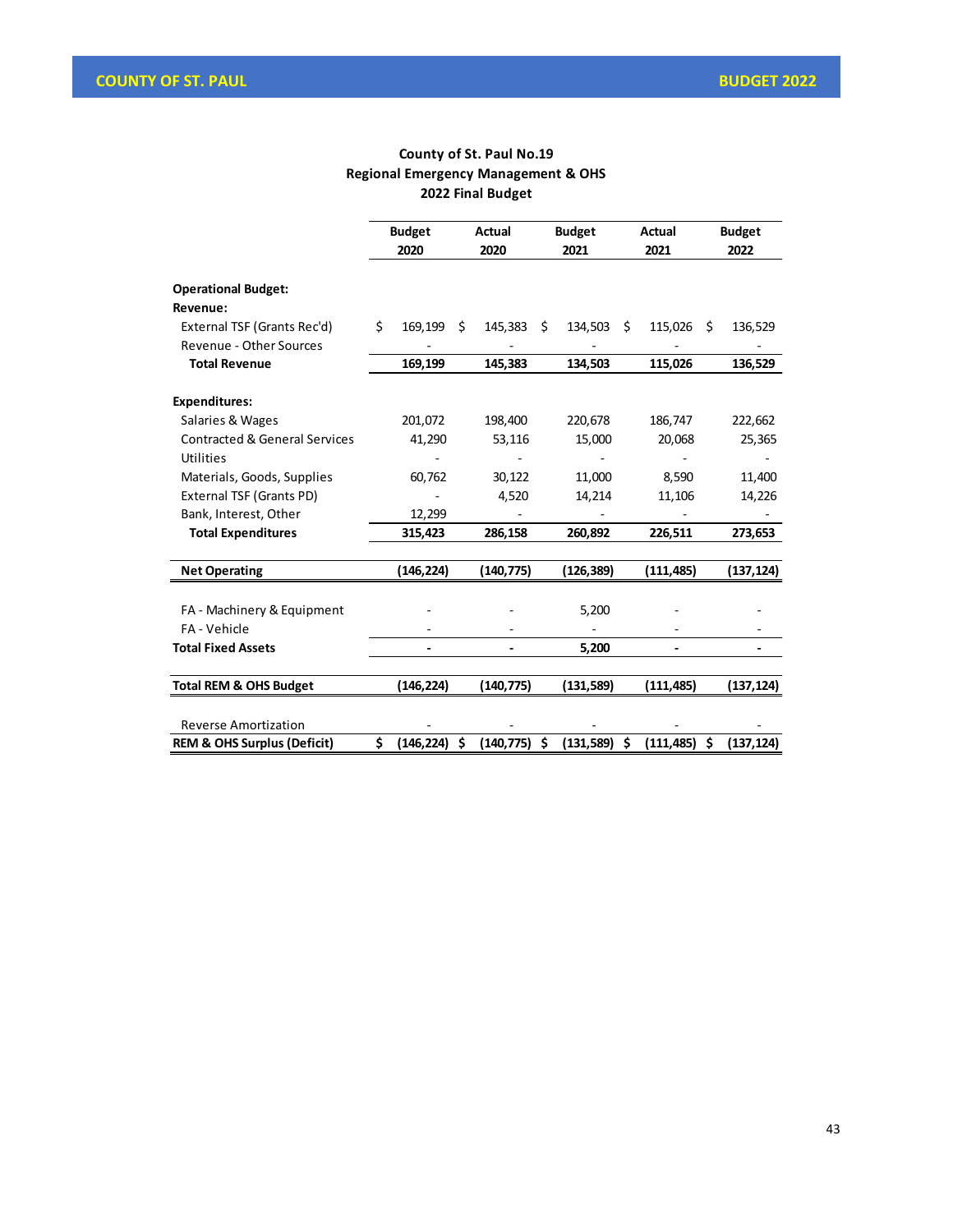# *Health Services*

This budget reflects revenue for a lease agreement of the Ambulance Building that was acquired by the County when the St. Paul Ambulance Society dissolved their assets and transferred them to the County.

Expenses include maintenance of the Ambulance Building as well as Doctor/Health Professional Recruitment shared expenses in St. Paul and Elk Point.

The County also provides funding to STARS Air Ambulance.

### 2022 Budget Highlights & Priority Initiatives

Provide funding to STARS of \$2/capita.

Seven new doctors are expected in the County in 2022. The County's contribution for doctor recruitment is \$20,000 to the Town of St. Paul and \$7,500 to the Town of Elk Point.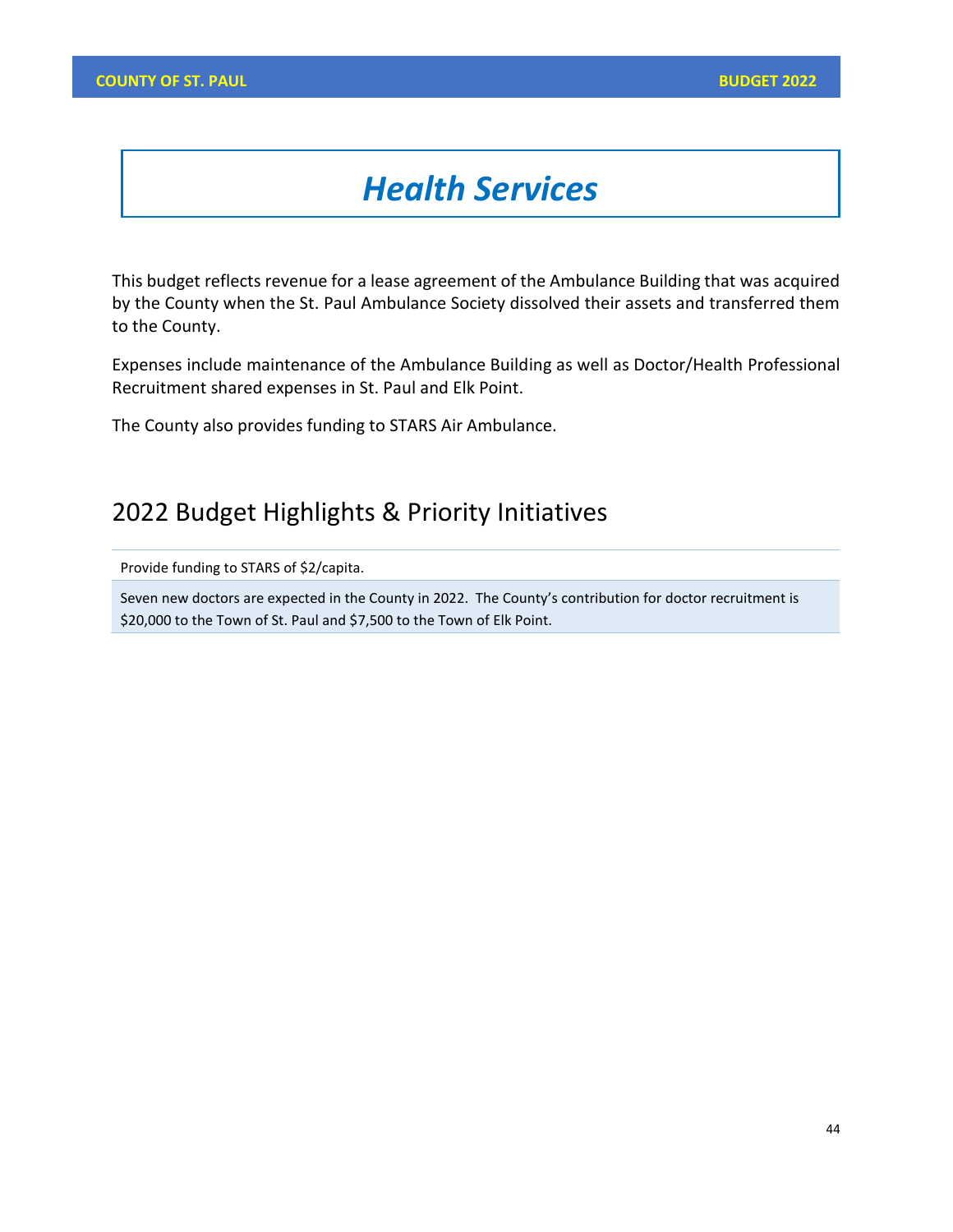#### **County of St. Paul No.19 Health Services 2022 Final Budget**

|                                                         | <b>Budget</b> |           |   | <b>Actual</b> | <b>Budget</b> | Actual    | <b>Budget</b> |     |           |
|---------------------------------------------------------|---------------|-----------|---|---------------|---------------|-----------|---------------|-----|-----------|
|                                                         |               | 2020      |   | 2020          |               | 2021      | 2021          |     | 2022      |
| <b>Operational Budget:</b>                              |               |           |   |               |               |           |               |     |           |
| Revenue:                                                |               |           |   |               |               |           |               |     |           |
| Sales & Other User Charges<br><b>External Transfers</b> | Ś.            | 34,286 \$ |   | 34,286 \$     |               | 34,286 \$ | 34,286        | - Ś | 34,286    |
| <b>Total Revenue</b>                                    |               | 34,286    |   | 34,286        |               | 34,286    | 34,286        |     | 34,286    |
| <b>Expenditures:</b>                                    |               |           |   |               |               |           |               |     |           |
| <b>Contracted &amp; General Services</b>                |               | 11,784    |   | 18,942        |               | 16,784    | 16,620        |     | 16,873    |
| Materials, Goods, Supplies                              |               |           |   |               |               |           |               |     |           |
| External TSF (Grants PD)                                |               | 27,946    |   | 28,051        |               | 32,968    | 27,512        |     | 40,436    |
| Bank, Interest, Other                                   |               | 3,520     |   | 3,520         |               | 3,520     | 3,520         |     | 3,520     |
| <b>Total Expenditures</b>                               |               | 43,250    |   | 50,513        |               | 53,272    | 47,652        |     | 60,829    |
| <b>Net Operating</b>                                    |               | (8,964)   |   | (16,227)      |               | (18, 986) | (13, 366)     |     | (26,543)  |
| FA-Buildings                                            |               |           |   |               |               |           |               |     |           |
| <b>Fixed Assets</b>                                     |               |           |   |               |               |           |               |     |           |
| <b>Total Health Budget</b>                              |               | (8,964)   |   | (16, 227)     |               | (18, 986) | (13, 366)     |     | (26,543)  |
| <b>Reverse Amortization</b>                             |               | 3,520     |   | 3,520         |               | 3,520     | 3,520         |     | 3,520     |
| <b>Health Services Surplus (Deficit)</b>                | \$            | (5, 444)  | Ś | (12,707)      | \$            | (15,466)  | \$<br>(9,846) | \$  | (23, 023) |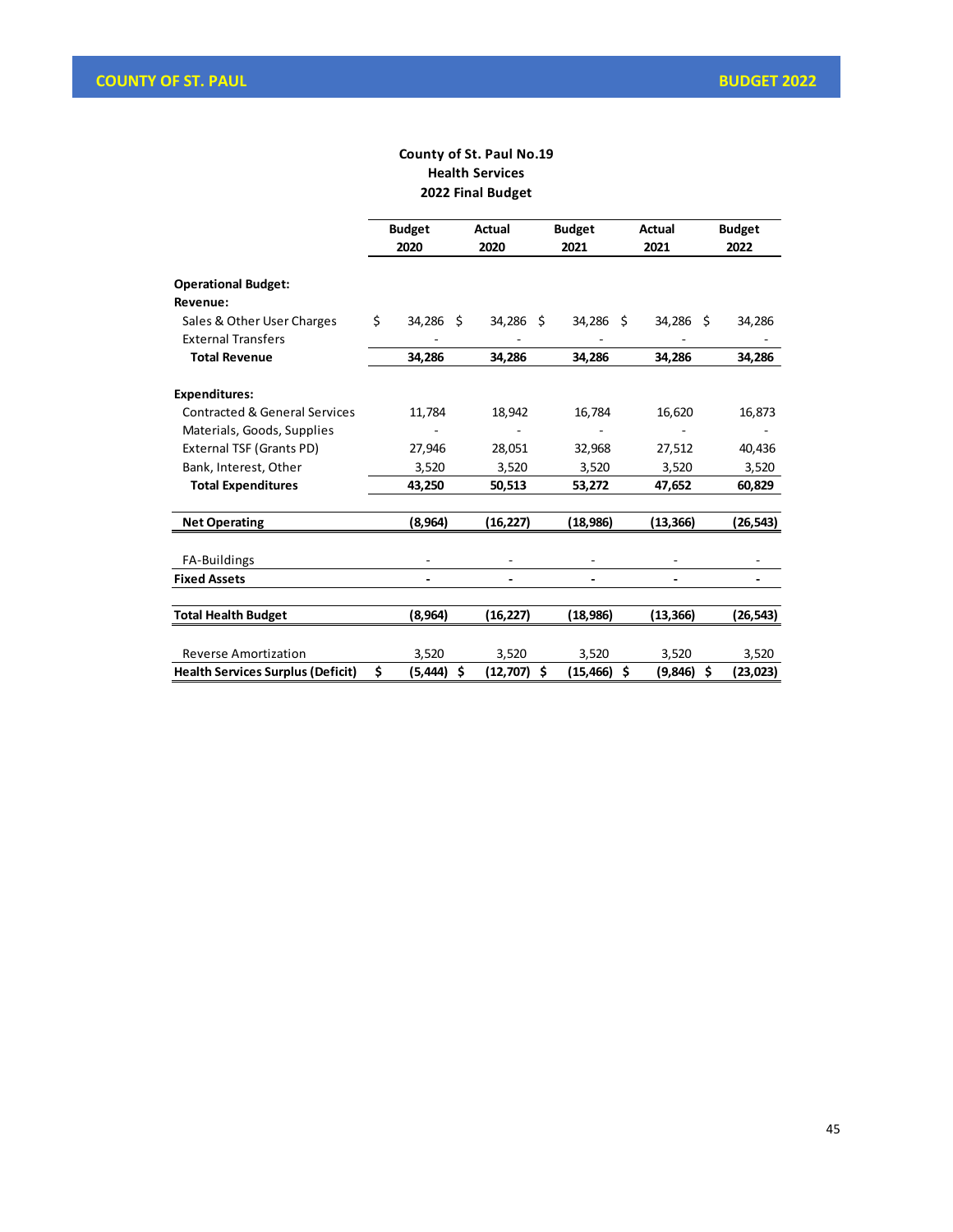# *Public Works*

The County of St. Paul Public Works provides direction and assistance in the planning and execution of major capital projects while ensuring a financial plan is in place to fund required infrastructure upgrades needed to accommodate growth and long-term sustainability of municipal infrastructure.

Public Works is also responsible for the repair and maintenance of 2,029 km of roadways in accordance with the *Traffic Safety Act*, Transportation Association of Canada, Provincial Legislation and County of St. Paul standards.

#### Key 2021 Accomplishments

Public Works will continue to work on Road Condition Assessment of gravel roads in the County as part of our Asset Management Program.

The Community Aggregate Payment Levy Bylaw imposes a levy in respect of all sand and gravel businesses operating in the County to raise revenue to be used toward the payment of infrastructure and community enhancement in the County. The 2021 levy imposed was \$0.40 per tonne of sand and gravel shipped from any pit as per the provisions outlined in the bylaw: \$122,349 was collected in 2021.

5.4 km of subgrade, gravel base course and asphalt surfacing were completed on Twp 582, 57 street and Moosehills Slide area. In executing these scopes, the County saved ratepayers \$6.4 million compared to private industry.

Road Condition Assessment Tool used to assess condition of roads and risk of failure. This tool provides Council with decision making regarding road construction priorities.

The Remind App as well as Munisight was used to track complaints/work orders.

Public Works Construction performed gravel base reconstruction on 7.2 km of gravel roads.

The Maintenance crews had a record season and performed Rip and Pack, Reclaim and Cold Mix applications on 91 km of roadway. The County laid down 57,000 Ton of Cold mix in 2021.

A St. Paul Aggregate Levy Committee was established that will determine how a portion of the funds collected through The Community Aggregate Payment Levy Bylaw will be spent in the community.

The Crusher had a record season and put up 419,838T of aggregate. The Crusher managed to provide just under \$.5 million in revenue to the County.

Public Works completed a long list of Special Projects and completed 2 emergency bridge files. 2 additional bridge files were completed by contractors through Strategic Transportation Infrastructure Program (STIP) funding.

Public Works negotiated high sales values for older trucks from our fleet. This was realized due to the high market demand and low supply for crew cabs throughout North America.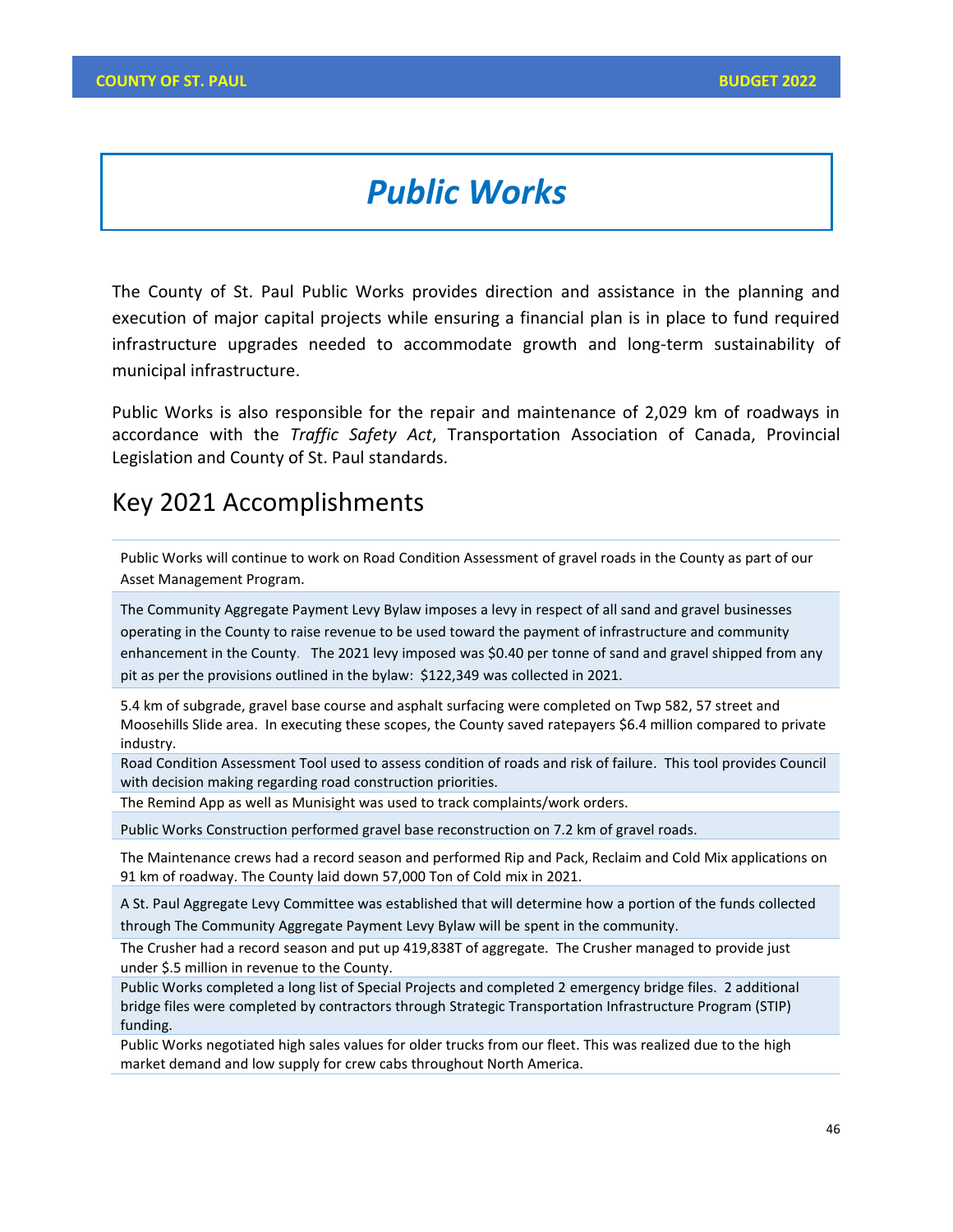## 2022 Budget Highlights & Priority Initiatives

8.7 km of road repair/maintenance and three bridge culverts.

Purchase of two graders, a Rome-brand breaking disc and a track hoe.

Ensure safe road infrastructure for the public. Priorities on paving and patching.

Consider annual capital contribution to reserves for Public Works equipment.

Continue producing high quality aggregate for road maintenance and construction.

Continue to pursue reclamation of older pits to reduce the County's liability for reclamation to Alberta environment

Continue the brushing program to reduce maintenance requirements on roads.

Continue to administer and execute Road Use Agreements.

Continue implementing concern/complaint tracking system.

Review the road classifications and continue to develop the 5-to-20-year plan.

Three bridge files submitted for 2022 grants.

Continue to improve communication to residents about road projects, cost savings, winter maintenance, and other programs.

Added an Online Gravel Order Form to the County Public Works webpage.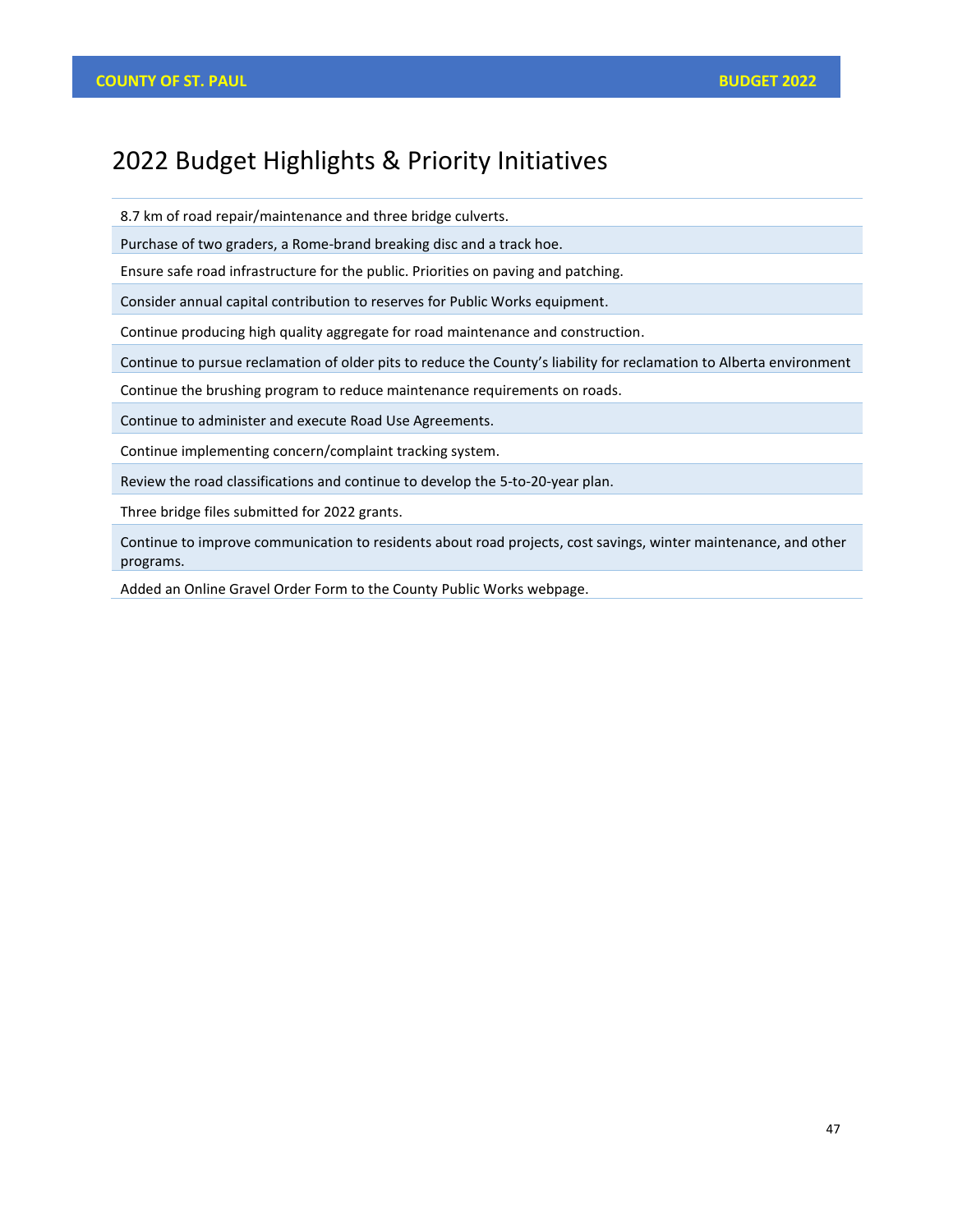#### **County of St. Paul No.19 Public Works 2022 Final Budget**

|                                          | <b>Budget</b>    | Actual         | <b>Budget</b>                   | Actual                   | <b>Budget</b>            |
|------------------------------------------|------------------|----------------|---------------------------------|--------------------------|--------------------------|
|                                          | 2020             | 2020           | 2021                            | 2021*                    | 2022                     |
|                                          |                  |                |                                 |                          |                          |
| <b>Operational Budget:</b>               |                  |                |                                 |                          |                          |
| Revenue:                                 |                  |                |                                 |                          |                          |
| Sales & Other User Charges               | \$<br>830,000 \$ | $962,252$ \$   | 795,000 \$                      | 3,308,139 \$             | 755,000                  |
| Other Revenue/Own Sources                |                  | 10,487         |                                 | 43,567                   |                          |
| External TSF (Grants Rec'd)              | 2,858,253        | 2,748,152      | 5,554,357                       | 3,740,966                | 2,535,198                |
| Revenue - Other Sources                  | 30,000           | 88,910         | 200,000                         | 218,440                  | 200,000                  |
| <b>Total Revenue</b>                     | 3,718,253        | 3,809,801      | 6,549,357                       | 7,311,112                | 3,490,198                |
| <b>Expenditures:</b>                     |                  |                |                                 |                          |                          |
| Salaries & Wages                         | 5,949,005        | 5,880,650      | 5,784,407                       | 6,046,004                | 6,383,181                |
| <b>Contracted &amp; General Services</b> | 1,519,930        | 1,090,524      | 950,119                         | 1,140,989                | 960,196                  |
| <b>Utilities</b>                         | 95,000           | 87,027         | 95,950                          | 108,488                  | 100,000                  |
| Materials, Goods, Supplies               | 4,762,165        | 5,164,254      | 5,070,562                       | 5,893,938                | 5,371,459                |
| External TSF (Grants PD)                 | 16,500           | 11,105         | 13,500                          | 10,866                   | 16,500                   |
| Bank, Interest, Other                    | 4,750,244        | 5,030,069      | 4,800,851                       | 5,215,168                | 4,925,471                |
| <b>Total Expenditures</b>                | 17,092,844       | 17,263,629     | 16,715,389                      | 18,415,453               | 17,756,807               |
|                                          |                  |                |                                 |                          |                          |
| <b>Net Operating</b>                     | (13, 374, 591)   | (13, 453, 828) | (10, 166, 032)                  | (11, 104, 341)           | (14, 266, 609)           |
|                                          |                  |                |                                 |                          |                          |
| FA - Engineering Structures              | 3,432,513        | 2,272,665      | 5,769,987                       |                          | 2,864,161                |
| FA-Buildings                             |                  |                |                                 |                          |                          |
| FA-Machinery & Equipment                 | 1,651,580        | 1,437,768      | 2,366,633                       | 1,089,111                | 1,709,220                |
| FA-Vehicles                              | 10,000           | 188,639        | 371,542                         | 43,877                   | 327,542                  |
| FA-Land Improvements                     |                  |                |                                 |                          |                          |
| FA-Work in Progress                      |                  | 412,441        | 111,363                         |                          | 31,000                   |
| <b>Fixed Assets</b>                      | 5,094,093        | 4,311,513      | 8,619,525                       | 1,132,988                | 4,931,923                |
| Gravel Levy Reserve                      |                  |                | 150,000                         | 122,350                  | 75,000                   |
| Capital Reserve                          |                  |                | $\overline{a}$                  |                          | (327, 542)               |
| Debt Principal Payments                  | 406,362          | 387,178        | 401,187                         | 401,187                  | 415,702                  |
| New Debenture                            |                  | $\frac{1}{2}$  | $\overline{\phantom{a}}$        | $\overline{\phantom{a}}$ | $\overline{\phantom{a}}$ |
| <b>Total PW Budget</b>                   | (18, 875, 046)   | (18, 152, 519) | (19, 336, 744)                  | (12,760,866)             | (19, 361, 692)           |
|                                          |                  |                |                                 |                          |                          |
| <b>Reverse Amortization</b>              | 4,900,000        | 5,132,876      | 5,000,000                       | 5,094,737                | 5,100,000                |
| PW Surplus (Deficit)                     | \$ (13,975,046)  |                | \$ (13,019,643) \$ (14,336,744) | \$<br>(7,666,129)        | \$ (14, 261, 692)        |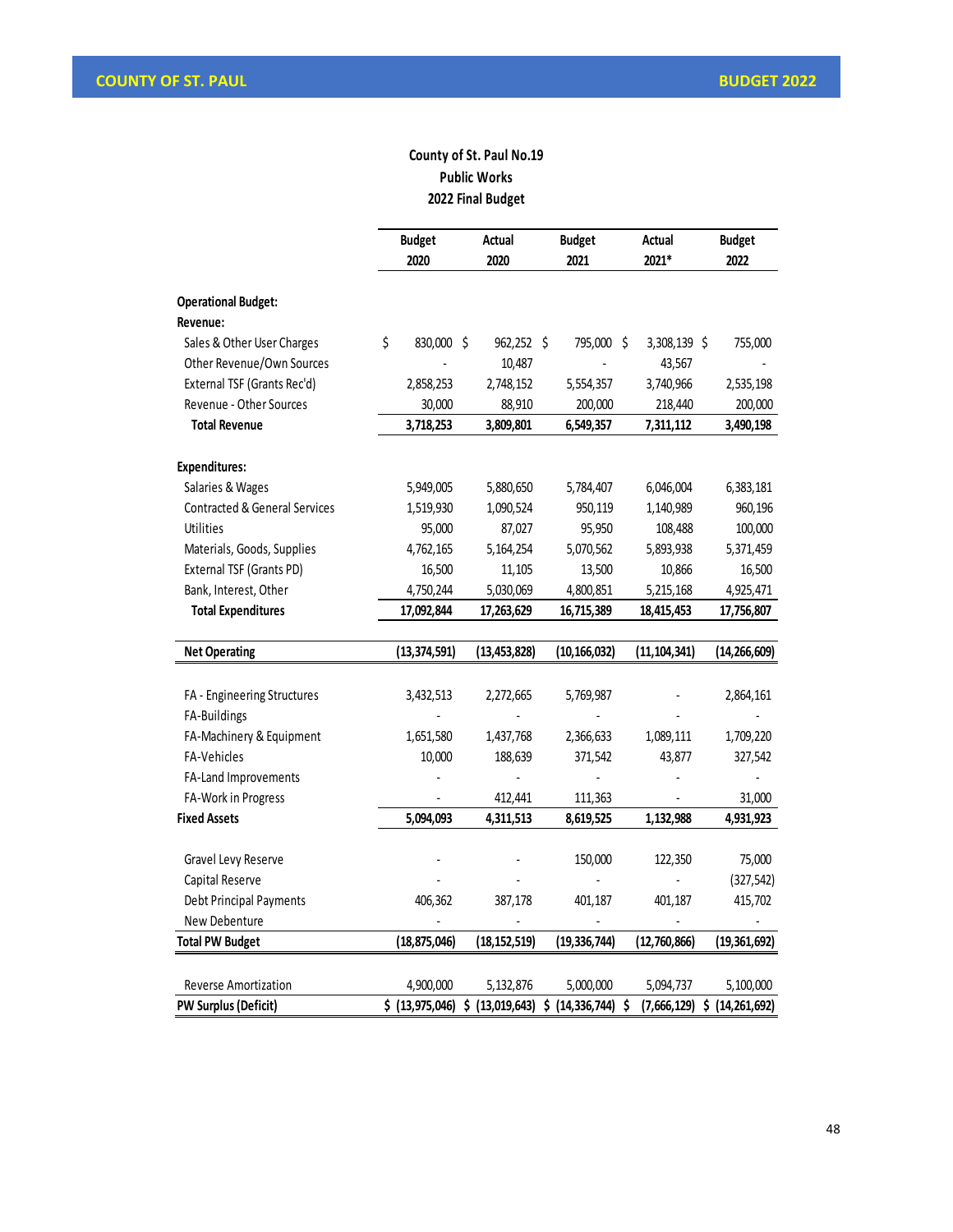|                                   |              |    | Funded by:        |         | Trade In /        |                            |
|-----------------------------------|--------------|----|-------------------|---------|-------------------|----------------------------|
| 2022 Capital Purchases:           |              |    | <b>Operations</b> | Grant   | <b>Debentures</b> | <b>Reserves</b>            |
| <b>Engineering Structures</b>     |              |    |                   |         |                   |                            |
| Roads:                            |              |    |                   |         |                   |                            |
| RR 104 - Owlseye Road Completion  | \$<br>39,790 | Ŝ. | 39,790            |         |                   |                            |
| Twp 560 - Lake Eliza Road East    | 977,950      |    | 977,950           |         |                   |                            |
| RR 72 - North of Armistice        | 978,376      |    | 978,376           |         |                   |                            |
|                                   |              |    |                   |         |                   |                            |
| <b>Bridges</b>                    |              |    |                   |         |                   |                            |
| BF76291                           | 370,500      |    | 92,625            | 277,875 | <b>STIP</b>       |                            |
| BF75583                           | 330,500      |    | 82,625            | 247,875 | <b>STIP</b>       |                            |
| BF71794                           | 167,045      |    | 167,045           |         |                   |                            |
|                                   | 2,864,161    |    | 2,338,411         | 525,750 |                   |                            |
| <b>Machinery &amp; Equipment:</b> |              |    |                   |         |                   |                            |
| Cat 14m3 Grader (From 2021)       | 736,000      |    | 9,000             | 727,000 |                   | 2021 MSI Funding Carry Fwd |
| Cat 160m3 Grader (From 2021       | 575,000      |    | 20,000            | 555,000 |                   | 2021 MSI Funding Carry Fwd |
| Trackhoe                          | 373,220      |    | 373,220           |         |                   |                            |
| Rome Breaking Disk                | 25,000       |    | 25,000            |         |                   |                            |

|                                                     | 1,709,220 | 427,220    | 1,282,000 |  |         |
|-----------------------------------------------------|-----------|------------|-----------|--|---------|
| <b>Vehicles:</b>                                    |           |            |           |  |         |
| Tandem Axle Gravel Truck w/Sander, Plo              | 327,542   |            |           |  | 327,542 |
|                                                     |           |            |           |  |         |
|                                                     |           |            |           |  |         |
|                                                     | 327,542   |            |           |  | 327,542 |
| <b>Work In Progress:</b>                            |           |            |           |  |         |
| 2022 Planning                                       | 31,000    | 31,000     |           |  |         |
|                                                     |           |            |           |  |         |
| <b>Total Capital Purchases:</b>                     | 4,931,923 | 2,796,631  | 1,807,750 |  | 327,542 |
| To Allocate Fed Gas Tax after projects are selected |           | (369, 981) |           |  |         |
| To Allocate MSI Capital after projects are selected |           |            |           |  |         |
| <b>Total Funded by Operations:</b>                  |           | 2,426,650  |           |  |         |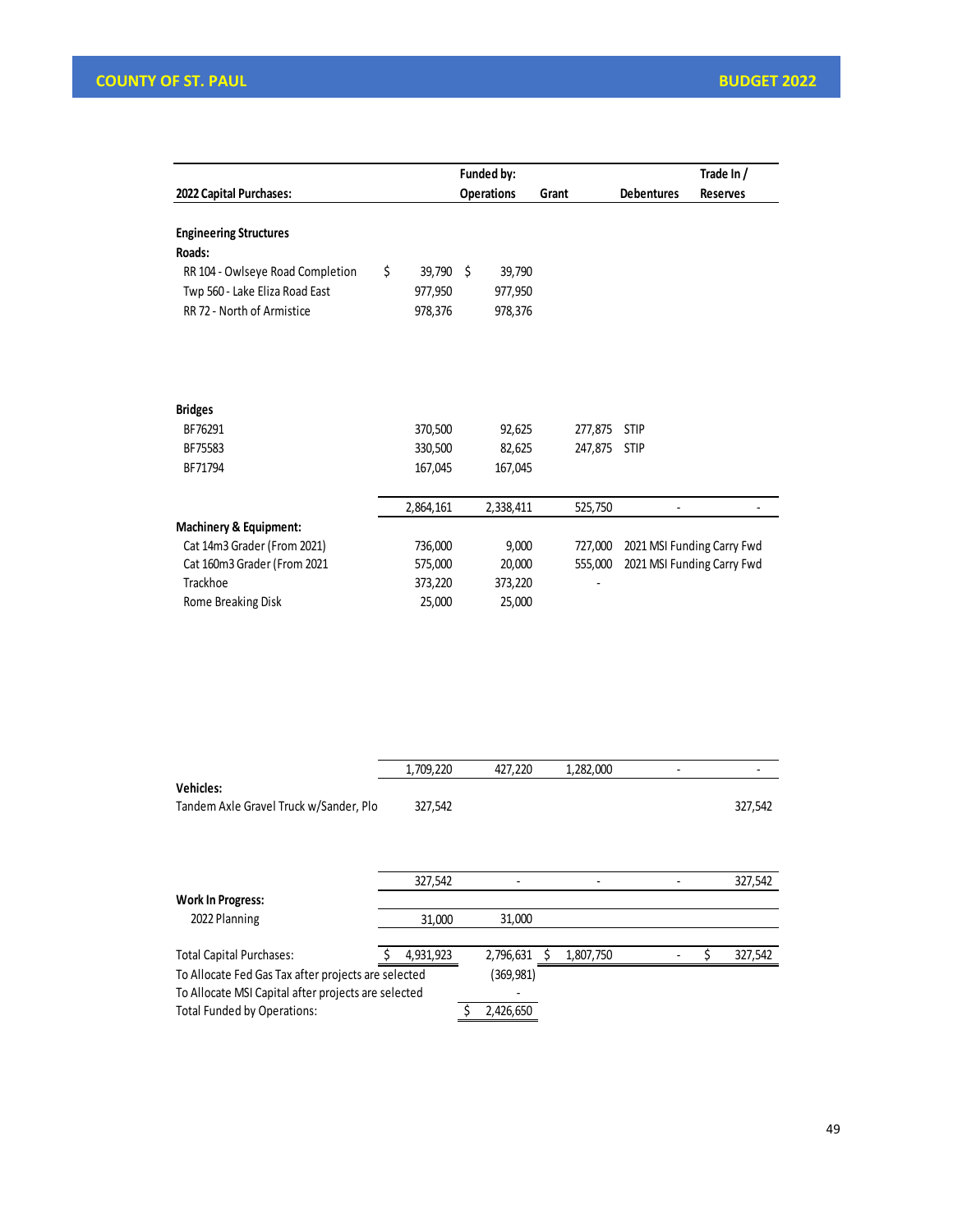# *Public Works - Water*

The County of St. Paul purchases water from the Highway 28/63 Water Commission that delivers water to the Hamlets of Ashmont, Lottie Lake and Mallaig. The County looks after the water distribution in these hamlets.

The County is also part of the Elk Point/St. Paul Regional Water Commission that delivers water to residents along the transmission line that runs from the St. Paul Water Treatment Plant to Elk Point.

Finally, the County provides water services to residents of Riverview through operations of the Lindbergh Salt Plant which is coming to an end in 2026.

#### Key 2021 Accomplishments

Riverview – Public Works administered and managed the installation of 11 freshwater cisterns in the Riverview hamlet in order to transition residents from municipal water lines when the agreement for services ends with the Salt Plant. The Salt Plant paid for 2 of these cisterns that were installed at properties they own. Urban Systems began an Infrastructure Replacement plan for water distribution lines and wastewater collection systems that will continue in 2022.

#### 2022 Budget Highlights & Priority Initiatives

Review of water distribution lines and sewer collection systems.

Ensure safe supply of water to residents of Mallaig, Ashmont, Lottie Lake, Riverview and rural residents along the transmission line.

Ensure water meters are working properly or are replaced.

Continue to track water line breaks on GIS.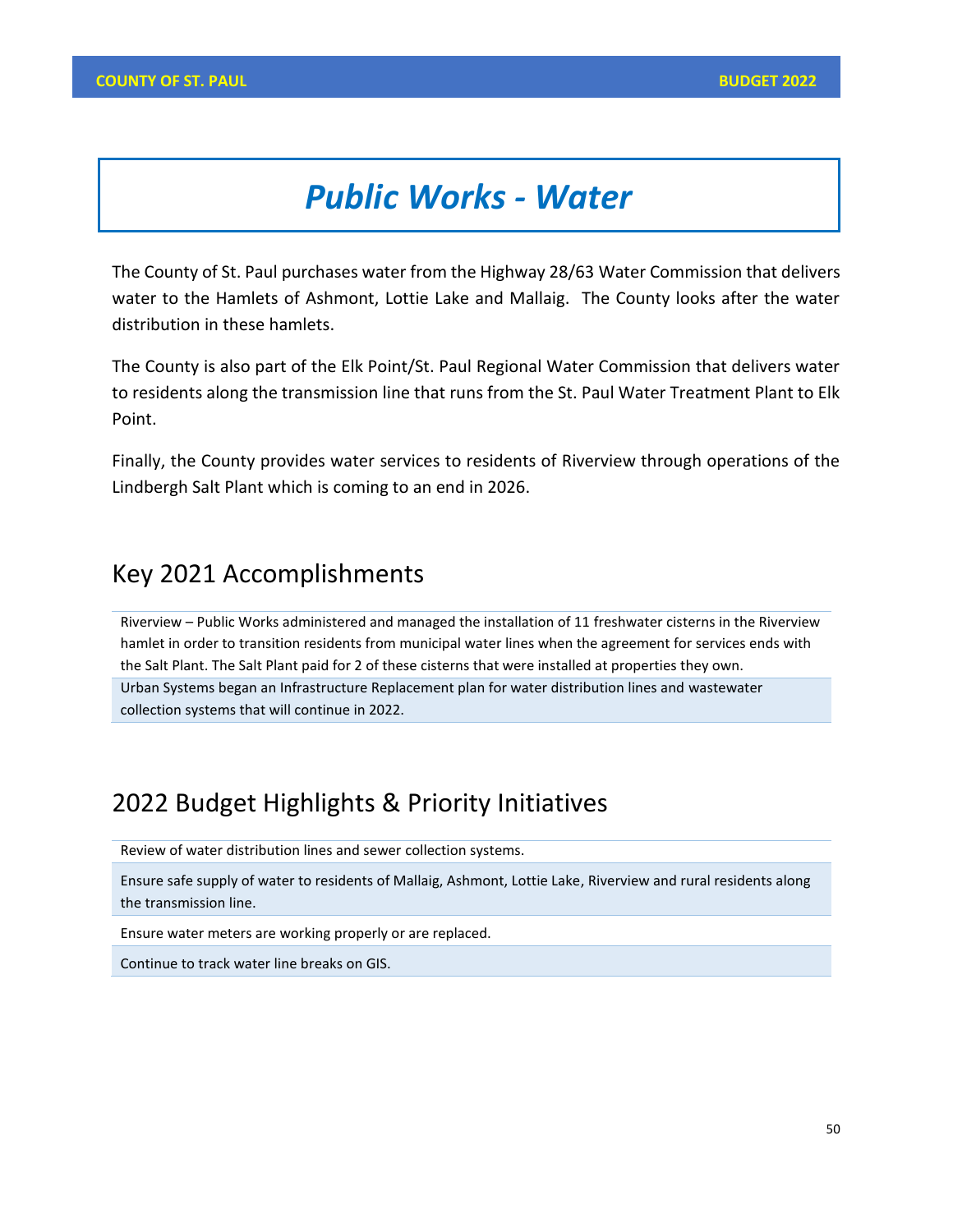#### **County of St. Paul No.19 Water 2022 Final Budget**

|                                          | <b>Budget</b>          | Actual     | <b>Budget</b>    | Actual                   | <b>Budget</b>    |  |  |
|------------------------------------------|------------------------|------------|------------------|--------------------------|------------------|--|--|
|                                          | 2020                   | 2020       | 2021             | 2021                     | 2022             |  |  |
| <b>Operational Budget:</b>               |                        |            |                  |                          |                  |  |  |
| Revenue:                                 |                        |            |                  |                          |                  |  |  |
| Sales & Other User Charges               | \$<br>414,570 \$       | 446,064 \$ | 468,760 \$       | 494,314 \$               | 458,000          |  |  |
| External TSF (Grants Rec'd)              | 49,320                 | 57,639     |                  |                          |                  |  |  |
| <b>Total Revenue</b>                     | 463,890                | 503,703    | 468,760          | 494,314                  | 458,000          |  |  |
| <b>Expenditures:</b>                     |                        |            |                  |                          |                  |  |  |
| Salaries & Wages                         | 213,599                | 192,904    | 200,043          | 197,322                  | 197,265          |  |  |
| <b>Contracted &amp; General Services</b> | 132,609                | 68,377     | 322,104          | 305,060                  | 238,880          |  |  |
| Other Transaction, Discounts &           | 135,888                | 127,309    | 135,000          | 142,976                  | 141,000          |  |  |
| Utilities                                | 27,500                 | 25,475     | 27,500           | 31,328                   | 29,000           |  |  |
| Materials, Goods, Supplies               | 53,090                 | 31,402     | 54,731           | 40,927                   | 47,193           |  |  |
| External TSF (Grants PD)                 | 44,000                 | 38,265     | 37,200           | 34,948                   | 37,200           |  |  |
| Bank, Interest, Other                    | 302,345                | 324,319    | 301,337          | 325,409                  | 323,298          |  |  |
| <b>Total Expenditures</b>                | 909,031                | 808,051    | 1,077,915        | 1,077,970                | 1,013,836        |  |  |
| <b>Net Operating</b>                     | (445, 141)             | (304, 348) | (609, 155)       | (583, 656)               | (555, 836)       |  |  |
|                                          |                        |            |                  |                          |                  |  |  |
| <b>FA-Eng Structures</b>                 |                        |            |                  |                          |                  |  |  |
| FA-Machinery & Equipment                 | 60,800                 | 62,018     |                  |                          |                  |  |  |
| FA-Work in Progress                      |                        |            |                  |                          |                  |  |  |
| <b>Total Fixed Assets</b>                | 60,800                 | 62,018     | $\overline{a}$   | $\overline{\phantom{0}}$ |                  |  |  |
| Water Capital Reserve                    |                        | 112,500    |                  |                          |                  |  |  |
| Water Capital Reserve Withdrawal         |                        |            | (112, 500)       | (112, 500)               |                  |  |  |
| <b>Debt Principal Payments</b>           | 33,854                 | 33,854     | 34,863           | 34,863                   | 35,902           |  |  |
| <b>Total Water Budget</b>                | (539, 795)             | (400,220)  | (531, 518)       | (506, 019)               | (591, 738)       |  |  |
|                                          |                        |            |                  |                          |                  |  |  |
| Reverse Amortization                     | 260,000                | 282,145    | 260,000          | 284,212                  | 283,000          |  |  |
| <b>Water Surplus (Deficit)</b>           | \$<br>\$<br>(279, 795) | (118, 075) | \$<br>(271, 518) | \$<br>(221, 807)         | \$<br>(308, 738) |  |  |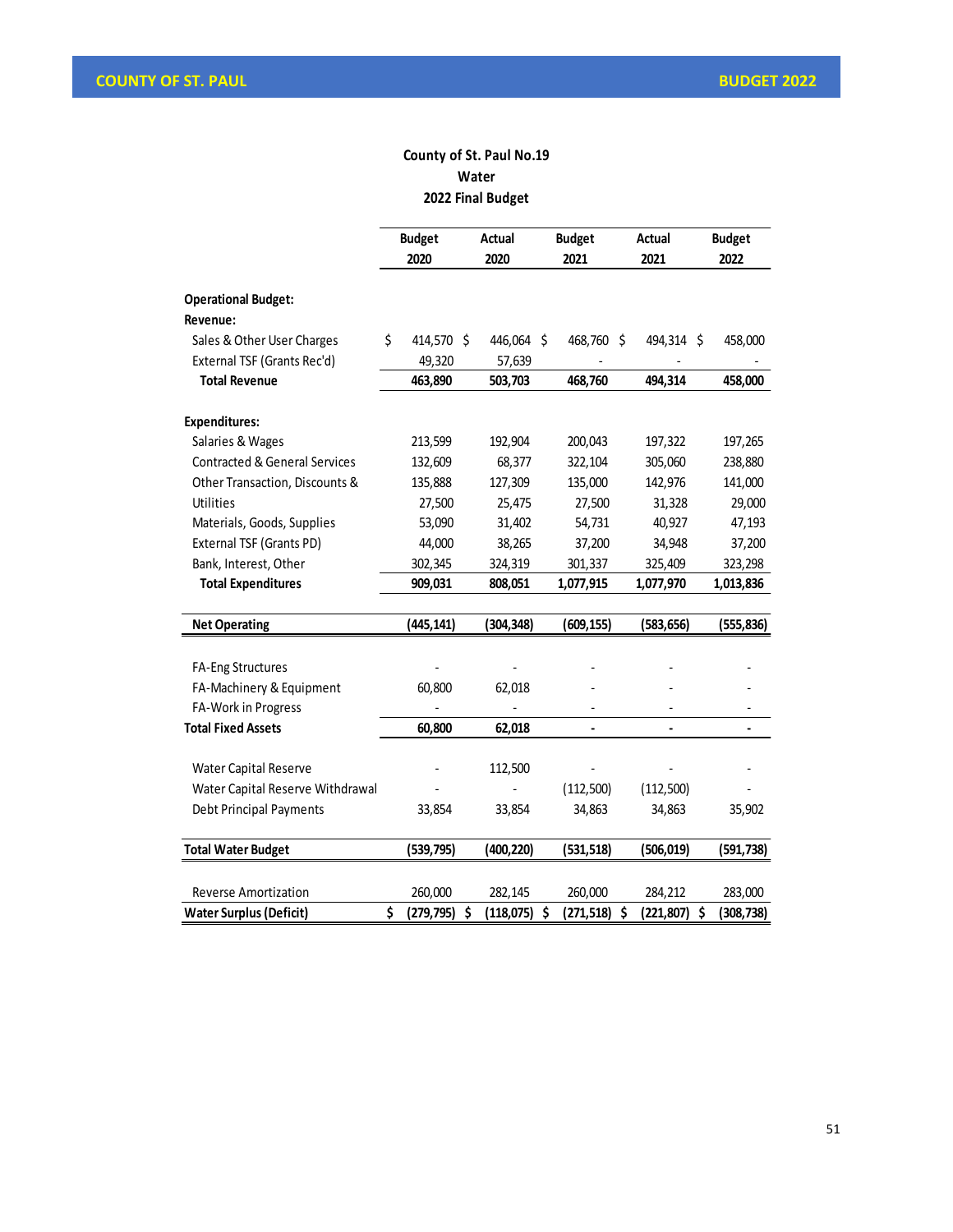## *Public Works - Wastewater*

The County of St. Paul currently supplies sewer service to the Hamlets of Ashmont and Mallaig. A lagoon is also located at Whitney Lake for trucked waste only.

The County has built a joint wastewater transfer station near Lafond. The capital cost of this project was shared with the County of Two Hills in the Lac Sante area as there is a lot of trucked waste from that area. This facility will reduce the distance private septage haulers will need to travel to dump wastewater.

In 2020, a wastewater receiving, and metering station was built at the Ashmont Lagoon which resulted in increased revenues for trucked waste to this facility. The Mallaig Lagoon no longer accepts trucked waste.

Sewer service in the Hamlet of Riverview was changed to private services in 2021 with the County installing eleven holding tanks for residents in the hamlet. The Salt Plant paid for two of these holding tanks for the properties that they own.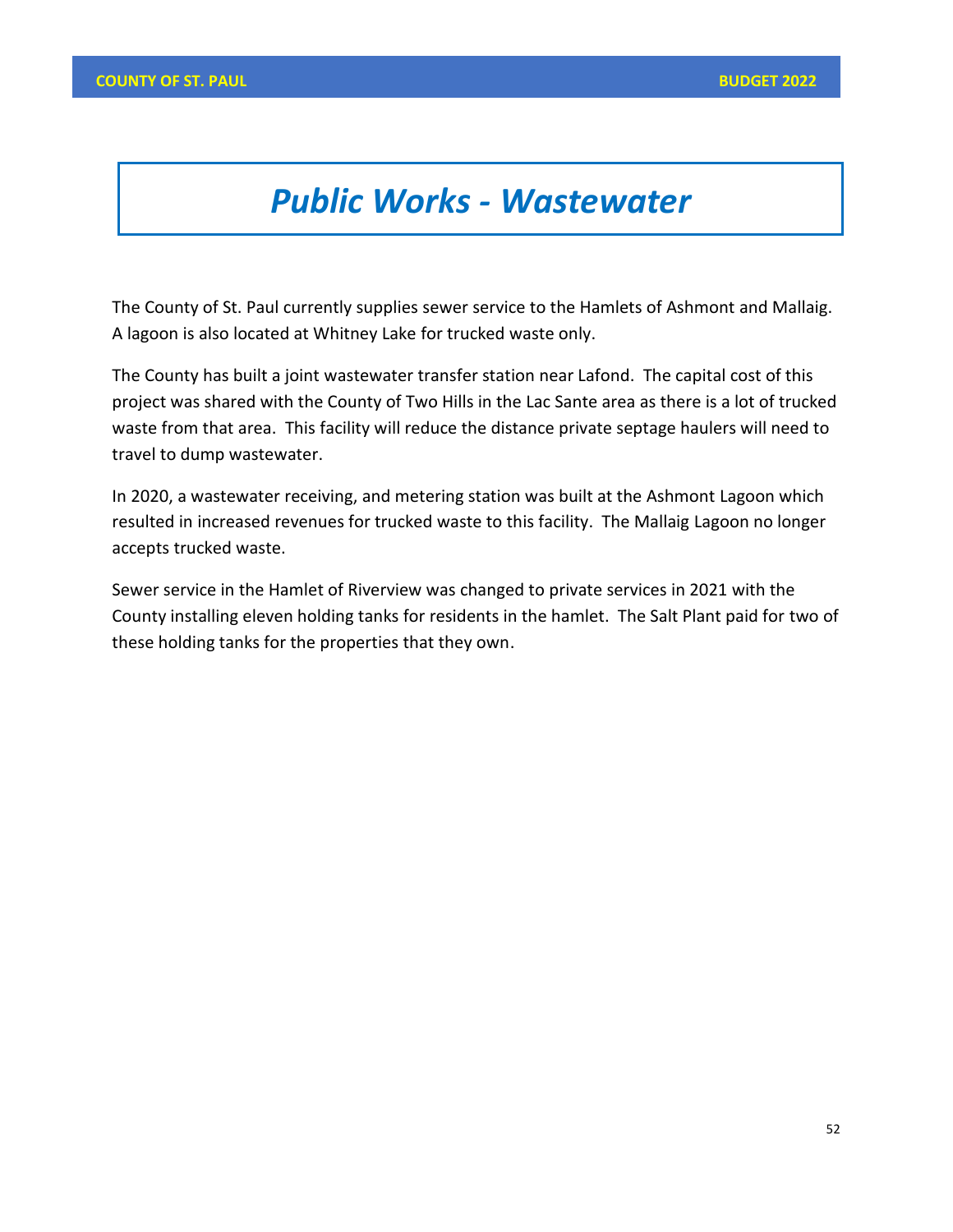#### Key 2021 Accomplishments

Banner Engineering found a solution for the release of water from Whitney Lake Lagoon. Approval for this solution has been obtained from Alberta Environment for a period of 3 years. Project was not commissioned in 2021 due to time constraints and effluent quality. We anticipate that this project will be commissioned in spring 2022.

Trucked waste was tracked at both the Ashmont Lagoon and the Lafond Wastewater Transfer Station.

Installed 11 holding tanks in Riverview – Salt Plant paid for 2 of these holding tanks. Residents now look after the disposal of their wastewater.

#### 2022 Budget Highlights & Priority Initiatives

Ensure maintenance of sanitary lagoons and collection systems. Conduct condition assessment of Mallaig sanitary sewer collection system to inform the Infrastructure Replacement Phasing in project Urban Systems is working on. Include Ashmont condition assessment information that was completed a few years ago.

Consider consistent rate structure for use of County wastewater facilities.

Track septic trucked loads from all approved contract haulers to determine the usage of Lafond Wastewater Transfer Station and to determine all activity at the lagoons.

Explore funding opportunities for new technologies.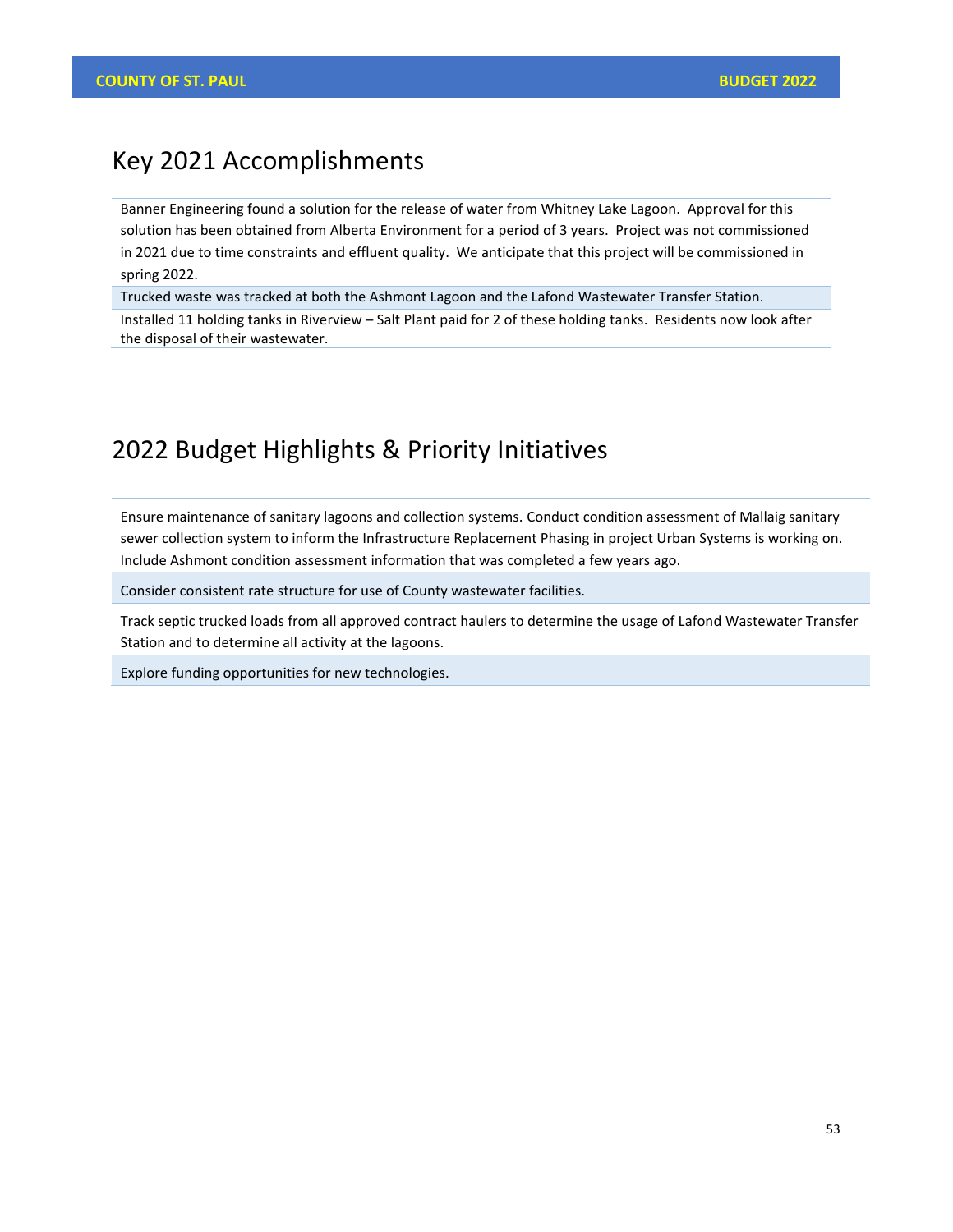#### **County of St. Paul No.19 Sewer 2022 Final Budget**

|                                          | <b>Budget</b>    | <b>Actual</b>    |     | <b>Budget</b> | <b>Actual</b> |            |    | <b>Budget</b> |  |  |
|------------------------------------------|------------------|------------------|-----|---------------|---------------|------------|----|---------------|--|--|
|                                          | 2020             | 2020             |     | 2021          | 2021          |            |    | 2022          |  |  |
| <b>Operational Budget:</b>               |                  |                  |     |               |               |            |    |               |  |  |
| Revenue:                                 |                  |                  |     |               |               |            |    |               |  |  |
| Sales & Other User Charges               | \$<br>57,850 \$  | 68,438           | -\$ | 88,250 \$     |               | 93,574 \$  |    | 58,500        |  |  |
| External TSF (Grants Rec'd)              | 18,666           | 13,868           |     | 2,000         |               |            |    |               |  |  |
| <b>Total Revenue</b>                     | 76,516           | 82,306           |     | 90,250        |               | 93,574     |    | 58,500        |  |  |
| <b>Expenditures:</b>                     |                  |                  |     |               |               |            |    |               |  |  |
| Salaries & Wages                         | 25,349           | 23,897           |     | 24,971        |               | 24,487     |    | 24,795        |  |  |
| <b>Contracted &amp; General Services</b> | 370,468          | 63,435           |     | 263,205       |               | 278,598    |    | 124,646       |  |  |
| <b>Utilities</b>                         | 17,008           | 16,795           |     | 21,100        |               | 24,031     |    | 22,200        |  |  |
| Materials, Goods, Supplies               | 13,317           | 20,001           |     | 13,258        |               | 5,842      |    | 23,058        |  |  |
| Bank, Interest, Other                    | 152,235          | 178,946          |     | 165,715       |               | 189,611    |    | 186,630       |  |  |
| <b>Total Expenditures</b>                | 578,377          | 303,074          |     | 488,249       |               | 522,569    |    | 381,329       |  |  |
| <b>Net Operating</b>                     | (501, 861)       | (220, 768)       |     | (397, 999)    |               | (428,995)  |    | (322, 829)    |  |  |
|                                          |                  |                  |     |               |               |            |    |               |  |  |
| <b>FA-Engineering Structures</b>         |                  |                  |     |               |               | (35, 407)  |    |               |  |  |
| FA-Machinery/Equipment                   |                  |                  |     | 37,270        |               | 35,407     |    |               |  |  |
| FA-Land Improvements                     | 25,000           |                  |     |               |               |            |    |               |  |  |
| FA-Work in Progress                      |                  |                  |     |               |               |            |    |               |  |  |
| <b>Fixed Assets</b>                      | 25,000           |                  |     | 37,270        |               |            |    |               |  |  |
| <b>Transfer to Reserve</b>               |                  |                  |     |               |               |            |    |               |  |  |
| <b>Transfer from Reserve</b>             | (125,000)        | (12,500)         |     | (112,500)     |               | (112,500)  |    |               |  |  |
| <b>Debt Principal Payments</b>           | 58,726           | 58,726           |     | 60,253        |               | 60,253     |    | 61,819        |  |  |
| <b>Total Sewer Budget</b>                | (460,587)        | (266, 994)       |     | (383, 022)    |               | (376, 748) |    | (384, 648)    |  |  |
|                                          |                  |                  |     |               |               |            |    |               |  |  |
| <b>ACFA Debenture</b>                    |                  |                  |     |               |               |            |    |               |  |  |
| <b>Reverse Amortization</b>              | 120,000          | 147,153          |     | 135,000       |               | 159,308    |    | 157,500       |  |  |
| <b>Sewage Surplus (Deficit)</b>          | \$<br>(340, 587) | \$<br>(119, 841) | \$  | (248, 022)    | \$            | (217, 440) | \$ | (227,148)     |  |  |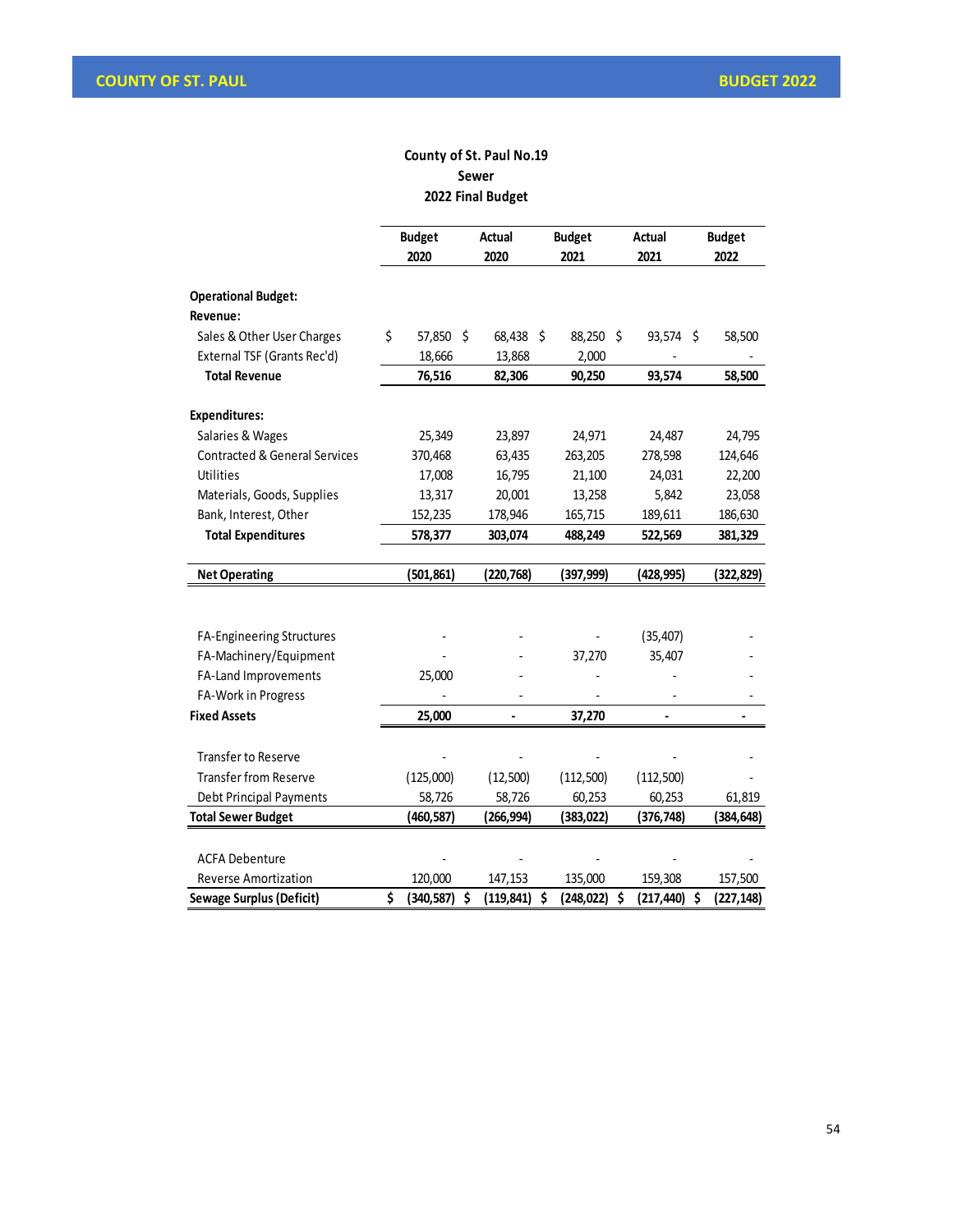# *Public Works - Energy Management*

The County and regional governments appointed a Municipal Energy Manager (MEM) in mid-2021 to assess the energy consumption of all municipal buildings. The MEM is in place for 24 months and is 80% funded by the Municipal Climate Change Action Centre (MCCAC). The goal is to reduce energy costs to the municipal governments and to increase energy efficiencies.

The MEM program enables municipalities to manage their energy use, become more energy efficient and reduce greenhouse gas emissions in their facilities by providing funding to hire an MEM. The MEM helps municipalities by developing an energy management plan, find energy saving opportunities and lead energy and GHG reduction projects. The MEM program supplements the salary of the MEM.

The County of St. Paul manages this partnership with the Town of St. Paul, Town of Elk Point and the Summer Village of Horseshoe Bay. All expenses and offset revenues for this initiative are included in the Public Works budget.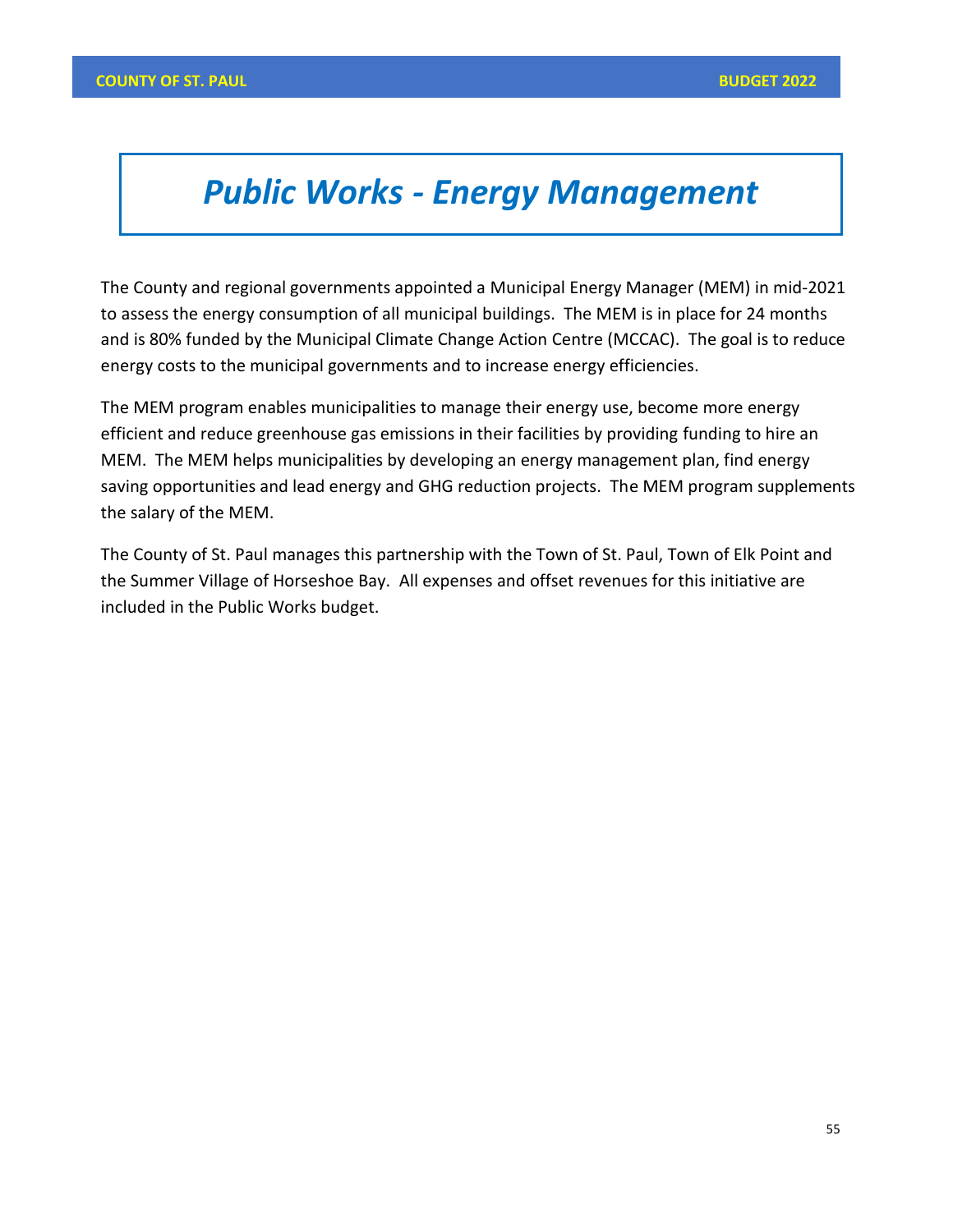#### Key 2021 Accomplishments

Compiled energy usage for County municipal buildings and continued to review the energy audits completed by the Town of St. Paul on a number of their facilities.

Conducted a meeting with the Town of St. Paul and Town of Elk Point to short-list the buildings and project to focus on.

Compiled budgetary numbers for items to address in 2022.

Prepared Solar powered Budget Proposal and Lighting Retrofit Recommendation for the County Shop.

## 2022 Budget Highlights & Priority Initiatives

Continue to perform energy scans on all facilities owned by the municipalities and community organizations.

Continue to review and apply for all available grants to support the improvement of facilities to become energy efficient.

Explore the option of charging stations for electric vehicles. A charging station would be located at the County Administration Office.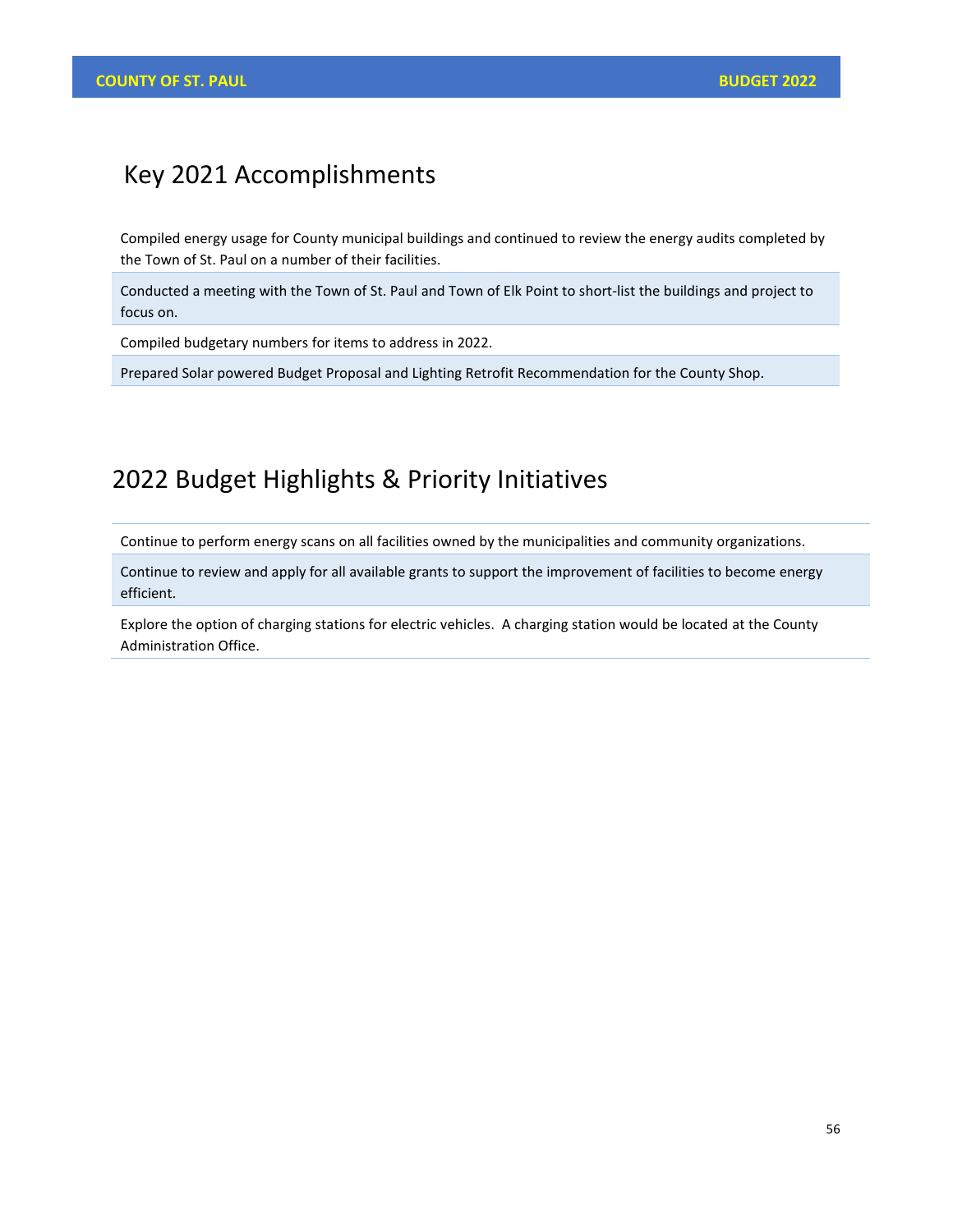# *Public Works - Airports*

The County of St. Paul funds 50% of realized deficits for both the Town of St. Paul and Town of Elk Point Airports. The County will collaborate with the Town of St. Paul and Town on Elk Point for maintenance and improvements at local airports.

#### Key 2021 Accomplishments

County crews maintained airports i.e., snow removal.

Created a specific plan that is relative to both airports and covers all of the scenarios for maintaining and preventing ice buildup.

## 2022 Budget Highlights & Priority Initiatives

Collaborate with the Town of St. Paul and Town of Elk Point for maintenance and improvements at local airports.

Continue with snow removal at the St. Paul and Elk Point Airports.

Participate in capital upgrades for both airports.

Apply for funding for capital upgrades.

With a 50/50 cost share with the Town of Elk Point and with a budget commitment for implementation and ongoing costs, Jet Pro will provide satellite-based Instrument Approach and Departure Procedures at the Elk Point Airport. The cost to implement the procedures is \$15,000 plus an annual procedure maintenance fee of \$4,000 and an additional cost of \$4,000 every four years for a Flight Check.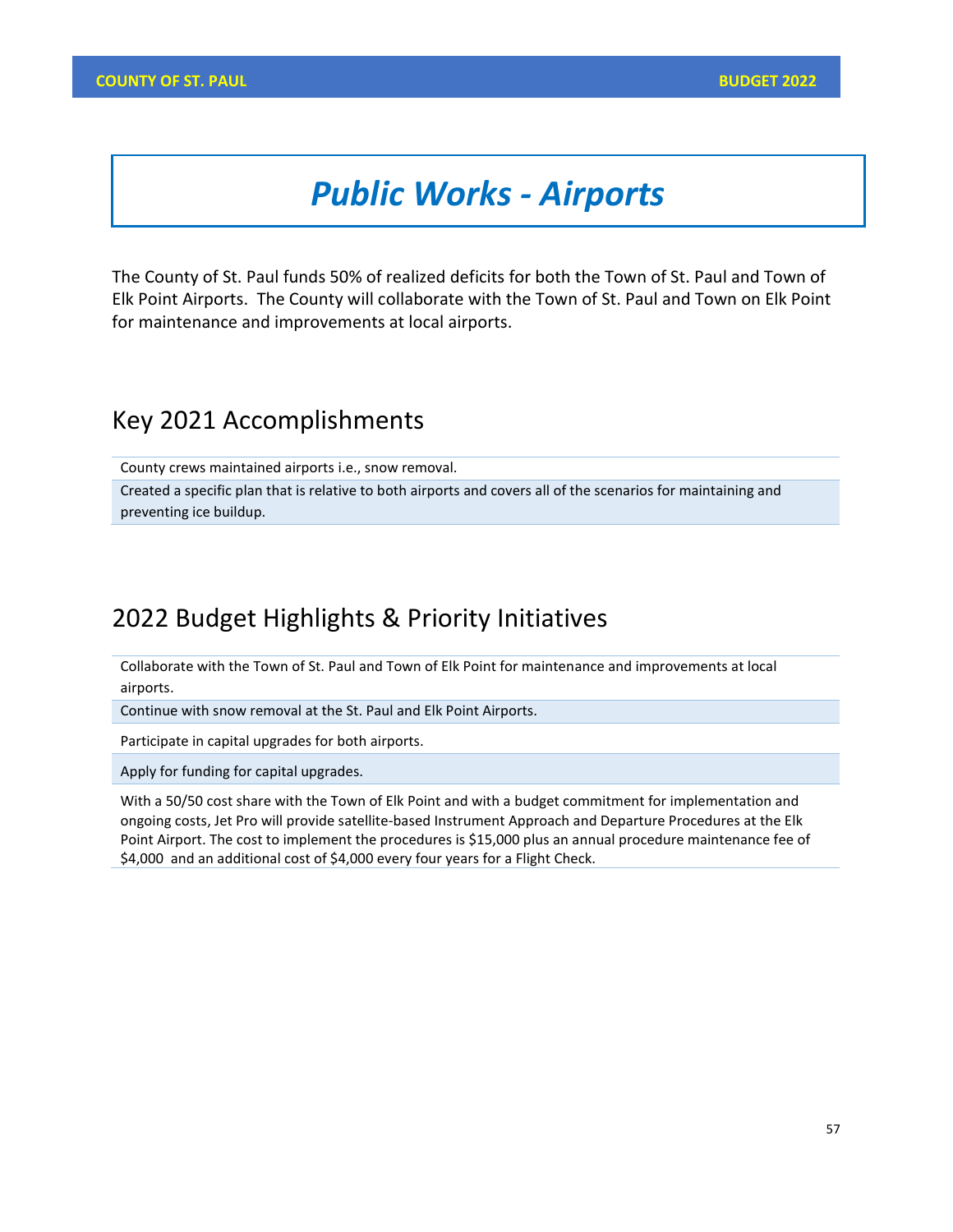#### **County of St. Paul No.19 Airport 2022 Final Budget**

| <b>Budget</b><br>2020 |               | Actual<br>2020 |          | <b>Budget</b><br>2021 | Actual<br>2021 |          |               | <b>Budget</b><br>2022 |
|-----------------------|---------------|----------------|----------|-----------------------|----------------|----------|---------------|-----------------------|
|                       |               |                |          |                       |                |          |               |                       |
|                       |               |                |          |                       |                |          |               |                       |
| \$                    |               |                |          | 1.700                 |                | 3.304    |               | 2,670                 |
| 45,782                |               | 37,998         |          | 35,863                |                | 24,436   |               | 41,367                |
| 47.300                |               | 39.485         |          | 37.563                |                | 27.740   |               | 44,037                |
| (47,300)              |               | (39,485)       |          | (37,563)              |                | (27,740) |               | (44,037)              |
|                       |               |                |          |                       |                |          |               | (44, 037)             |
|                       | Ś<br>(47,300) | $1,518$ \$     | (39,485) | $1,487$ \$            | (37,563)<br>Ś  | - Ś      | (27,740)<br>Ŝ | - S                   |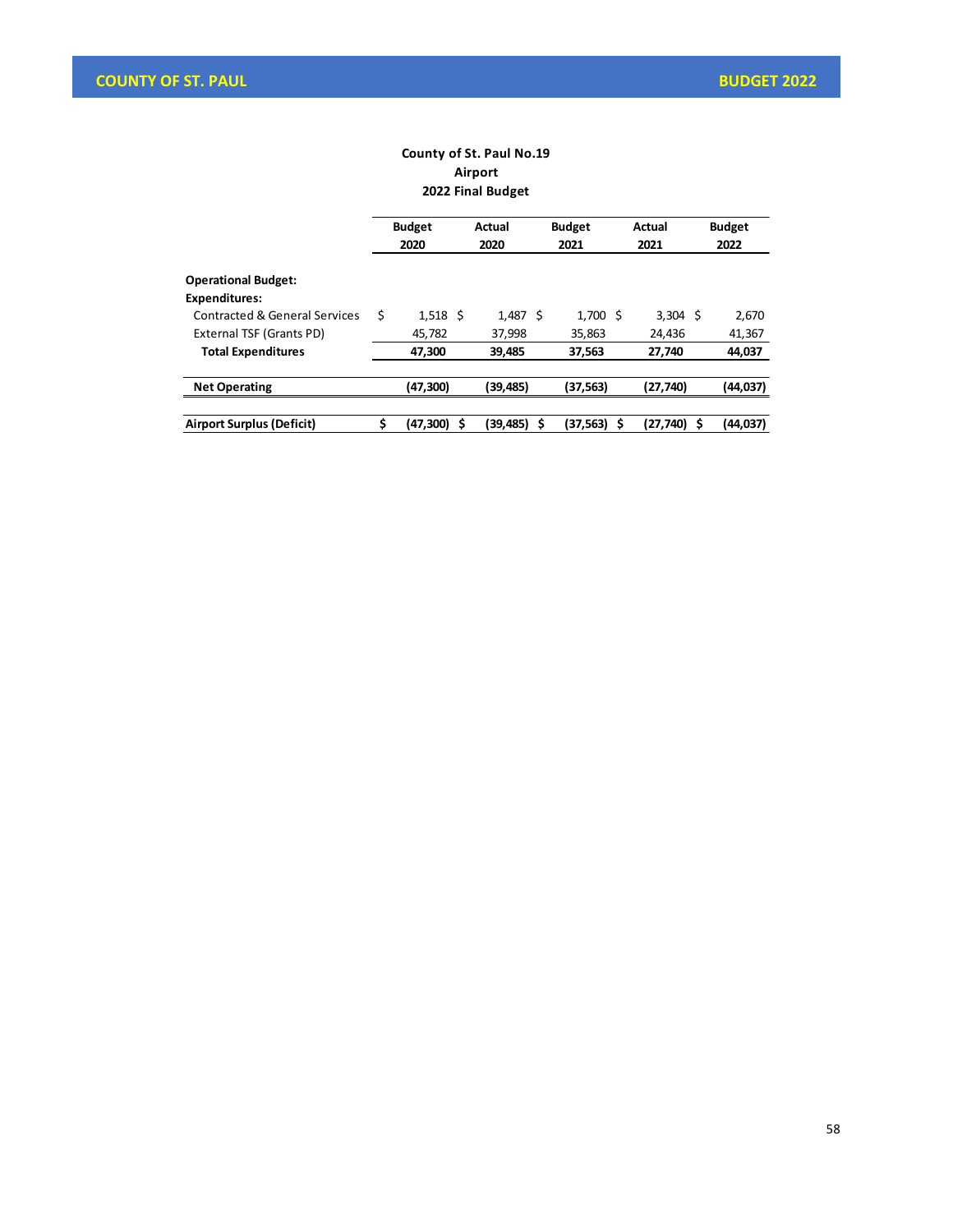## *Community Services - Recreation*

The County of St. Paul operates four municipal campgrounds – Floating Stone, Lac Bellevue, Stoney Lake and Westcove.

Funding is also provided to the Town of Elk Point and to the Town of St. Paul to assist with recreational facilities within these municipalities which are utilized by County ratepayers.

Additionally, the County assists local community groups that are running recreational facilities in our hamlets and at local community halls.

#### Key 2021 Accomplishments

Safety inspections at each park were conducted daily, weekly and monthly, and were completed for the 2021 season.

COVID-19 safety measures continued to be implemented at campgrounds to ensure safety of staff and guests.

New playground was installed at Lac Bellevue. Three new playground components were installed at Floating Stone and Stoney Lake Park.

New non-powered campsite loop was construction at Floating Stone. Bookings deferred to 2022 season.

A new washroom within the new campsite loop was installed at Floating Stone that was funded from the Public Trust Reserve Fund.

Campground maps were updated and posted on the County's website and on Camp Reservations Canada. Drone videos of the campgrounds that were taken in 2021 were posted on the County of St. Paul No. 19 stream of YouTube. Links to the videos are also on the 'Campground' website.

The County of St. Paul and the Lakeland Cross-Country Ski Club (LCCSC) entered into a three-year joint venture agreement to develop a Nordic ski trail network at the Westcove Municipal Recreation Area starting this 2021- 2022 season.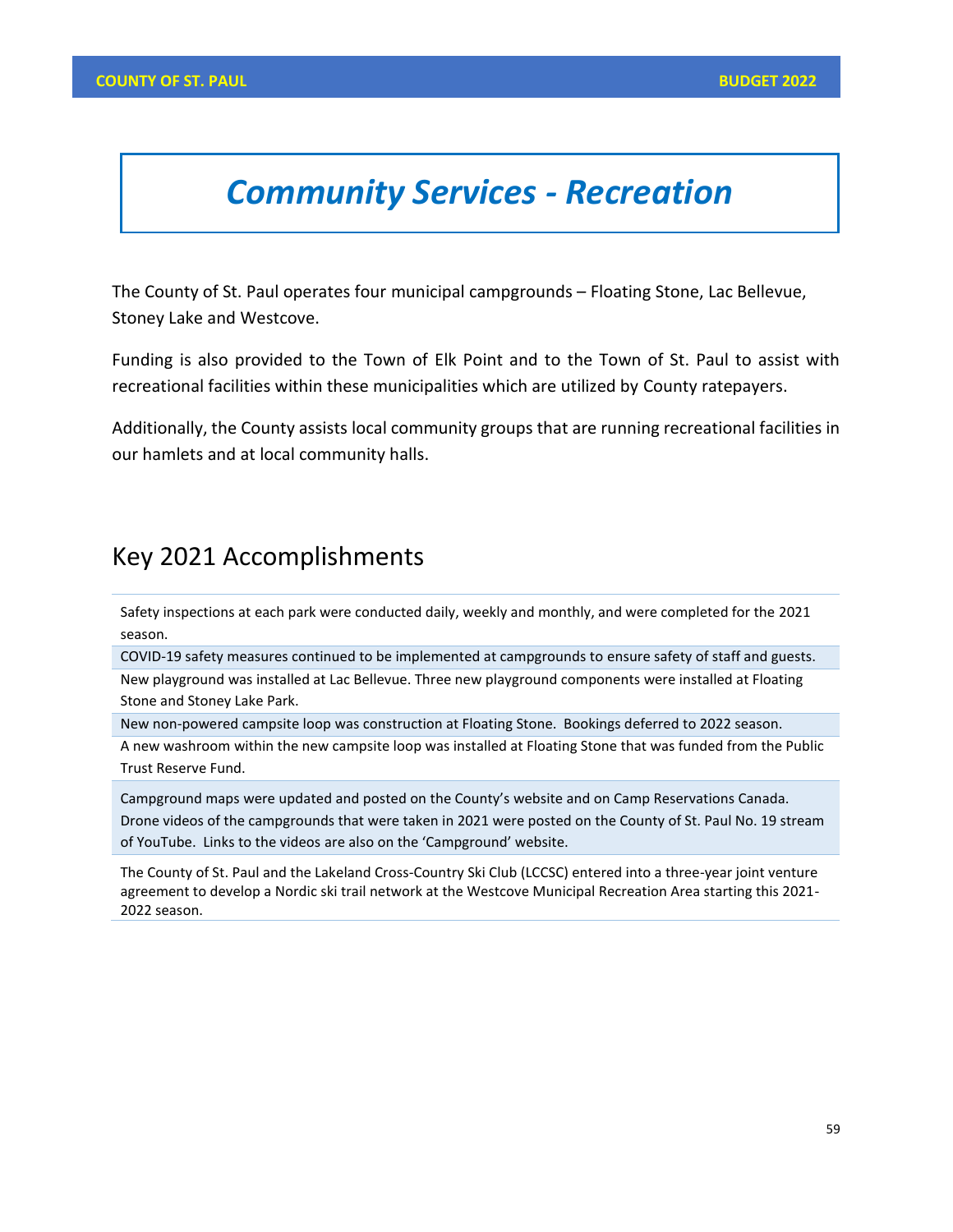## 2022 Budget Highlights & Priority Initiatives

Increase public awareness and usage of our parks, campgrounds and recreation facilities through promotions, marketing, and social media.

Maintain and upgrade parks and recreation facilities.

Maintain and improve boat launches.

Continue to upgrade playgrounds and equipment.

Conduct customer satisfaction survey.

Continue to train staff.

Rates have been increased for powered and non-powered sites for 2022 season. New rates have been posted on County website.

A playground structure at Westcove will be installed at an estimated cost of \$10,000.

Purchase of \$56,000 for four golf carts for use by the Park Attendants. These golf carts are partially grant funded through the MEM program.

A new boat launch will be installed at Lac Bellevue at an estimated cost of \$160,00 which includes costs for engineering, labour and equipment.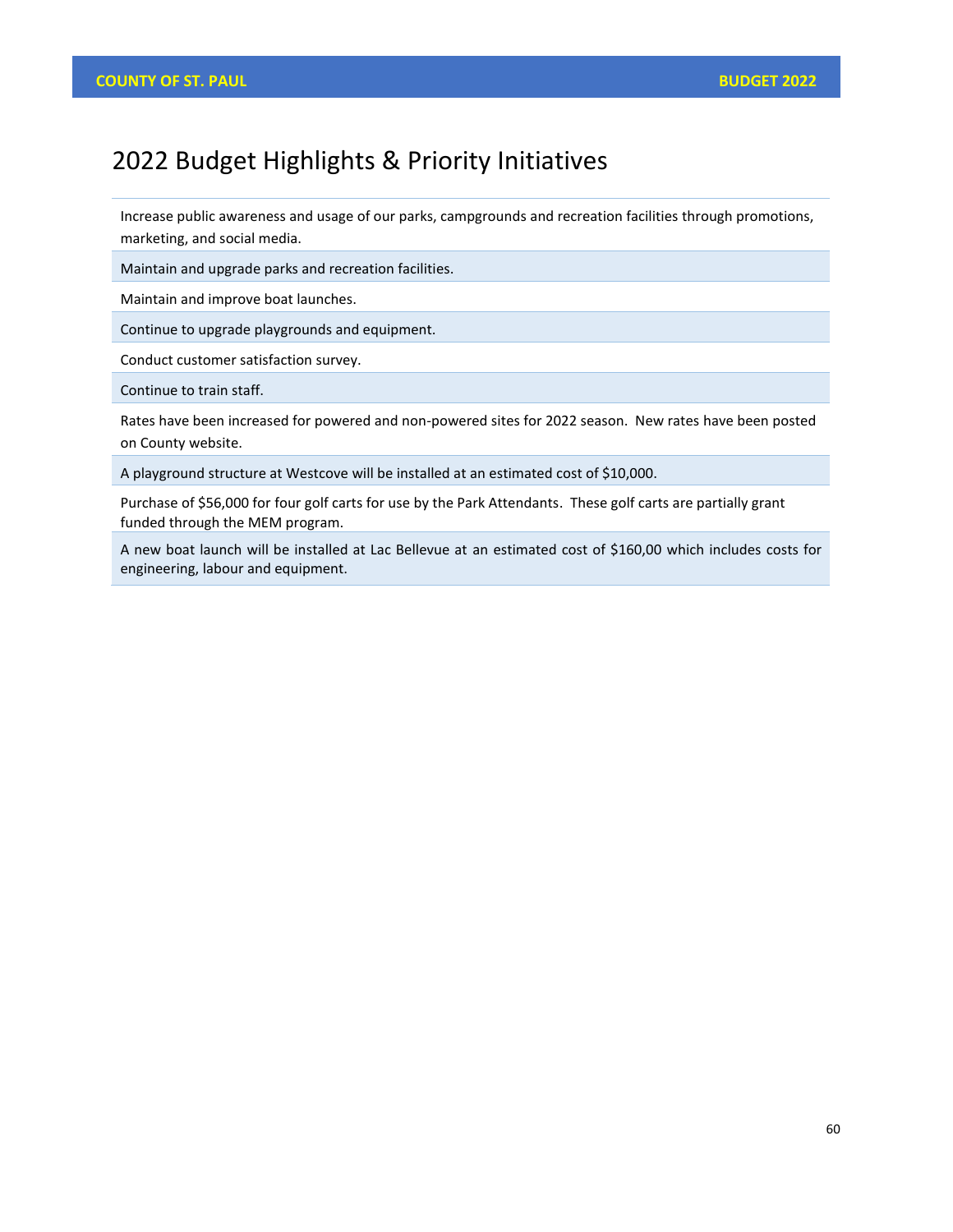#### **County of St. Paul No.19 Recreation 2022 Final Budget**

|                                                | <b>Budget</b><br>2020 | Actual<br>2020 | <b>Budget</b><br>2021 | Actual<br>2021 | <b>Budget</b><br>2022 |
|------------------------------------------------|-----------------------|----------------|-----------------------|----------------|-----------------------|
| <b>Operational Budget:</b><br>Revenue:         |                       |                |                       |                |                       |
| Sales & Other User Charges                     | \$                    | \$<br>181,506  | 225,000<br>\$         | 299,932<br>\$  | 250,800<br>\$         |
| External TSF (Grants Rec'd)                    | 74,964                | 74,964         | 73,765                | 73,765         | 90,565                |
| <b>Total Revenue</b>                           | 74,964                | 256,470        | 298,765               | 373,697        | 341,365               |
| Expenditures:                                  |                       |                |                       |                |                       |
| Salaries & Wages                               | 148,623               | 167,521        | 167,808               | 182,378        | 184,484               |
| <b>Contracted &amp; General Services</b>       | 98,050                | 210,281        | 285,013               | 248,415        | 308,450               |
| <b>Utilities</b>                               | 16,000                | 18,999         | 33,000                | 43,061         | 45,500                |
| Materials, Goods, Supplies                     | 68,000                | 71,102         | 75,000                | 135,300        | 106,600               |
| External TSF (Grants PD)                       | 956.415               | 974.981        | 859,483               | 751.251        | 854,483               |
| Bank, Interest, Other                          | 65,000                | 60,590         | 65,000                | 65,107         | 65,089                |
| <b>Total Expenditures</b>                      | 1,352,088             | 1,503,474      | 1,485,304             | 1,425,512      | 1,564,606             |
| <b>Net Operating</b>                           | (1, 277, 124)         | (1, 247, 004)  | (1, 186, 539)         | (1,051,815)    | (1, 223, 241)         |
| FA-Engineering Structures-Gen                  | 175,000               | 117,701        |                       |                | 160,000               |
| FA-Machinery & Equipment                       | 15,000                | 14.774         | 22,000                |                | 56,000                |
| <b>FA-Vehicles</b>                             |                       |                |                       |                |                       |
| FA-Land Improvements                           |                       |                | 55,000                | 135,758        | 10,000                |
| <b>Total Fixed Assets</b>                      | 190,000               | 132,475        | 77,000                | 135,758        | 226,000               |
| <b>Recreation Operating Reserve</b>            |                       |                |                       |                |                       |
| <b>Recreation Operating Reserve Withdrawal</b> |                       |                | (5,000)               | (55,918)       | (192,000)             |
| <b>Total Recreation Budget</b>                 | (1,467,124)           | (1,379,479)    | (1, 258, 539)         | (1, 131, 655)  | (1, 257, 241)         |
|                                                |                       |                |                       |                |                       |
| <b>Reverse Amortization</b>                    | 65,000                | 60,590         | 65,000                | 64,786         | 65,000                |
| <b>Recreation Surplus (Deficit)</b>            | \$(1,402,124)         | \$(1,318,889)  | \$(1,193,539)         | \$(1,066,869)  | \$(1,192,241)         |

|                                   |     |         |    | Funded by:        |              |    |                  |                 |
|-----------------------------------|-----|---------|----|-------------------|--------------|----|------------------|-----------------|
| 2022 Capital Purchases:           |     |         |    | <b>Operations</b> | Grant        |    | <b>Debenture</b> | <b>Reserves</b> |
|                                   |     |         |    |                   |              |    |                  |                 |
| <b>Engineered Structures</b>      |     |         |    |                   |              |    |                  |                 |
| <b>LPAK Boat Launch</b>           |     | 160,000 |    |                   |              |    |                  | \$<br>160,000   |
|                                   | -\$ | 160,000 | \$ |                   | \$           | \$ |                  | \$<br>160,000   |
| <b>Machinery &amp; Equipment:</b> |     |         |    |                   |              |    |                  |                 |
| 4 Electric Golf Carts             | \$  | 56,000  | S  | 17.200            | \$<br>16,800 | S  |                  | 22,000          |
|                                   | \$  | 56,000  | \$ | 17,200            | \$<br>16,800 | \$ |                  | \$<br>22,000    |
| Land Improvements:                |     |         |    |                   |              |    |                  |                 |
| <b>WPAK Playground Structure</b>  | \$  | 10,000  |    |                   |              |    |                  | \$<br>10,000    |
|                                   | \$  | 10,000  | \$ |                   | \$           |    |                  | \$<br>10,000    |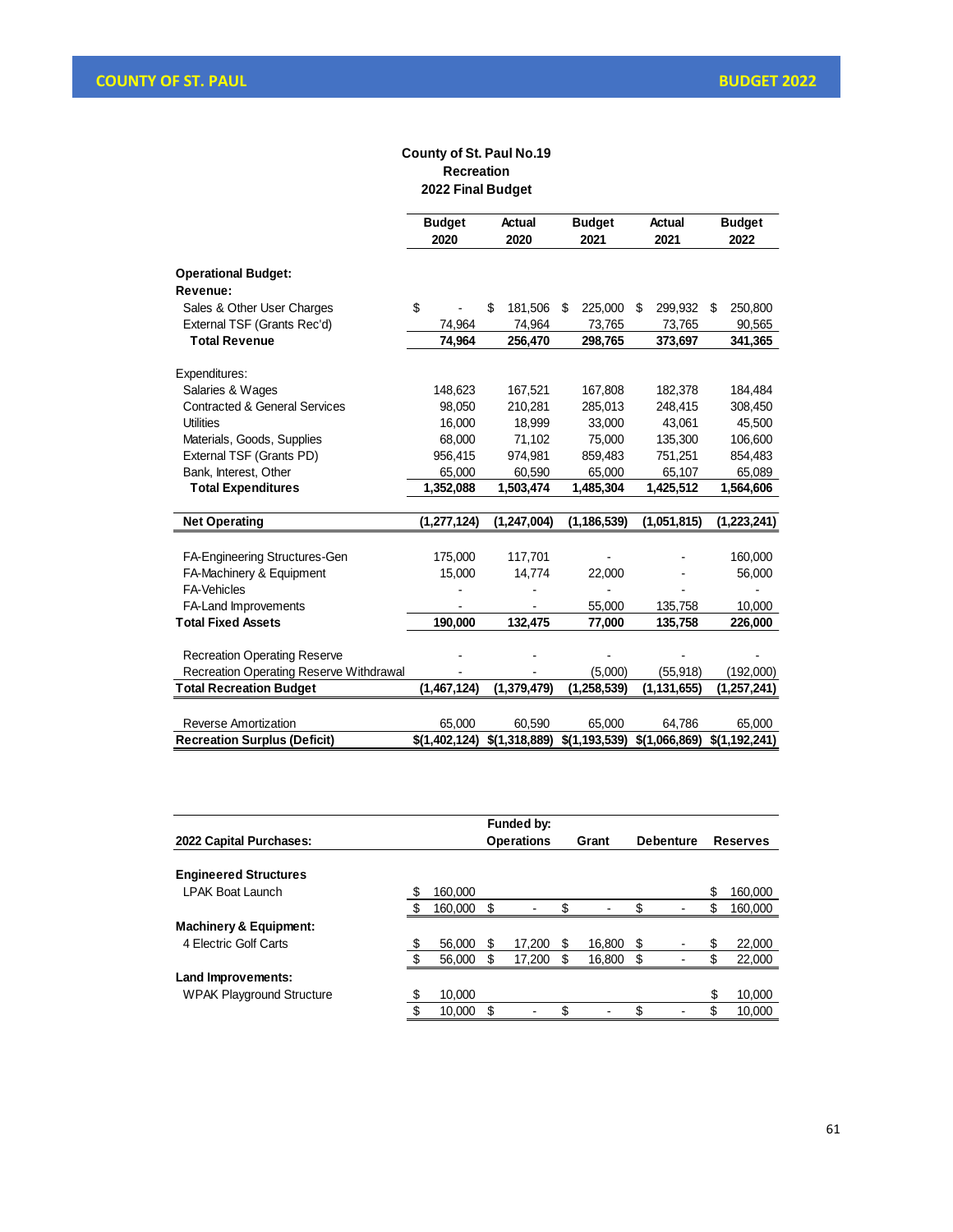# *Community Services -*

# *Environmental Health*

Environmental Health is responsible for Waste Management through the operation of six municipal transfer stations, two Class III Landfills and numerous waste bin sites throughout the municipality. The County also provides bin rentals to private individuals in the County.

The County of St. Paul jointly owns and contributes towards the costs of transfer stations operated by the Town of Elk Point and Town of St. Paul.

Waste from municipal transfer stations is hauled to the Evergreen Regional Waste Management Services Commission Regional Site, of which the County of St. Paul is a member.

## Key 2021 Accomplishments

First meeting of the Joint Transfer Station Committee (County and Town of Elk Point) was held in December 2021.

Initiated Bottle Recycling Program in 2020 at Transfer Stations with Elk Point 4-H Beef Club, Lac Sante Recreation Society and the Mallaig Ag Society. These organizations collect the beverage containers and keep the proceeds as fundraising efforts. At December 2021 end, over \$4,000 went back to these organizations.

Improved signage at sites.

Additional issues of 'Trash Talk' issues were developed to provide information on recycling.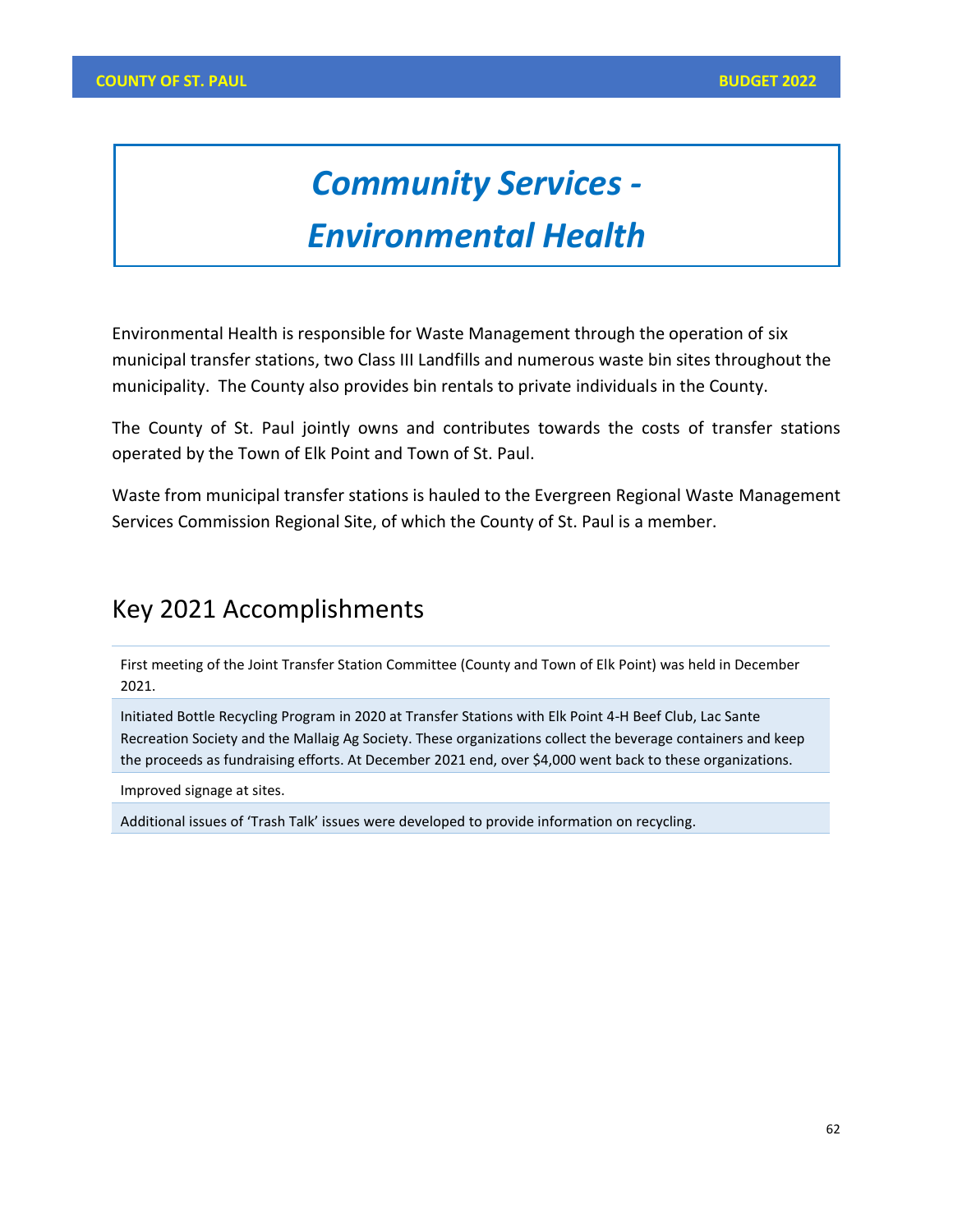## 2022 Budget Highlights & Priority Initiatives

Continue with Bottle Recycling Program at Transfer Stations in 2022 with Elk Point 4-H Beef Club, Lac Sante Recreation Society and the Mallaig Ag Society. These organizations collect the beverage containers and keep the proceeds as fundraising efforts.

Ongoing public awareness about waste management and recycling.

Purchase 6–8 yard bins, 6–4 yard bins, and 1–30 yard cardboard bin

Continue with Spring Clean-up Program for the month of May. The Program waives the \$20 fee charged to residents for Freon removal from air conditioning units, dehumidifiers, freezers fridges and water coolers.

Conduct a customer satisfaction survey.

\$120,000 annual capital contribution for waste management vehicles.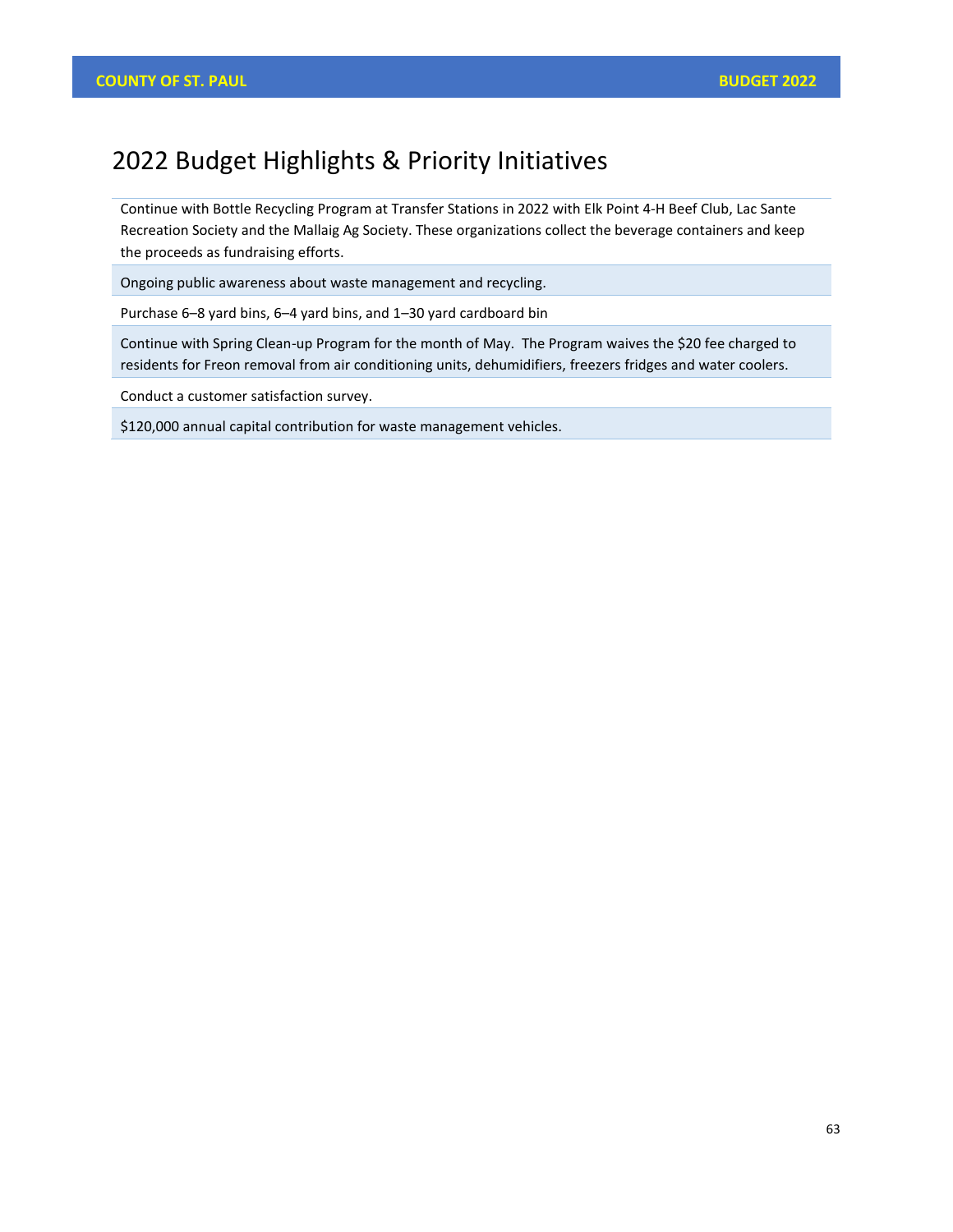#### **County of St. Paul No.19 Environmental Health (Waste Management) Services 2022 Final Budget**

|                                          | <b>Budget</b>    | Actual         | <b>Budget</b>  | <b>Actual</b>    | <b>Budget</b>  |
|------------------------------------------|------------------|----------------|----------------|------------------|----------------|
|                                          | 2020             | 2020           | 2021           | 2021             | 2022           |
|                                          |                  |                |                |                  |                |
| <b>Operational Budget:</b><br>Revenue:   |                  |                |                |                  |                |
| Sales & Other User Charges               | \$<br>182,500 \$ | 231,729        | 190,500<br>\$  | Ŝ.<br>252,839 \$ | 200,500        |
| External TSF (Grants Rec'd)              | 32,500           | 32,297         | 12,300         | 12,403           | 12,300         |
| <b>Total Revenue</b>                     | 215,000          | 264,026        | 202,800        | 265,242          | 212,800        |
| <b>Expenditures:</b>                     |                  |                |                |                  |                |
| Salaries & Wages                         | 702,834          | 597,788        | 667,287        | 629,528          | 652,606        |
| <b>Contracted &amp; General Services</b> | 304,562          | 228,060        | 247,495        | 196,732          | 211,670        |
| Materials, Goods, Supplies               | 175,000          | 180,679        | 169,000        | 186,100          | 194,800        |
| External TSF (Grants PD)                 | 287,077          | 253,488        | 257,560        | 239,226          | 258,039        |
| Bank, Interest, Other                    | 130,000          | 120,060        | 130,000        | 145,080          | 78,000         |
| <b>Total Expenditures:</b>               | 1,599,473        | 1,380,075      | 1,471,342      | 1,396,666        | 1,395,115      |
|                                          |                  |                |                |                  |                |
| <b>Net Operating</b>                     | (1, 384, 473)    | (1, 116, 049)  | (1, 268, 542)  | (1, 131, 424)    | (1, 182, 315)  |
|                                          |                  |                |                |                  |                |
| FA - Engineering Structure               |                  |                |                |                  |                |
| FA - Machinery & Equipment               | 93,888           | 28,180         | 10,068         | 10,068           | 39,500         |
| FA - Vehicles                            | 324,185          | 324,185        |                |                  |                |
| FA - Land Improvement                    |                  |                |                |                  |                |
| <b>Fixed Assets</b>                      | 418,073          | 352,365        | 10,068         | 10,068           | 39,500         |
|                                          |                  |                |                |                  |                |
| <b>Waste Capital Reserve</b>             | 120,000          | 120,000        | 120,000        | 120,000          | 120,000        |
| <b>Total Environmental Budget</b>        | (1,922,546)      | (1,588,414)    | (1,398,610)    | (1,261,492)      | (1,341,815)    |
|                                          |                  |                |                |                  |                |
| <b>Reverse Amortization</b>              | 130,000          | 122,282        | 130,000        | 128,236          | 130,000        |
| <b>Environmental Surplus (Deficit)</b>   | \$ (1,792,546)   | \$ (1,466,132) | \$ (1,268,610) | \$ (1, 133, 256) | \$ (1,211,815) |

|                           |  |        |     | Funded by:        |       |                          |                  |                          |                 |  |
|---------------------------|--|--------|-----|-------------------|-------|--------------------------|------------------|--------------------------|-----------------|--|
| <b>Capital Purchases:</b> |  |        |     | <b>Operations</b> | Grant |                          | <b>Debenture</b> |                          | <b>Reserves</b> |  |
|                           |  |        |     |                   |       |                          |                  |                          |                 |  |
| Machinery & Equipment     |  |        |     |                   |       |                          |                  |                          |                 |  |
| 6 x 8 yd Bins             |  | 13,000 | - S | 13,000            |       |                          |                  |                          |                 |  |
| 6 x 4 yd Bins             |  | 8,500  | - S | 8,500             |       |                          |                  |                          |                 |  |
| 1 x 30 yd Cardboard Bins  |  | 18,000 |     | 18,000            |       | $\qquad \qquad -$        |                  | $\overline{\phantom{a}}$ |                 |  |
|                           |  | 39.500 |     | 18,000            |       | $\overline{\phantom{a}}$ |                  | $\overline{\phantom{a}}$ |                 |  |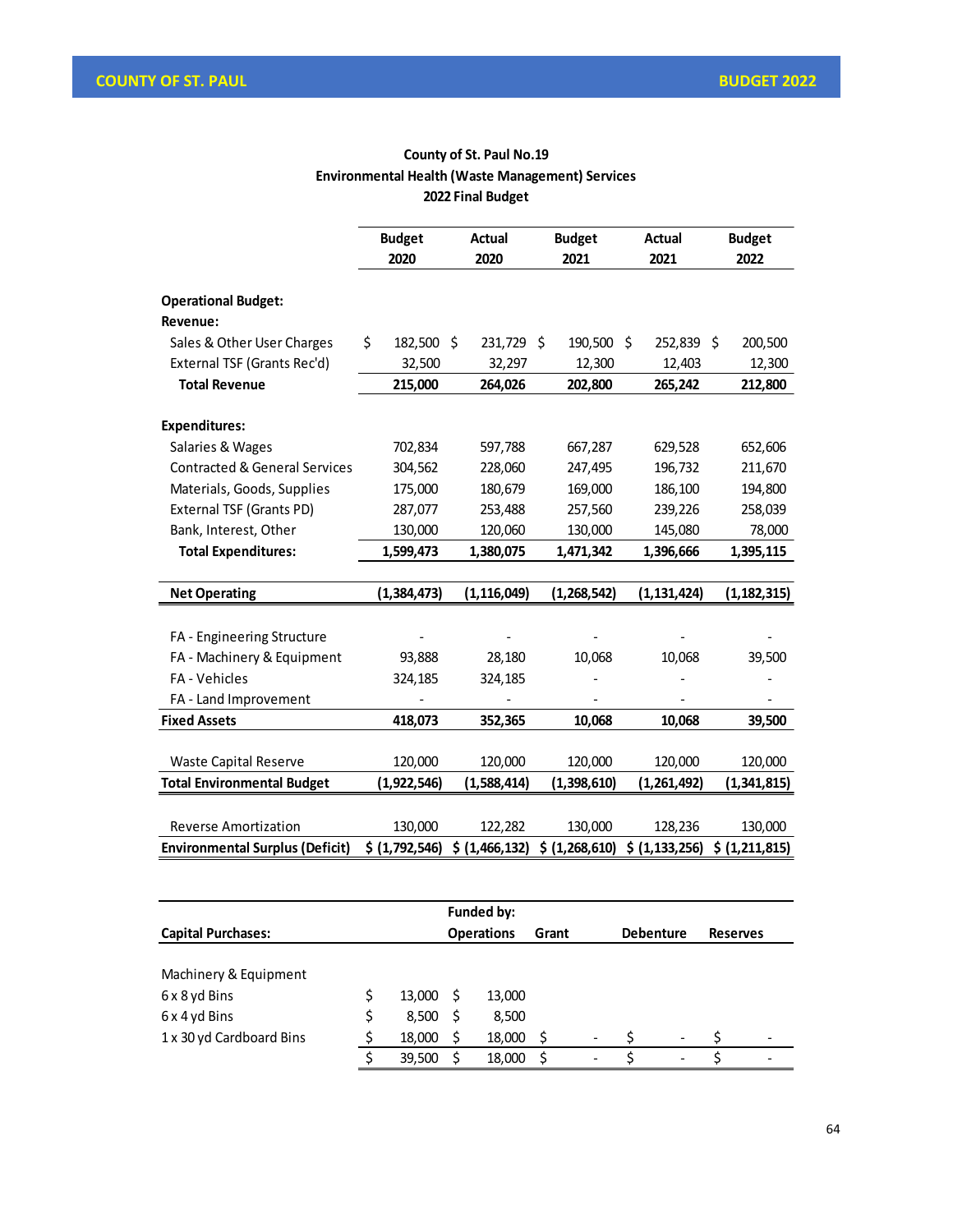# *Community Services - Agricultural Service Board*

Under the guidelines of the provincial *Agricultural Service Board Act*, the main focus of the County of St. Paul Agricultural Service Board is to deliver programs that aid our local producers. These programs and services include: rental equipment, conservation programs, control of weed and brush, pests, livestock and crop disease, and predators.

The duty of the Agricultural Service Board (ASB) is to act as an advisory body and to assist Council and the Agriculture and Forrestry Minister in ASB matters of mutual concern; to advise on, enforce, help organize, and direct weed and pest control, as well as soil and water conservation programs; and, to assist in the control of livestock disease under the *Livestock Diseases Act*.

Controlling noxious, nuisance weeds and brush along roadways and municipally controlled lands is a priority, as well as working with producers to eliminate weed and pest infestations on private land.

Equipment that is not readily available or used infrequently by producers is offered for rent. The Agricultural Service Board also keeps producers up to date on new trends and issues in agriculture by hosting events and contributing towards various extension programs with other partners. The County of St. Paul ASB partners with the Lakeland Agricultural Research Association (LARA) to provide education and support to local agriculture producers.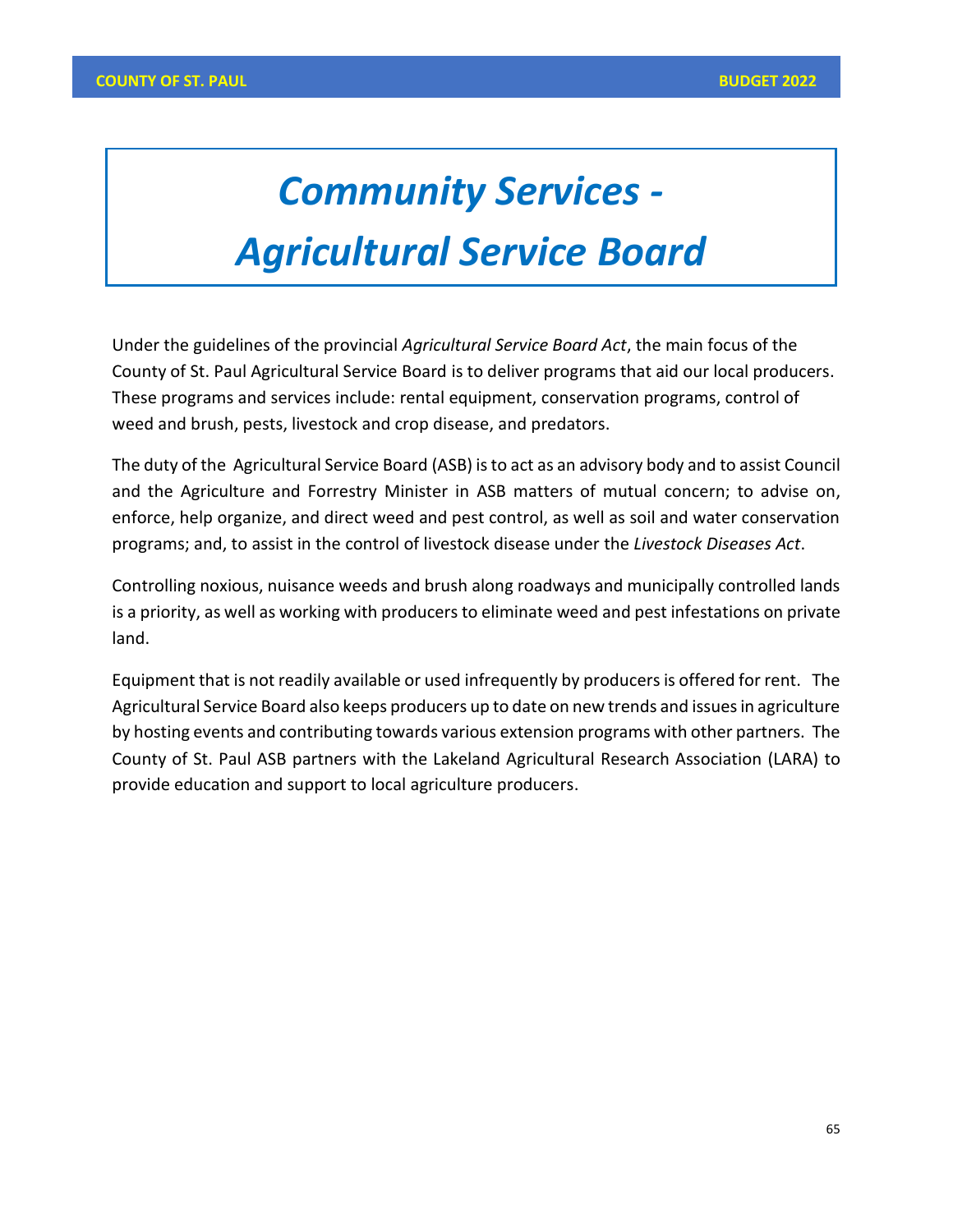### Key 2021 Accomplishments

Seventh year that every canola field in the County was checked for clubroot. 500 fields were checked and 4 clubroot positive fields were located. Information on clubroot fields is posted on the 'Agriculture' page of the County website.

Continued education for agriculture producers regarding clubroot and other pests and noxious weeds. ASB newsletter produced in Spring 2021.

Lakeland Agricultural Research Association programs continued to be promoted on the County 'Agriculture' webpage and on Facebook.

## 2022 Budget Highlights & Priority Initiatives

The Alberta Budget 2022 showed that funding for ASB's would remain stable at \$123,907.

Build public awareness about Agricultural Services, noxious and prohibited weeks and club root.

Maintain and improve programs for Agricultural Service Board.

Communicate effectively about ASB programs and services. Continue producing ASB Newsletters (bi-annually)

Promote the 2% liquid Strychnine sale program which ended on March 4. Strychnine has been used to reduce Richardson's Ground Squirrels.

Beaver Reduction program to continue in spring and in the fall.

\$40,000 allocated for a mower and \$13,000 for a trailer in the 2022 budget.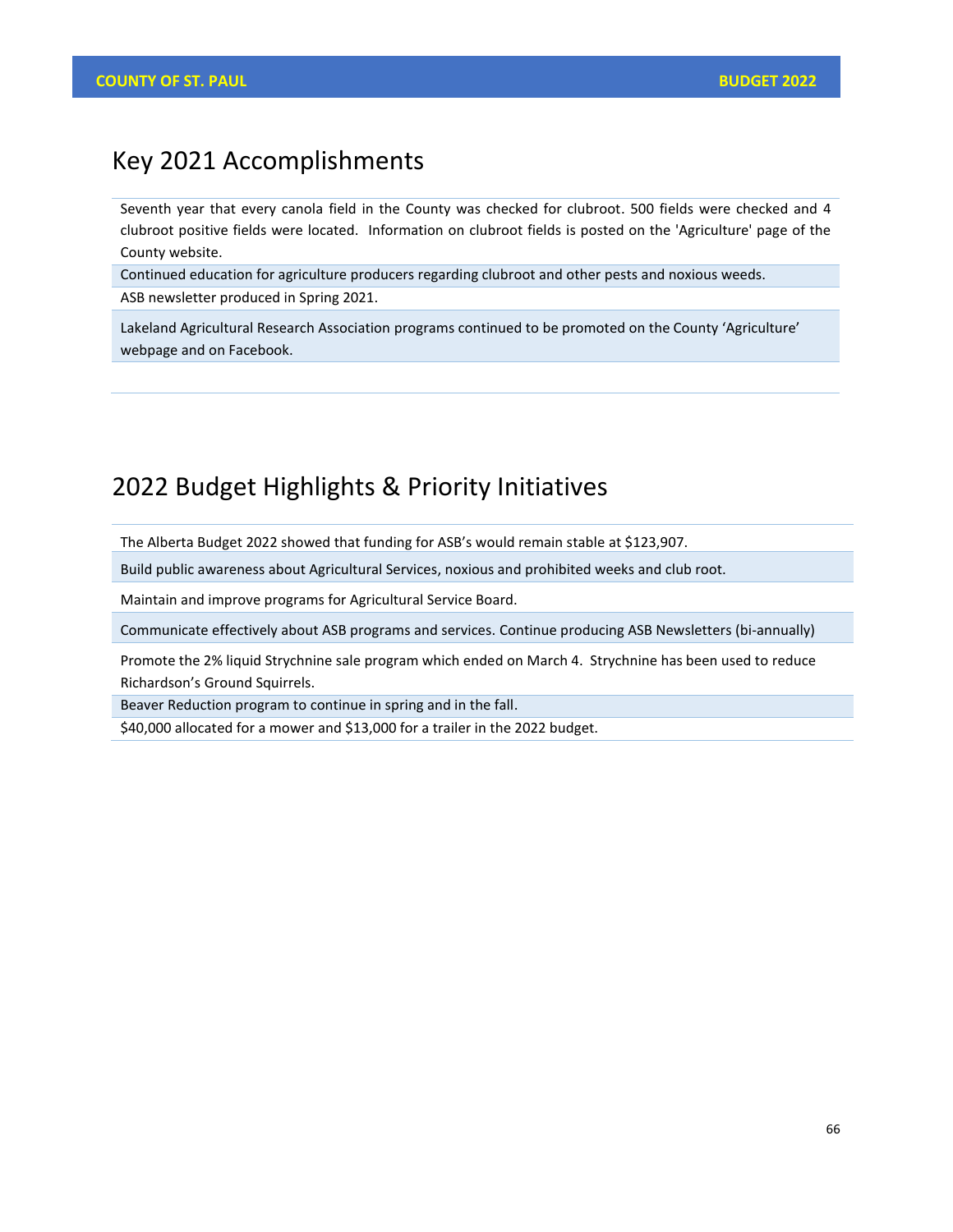#### **County of St. Paul No.19 Agricultural Service Board 2022 Final Budget**

|                                                | <b>Budget</b><br>2020 | Actual<br>2020   | <b>Budget</b><br>2021 | Actual<br>2021   | <b>Budget</b><br>2022 |
|------------------------------------------------|-----------------------|------------------|-----------------------|------------------|-----------------------|
| <b>Operational Budget:</b>                     |                       |                  |                       |                  |                       |
| Revenue:                                       |                       |                  |                       |                  |                       |
| Sales & Other User Charges                     | \$<br>9,600           | \$<br>23,522     | \$<br>18,500          | \$<br>26,442     | \$<br>15,100          |
| Other Revenue/Own Sources                      | 4.400                 | 6.769            | 5.400                 | 6,171            | 5,400                 |
| External TSF (Grants Rec'd)                    | 122,360               | 123,907          | 123,907               | 123,907          | 123,907               |
| <b>Total Revenue</b>                           | 136,360               | 154,198          | 147,807               | 156,520          | 144,407               |
| <b>Expenditures:</b>                           |                       |                  |                       |                  |                       |
| Salaries & Wages                               | 379,624               | 326,636          | 429,936               | 405,949          | 416,489               |
| <b>Contracted &amp; General Services</b>       | 39,422                | 26,191           | 37,560                | 42,445           | 36,500                |
| Materials, Goods, Supplies                     | 323,250               | 280,390          | 322,500               | 389,945          | 346,600               |
| Bank, Interest, Other                          | 70,573                | 70,080           | 90,097                | 57,242           | 78,110                |
| <b>Total Expenditures</b>                      | 812,869               | 703,297          | 880,093               | 895,581          | 877,699               |
| <b>Net Operating</b>                           | (676,509)             | (549.099)        | (732, 286)            | (739,061)        | (733,292)             |
|                                                |                       |                  |                       |                  |                       |
| FA-Machinery & Equipment<br><b>FA-Vehicles</b> | 44,377                | 44,377           | 8,000<br>80,000       |                  | 53,000                |
| <b>Fixed Assets</b>                            | 44.377                | 44.377           | 88,000                | 79,665<br>79,665 | 53,000                |
|                                                |                       |                  |                       |                  |                       |
| <b>Total ASB Budget</b>                        | (720,886)             | (593,476)        | (820, 286)            | (818,726)        | (786, 292)            |
| Reverse Amortization                           | 78,000                | 69,080           | 78,000                | 66,942           | 78,000                |
| <b>ASB Surplus (Deficit)</b>                   | \$<br>(642, 886)      | \$<br>(524, 396) | \$<br>(742, 286)      | \$<br>(751, 784) | \$<br>(708, 292)      |

|                                            |              |   | Funded by:              |   |   |                    |    |
|--------------------------------------------|--------------|---|-------------------------|---|---|--------------------|----|
| <b>Capital Purchases:</b>                  |              |   | <b>Operations Grant</b> |   |   | Debenture Reserves |    |
| <b>Machinery &amp; Equipment:</b><br>Mower | \$<br>40.000 | S | 40,000                  |   |   |                    |    |
| <b>Vehicles:</b><br>Trailer                | 13,000       |   | 13,000                  |   |   |                    |    |
|                                            | \$<br>53,000 | S | 53,000                  | S | ٠ | \$<br>٠            | \$ |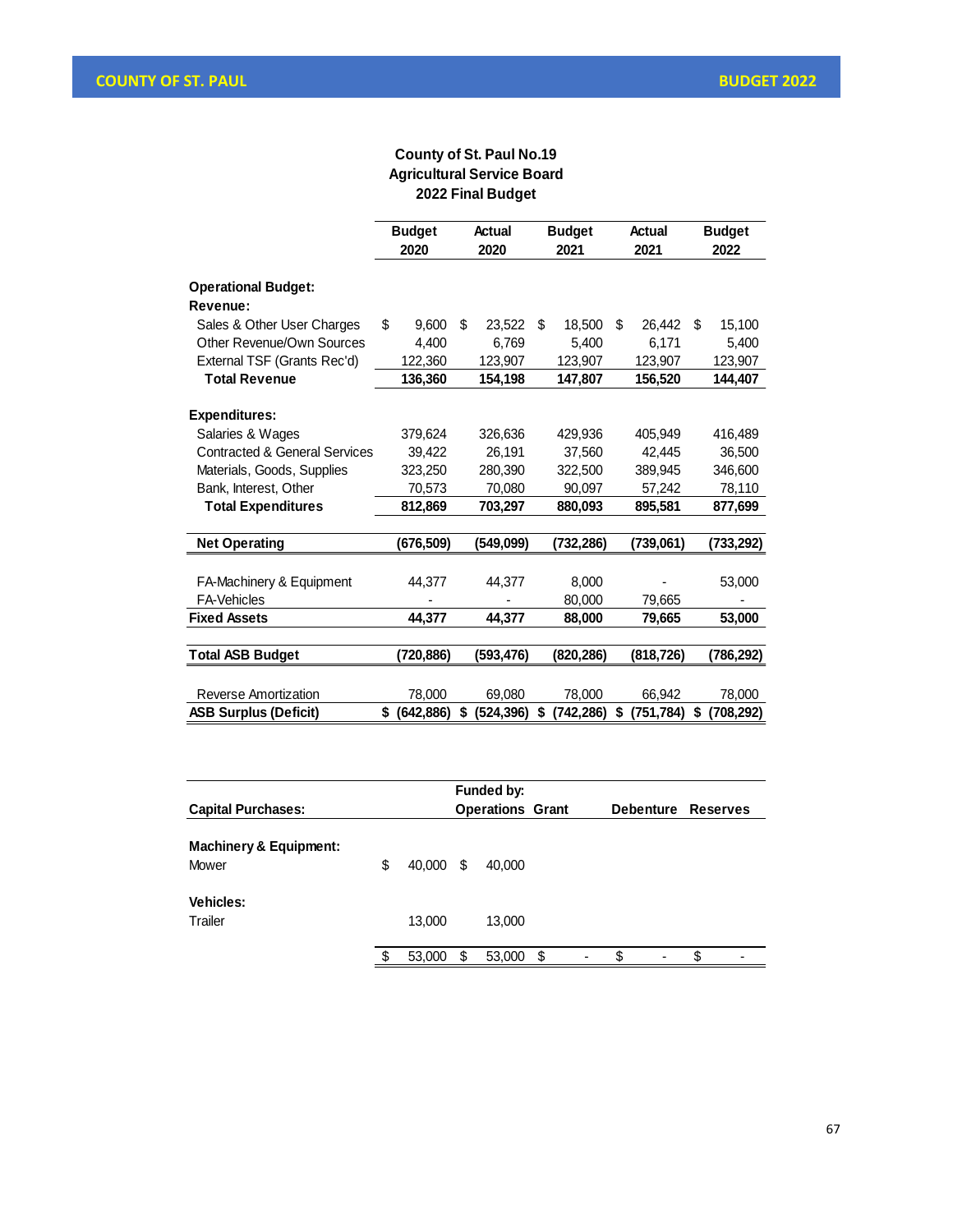# *Community Services - Fire Protection*

The Protective Services - Fire section is responsible for providing service for the County of St. Paul that includes fire suppression, rescue, fire prevention and investigation.

Four volunteer fire departments are active in the County. The Fire Departments are located at Ashmont, Elk Point, Mallaig and St. Paul.

## 2021 Key Accomplishments

Increased inhouse training of volunteer fire fighters from all departments through Regional Deputy Fire Chief Position.

Standardized policies, procedures and operations between departments through Regional Deputy Fire Position.

Received FireSmart grant of \$18,000 for home assessments. Funding was used for FireSmart education programming. Some funding was deferred to 2022 as home assessments could not be conducted due to COVID-19 restrictions.

Fire Hall inspections completed at Elk Point, Ashmont and Mallaig Fire Halls.

## 2022 Budget Highlights & Priority Initiatives

Review equipment/supply needs for Ashmont, Mallaig, Elk Point and St. Paul Fire Departments.

Work on new Fire Service Agreement with Summer Village of Horseshoe Bay and Mutual Aid Fire Agreement with Smoky Lake County.

Host events in partnership with FCSS and County Fire Departments.

Attract and retain volunteer firefighters.

Share common strategies for policies, procedures and operations between departments, and continue to hold semi-annual meetings with the Fire Chiefs.

Engage residents in FireSmart, Fire Prevention Week and Fire Smart Home Assessment program. The goal is to conduct 100 FireSmart Home Assessments this summer.

Reserve contribution for future equipment \$136,000.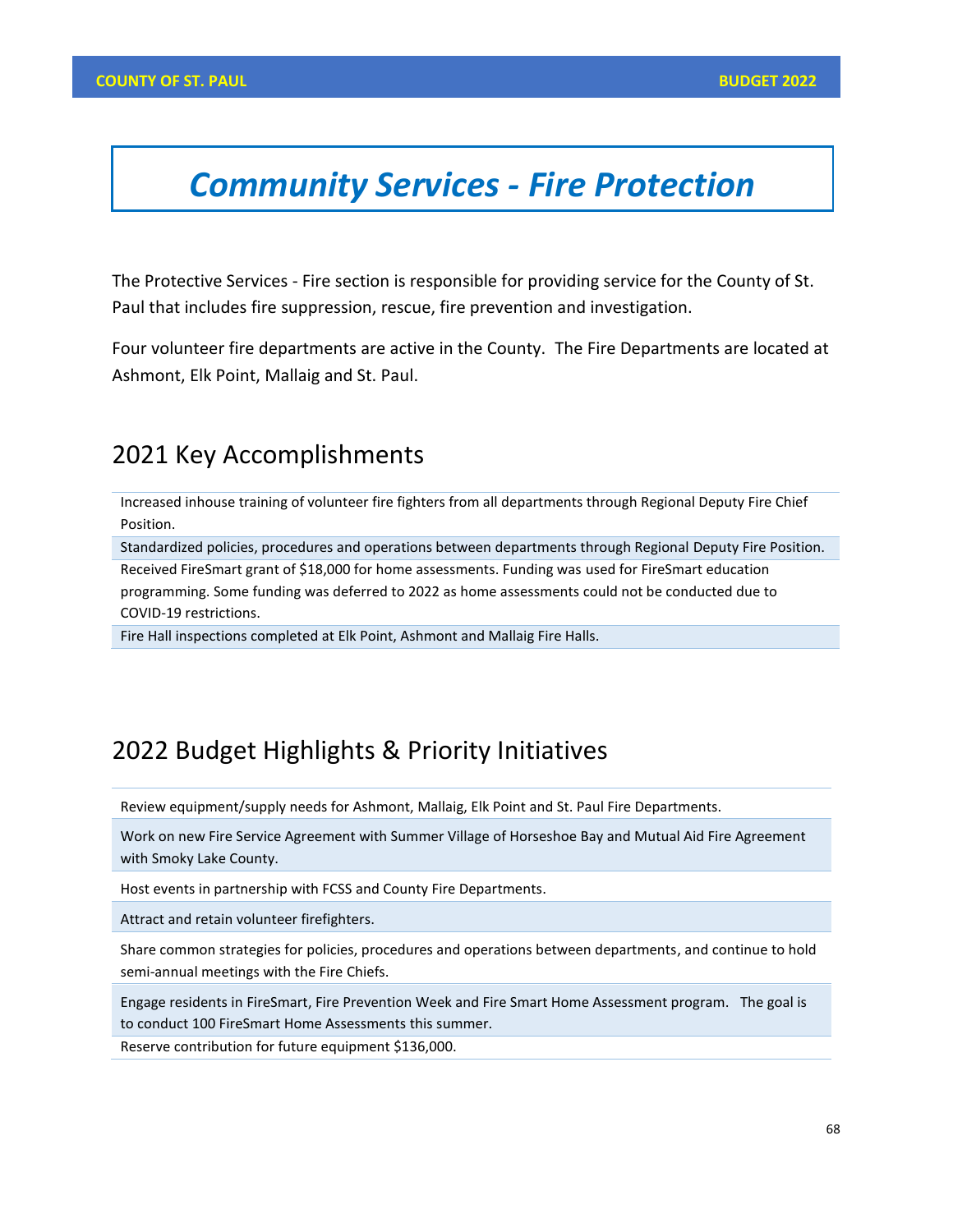$\ddot{\phantom{a}}$ 

 $\ddot{\phantom{a}}$ 

 $\hat{\mathbf{r}}$ l,

 $\frac{1}{2}$  $\frac{1}{2}$  $\frac{1}{2}$ 

 $\ddot{\phantom{1}}$  $\ddot{\phantom{a}}$ 

 $\hat{\mathcal{A}}$  $\hat{\mathcal{L}}$ 

#### **County of St. Paul No.19 Fire 2022 Final Budget**

|                                                            | <b>Budget</b>    |    | Actual            |    | <b>Budget</b>            | Actual          | <b>Budget</b> |                 |  |
|------------------------------------------------------------|------------------|----|-------------------|----|--------------------------|-----------------|---------------|-----------------|--|
|                                                            | 2020             |    | 2020              |    | 2021                     | 2021            |               | 2022            |  |
| <b>Operational Budget:</b>                                 |                  |    |                   |    |                          |                 |               |                 |  |
| Revenue:                                                   |                  |    |                   |    |                          |                 |               |                 |  |
| Sales & Other User Charges                                 | \$<br>70,000 \$  |    | $115,141 \pm 5$   |    | 87,000 \$                | $159,385$ \$    |               | 47,000          |  |
| Other Revenue - Own Sources                                |                  |    |                   |    |                          | 6,666           |               |                 |  |
| External TSF (Grants Rec'd)                                | 51,920           |    | 61,011            |    | 19,720                   | 9,420           |               | 7,920           |  |
| <b>Total Revenue</b>                                       | 121,920          |    | 176,152           |    | 106,720                  | 175,471         |               | 54,920          |  |
| <b>Expenditures:</b>                                       |                  |    |                   |    |                          |                 |               |                 |  |
| Salaries & Wages                                           | 39,249           |    | 41,759            |    | 34,474                   | 36,470          |               | 34,916          |  |
| <b>Contracted &amp; General Services</b>                   | 145,929          |    | 102,980           |    | 141,634                  | 166,511         |               | 148,321         |  |
| Utilities                                                  | 19,000           |    | 17,915            |    | 20,000                   | 22,359          |               | 22,000          |  |
| Materials, Goods, Supplies                                 | 81,000           |    | 75,964            |    | 82,000                   | 90,707          |               | 91,351          |  |
| External TSF (Grants PD)                                   | 412,334          |    | 315,973           |    | 371,157                  | 388,890         |               | 421,660         |  |
| Bank, Interest, Other                                      | 239,306          |    | 334,287           |    | 234,415                  | 218,985         |               | 227,701         |  |
| <b>Total Expenditures</b>                                  | 936,818          |    | 888,878           |    | 883,680                  | 923,922         |               | 945,949         |  |
|                                                            |                  |    |                   |    |                          |                 |               |                 |  |
| <b>Net Operating</b>                                       | (814,898)        |    | (712,726)         |    | (776,960)                | (748,451)       |               | (891,029)       |  |
|                                                            |                  |    |                   |    |                          |                 |               |                 |  |
| FA-Buildings                                               |                  |    |                   |    |                          |                 |               |                 |  |
| FA-Machinery & Equipment                                   |                  |    |                   |    | 50,000                   | 50,140          |               |                 |  |
| FA-Vehicles                                                | 82,577           |    | 92,051            |    |                          |                 |               | 410,260         |  |
| FA-Land Improvements                                       |                  |    |                   |    |                          |                 |               |                 |  |
| <b>FA-Work in Progress</b>                                 |                  |    |                   |    | 120,000                  | 170,405         |               |                 |  |
| <b>Total Fixed Assets</b>                                  | 82,577           |    | 92,051            |    | 170,000                  | 220,545         |               | 410,260         |  |
|                                                            |                  |    |                   |    |                          |                 |               |                 |  |
| <b>Fire Capital Reserve</b>                                | 156,000          |    | 185,241           |    | 163,000                  | 174,330         |               | 163,000         |  |
| Fire Capital Reserve Withdrawal                            |                  |    |                   |    | (164,000)                | (214, 545)      |               | 410,260         |  |
| Debt Principal Payments                                    | 135,185          |    | 135,185           |    | 140,076                  | 140,076         |               | 145,144         |  |
| <b>Total Fire Budget</b>                                   | (1,188,660)      |    | (1,125,203)       |    | (1,086,036)              | (1,068,857)     |               | (2,019,693)     |  |
| <b>Reverse Amortization</b>                                | 190,000          |    | 176,956           |    | 190,000                  | 175,968         |               | 190,000         |  |
| <b>Fire Surplus (Deficit)</b>                              | \$<br>(998, 660) | \$ | (948, 247)        | \$ | (896, 036)               | \$<br>(892,889) |               | \$ (1,829,693)  |  |
|                                                            |                  |    |                   |    |                          |                 |               |                 |  |
|                                                            |                  |    | Funded by:        |    |                          |                 |               |                 |  |
| 2022 Capital Purchases:                                    |                  |    | <b>Operations</b> |    | Grant                    | Debenture       |               | <b>Reserves</b> |  |
| <b>Machinery &amp; Equipment:</b>                          |                  |    |                   |    |                          |                 |               |                 |  |
|                                                            |                  |    |                   |    |                          |                 |               |                 |  |
|                                                            |                  |    |                   |    |                          |                 |               |                 |  |
| <b>Work In Progress:</b><br>Bal of Pumper/Rescue (Ashmont) | 410,260          |    |                   |    |                          |                 |               | 410,260         |  |
|                                                            |                  |    |                   |    |                          |                 |               | -               |  |
|                                                            | \$<br>410,260 \$ |    |                   | \$ | $\overline{\phantom{a}}$ | \$              | \$            | 410,260         |  |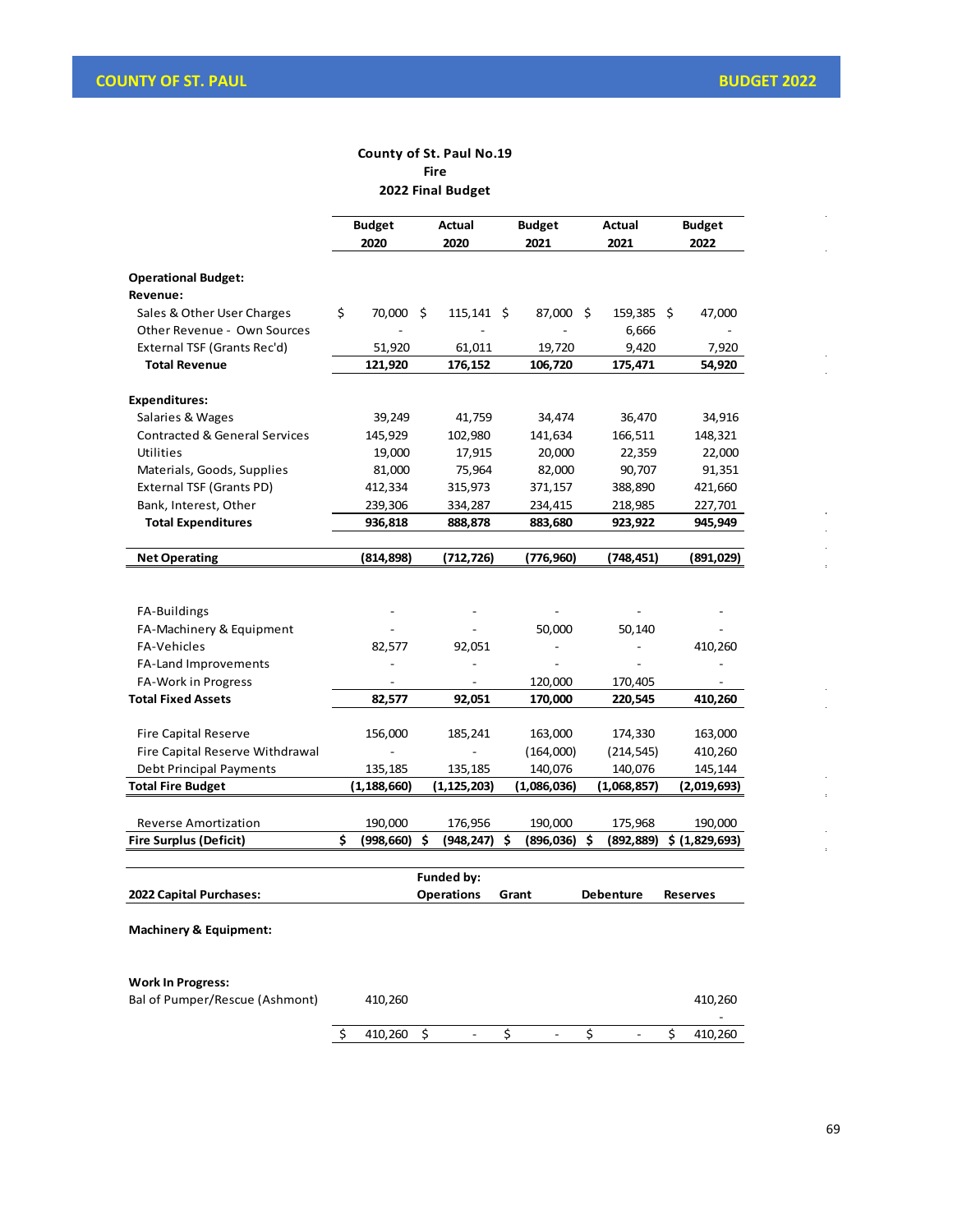# *Family & Community Support Services*

Family and Community Support Services (FCSS) is a unique 80/20 funding partnership between the Alberta government and the municipality. The FCSS program receives its mandate from the *Family and Community Support Services Act* and Regulations.

The Regulations sets out the service requirements that a municipality must meet to be eligible for funding. Section 2.1(1)(a) of the FCSS Regulations states – "Service under a program must be of a preventive nature that enhances the social wellbeing of individuals and families through promotion or intervention strategies provided at the earliest opportunity."

The FCSS philosophy is based on a belief that self-help contributes to a sense of integrity, selfworth and independence. Programs developed are intended to help individuals in their community to adopt healthy lifestyles; thereby, improving the quality of life and building the capacity to prevent and/or deal with crisis situations should they arise.

One of the key principles of the FCSS Program is local responsibility for priority setting and resource allocation. Within the parameters of the FCSS Act and Regulation, each municipality or Metis Settlement determines how the FCSS funding they receive should be allocated to best meet the needs of their community. Local FCSS Programs are part of the larger provincial program that collectively helps to ensure that Albertans have access to a strong network of prevention supports.

As of August 1, 2015, the County of St. Paul and the Town of Elk Point merged their FCSS departments into one service.

Due to COVID-19 restrictions, some planned FCSS events were cancelled in 2021. To replace the Senior's Christmas Party, 300 meals and information packages were delivered to seniors. FCSS received grants to provide programs specific to individuals who may have faced self-isolation and school closures due to COVID-19.

This budget continues to provide \$30,000 in funding to the Family School Liaison Worker program that is offered by St. Paul Regional Education Division.

As of March 1, 2022, the County of St. Paul, Town of Elk Point and the Town of St. Paul singed a Memorandum of Understanding regarding a Regional FCSS Partnership. This partnership will enhance the ability of the FCSS departments to provide more consistent services for our communities within the region. This Regional Partnership will build on past partnerships by providing joint servicing and pursing grant funding that has mutually benefitted all three municipalities. The partnership will streamline services and allow the residents to access all FCSS services without barriers.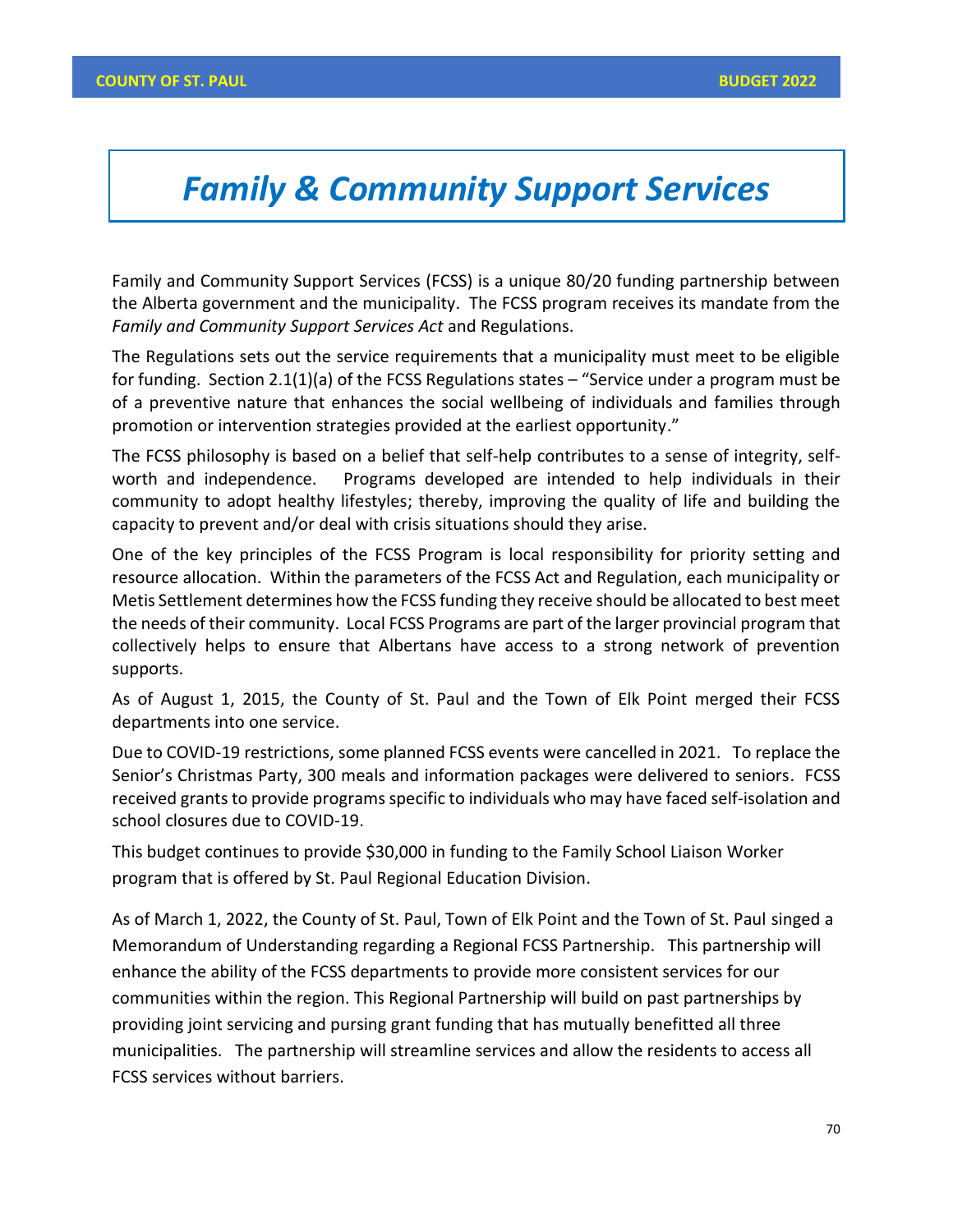## Key 2021 Accomplishments

Seniors Week events held in June resulted in distributing 157 mugs that contained soil and seeds to seniors at Sunnyside, Ashmont and Elk Point Lodges.

162 Tax Returns were completed under the Volunteer Income Tax Program.

159 residents attended the Elk Point Community Information night in September.

Ashmont and Mallaig Summer Programs were attended by 45 participants.

The Community Connector Trailer participated at the Elk Point Heritage Days, the St. Paul Block Party, and the Town of St. Paul Parade.

The YouRock event was a success with 33 youth from Elk Point, Ashmont and Mallaig taking part.

Red Cross Baby Sitting Course and Home Alone Courses were held in Elk Point.

Science Days in Elk Point had 15 attendees/ 9 at Ferguson Flats.

In place of the Seniors Christmas Festival, 300 meals and information packages were delivered to seniors. Seniors were invited to submit their favourite recipes which were posted on the FCSS Facebook.

The Community Counselling program was very busy throughout the year.

The Meals on Wheels, Mom and Tots, Welcome Baby and Welcome to the County programs continued throughout the year.

Funded the Family School Liaison Worker for St. Paul Education Division at \$30,000.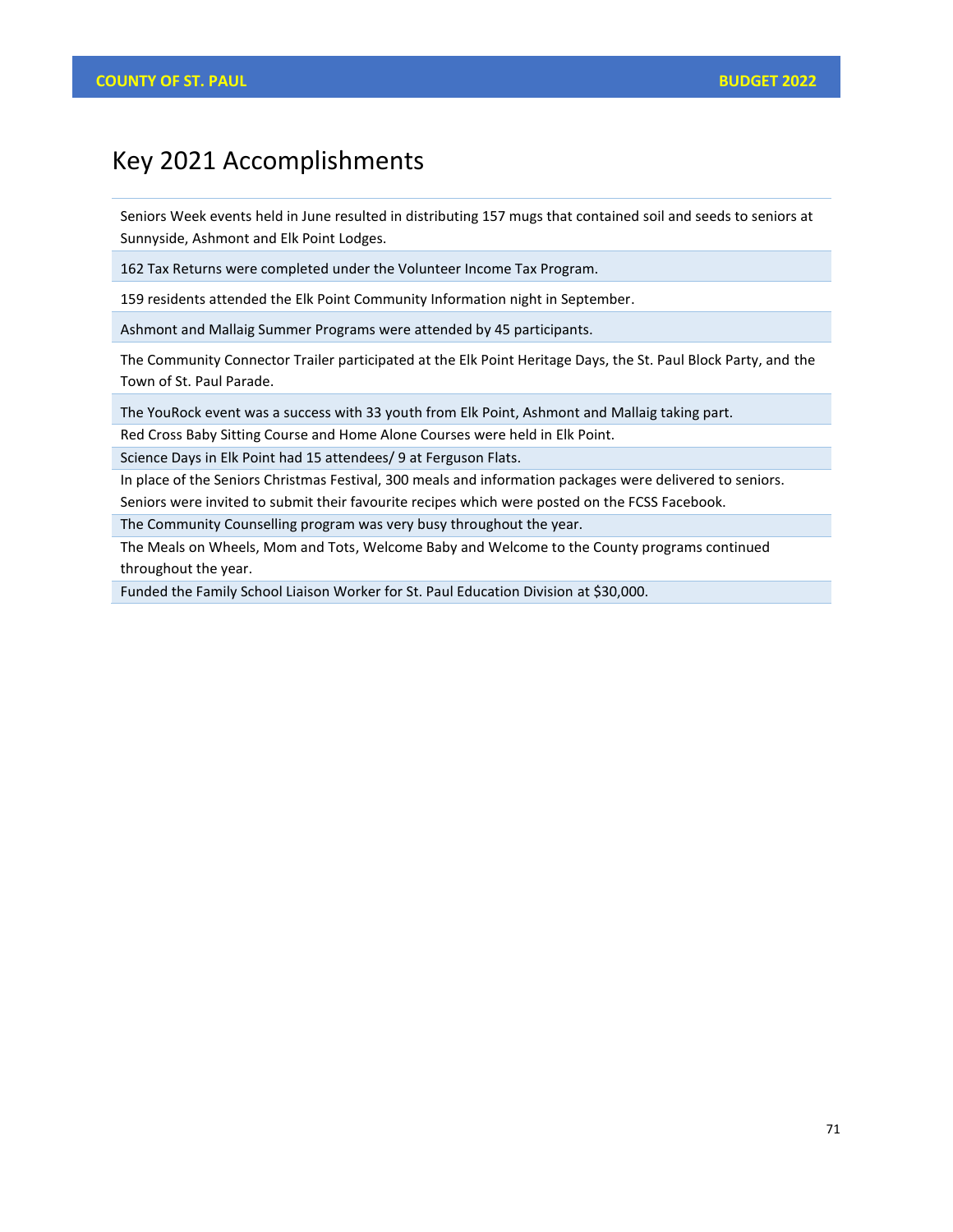## 2022 Budget Highlights & Priority Initiatives

Administer the Volunteer Income Tax Program.

Initiate Seniors Week events during the week of June 2 to 6 in Ashmont, Mallaig, Elk Point and Heinsburg.

Administer the Volunteer Income Tax Program.

Complete the Annual Report by June 30, as required by the province.

Complete Outcome Measures by October 30, as required by the province.

Coordinate the Elk Point Community Information night in September.

Administer the Mallaig and Ashmont 'Moms and Tots' programs throughout the year.

Organize Seniors' Festival by continuing (as in 2021) with delivery of gift bags and meals to seniors.

To coordinate Elk Point events, such as Canada Day and Heritage Day participation.

Organize Summer Programs in Mallaig, Ashmont (twice per week) and Ferguson Flats (3 days over the summer).

Coordinate 'Movies in the Community' at five locations and in conjunction with local Fire Department information session on FireSmart. The locations are Ashmont, St. Vincent, Elk Point, Heinsburg and at Cork Hall.

Coordinate summer 'Color Run' event in Mallaig.

To coordinate summer community events: three parades - one each in Elk Point, Ashmont and St. Paul.

Administer the Community Counselling program throughout the year.

Provide referrals and support to individuals who request assistance.

Administer the 'Meals on Wheels' program throughout the year.

To manage the 'Welcome Baby' program, administer, and implement changes, as required, throughout the year.

Manage the 'Welcome to the County and Elk Point' packages.

Arrange Red Cross Babysitting Course and Home Alone Course in Elk Point.

Administer Volunteer Appreciation.

A New Horizons for Seniors Grant was approved which will be applied to purchasing rubber matting for Lac Bellevue and Floating Stone Recreation Areas that will increase beach access for seniors and disabled persons.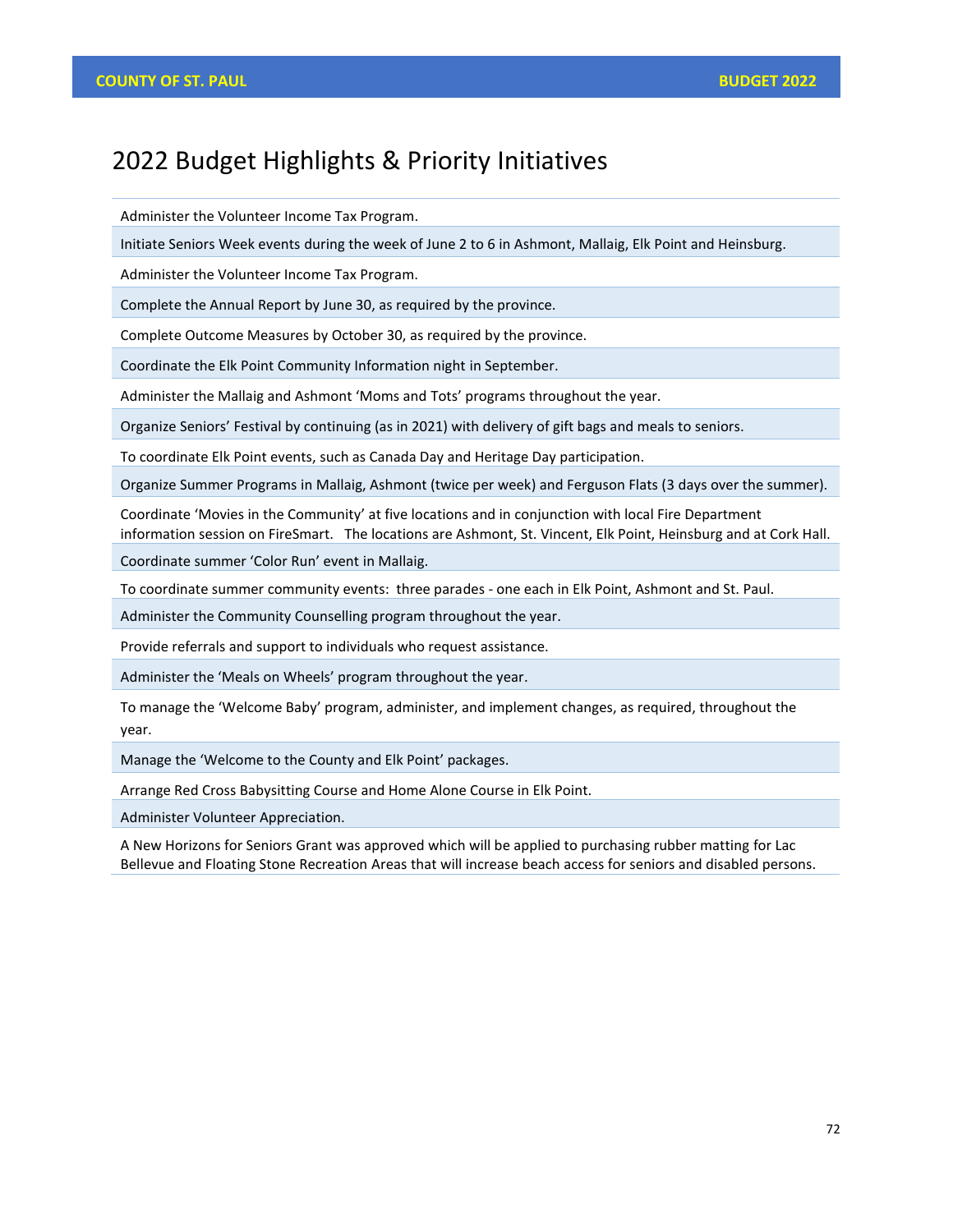#### **County of St. Paul No.19 FCSS 2022 Final Budget**

|                                                       | <b>Budget</b><br>2020 |           | Actual<br>2020 |          | <b>Budget</b><br>2021 |          | Actual<br>2021 |          | <b>Budget</b><br>2022 |          |
|-------------------------------------------------------|-----------------------|-----------|----------------|----------|-----------------------|----------|----------------|----------|-----------------------|----------|
|                                                       |                       |           |                |          |                       |          |                |          |                       |          |
| <b>Operational Budget:</b>                            |                       |           |                |          |                       |          |                |          |                       |          |
| Revenue:                                              |                       |           |                |          |                       |          |                |          |                       |          |
| Sales & Other User Charges                            | \$                    | 9,173     | \$             | 3,850    | \$                    | 7,300    | \$             | 5,640    | \$                    | 6,380    |
| External TSF (Grants Rec'd)<br><b>Other Transfers</b> |                       | 342,100   |                | 345,433  |                       | 278,456  |                | 275,410  |                       | 297,698  |
| <b>Total Revenue</b>                                  |                       | 351,273   |                | 349,283  |                       | 285,756  |                | 281,050  |                       | 304,078  |
| <b>Expenditures:</b>                                  |                       |           |                |          |                       |          |                |          |                       |          |
| Salaries & Wages                                      |                       | 295,174   |                | 247,141  |                       | 283,874  |                | 214,625  |                       | 284,396  |
| <b>Contracted &amp; General Services</b>              |                       | 104,853   |                | 112,594  |                       | 49,626   |                | 75,024   |                       | 66,666   |
| Materials, Goods, Supplies                            |                       | 2,391     |                | 10,692   |                       | 3,400    |                | 12,545   |                       | 8,377    |
| External TSF (Grants PD)                              |                       | 30,000    |                | 30,000   |                       | 30,000   |                | 30,000   |                       | 30,000   |
| <b>Total Expenditures</b>                             |                       | 432,418   |                | 400,427  |                       | 366,900  |                | 332,194  |                       | 389,439  |
| <b>Net Operating</b>                                  |                       | (81,145)  |                | (51,144) |                       | (81,144) |                | (51,144) |                       | (85,361) |
| Admin Reserve Withdrawl                               |                       |           |                |          |                       |          |                |          |                       | 34,217   |
| <b>FCSS Surplus (Deficit)</b>                         | \$                    | (81, 145) | \$             | (51,144) | \$                    | (81,144) | \$             | (51,144) | \$                    | (51,144) |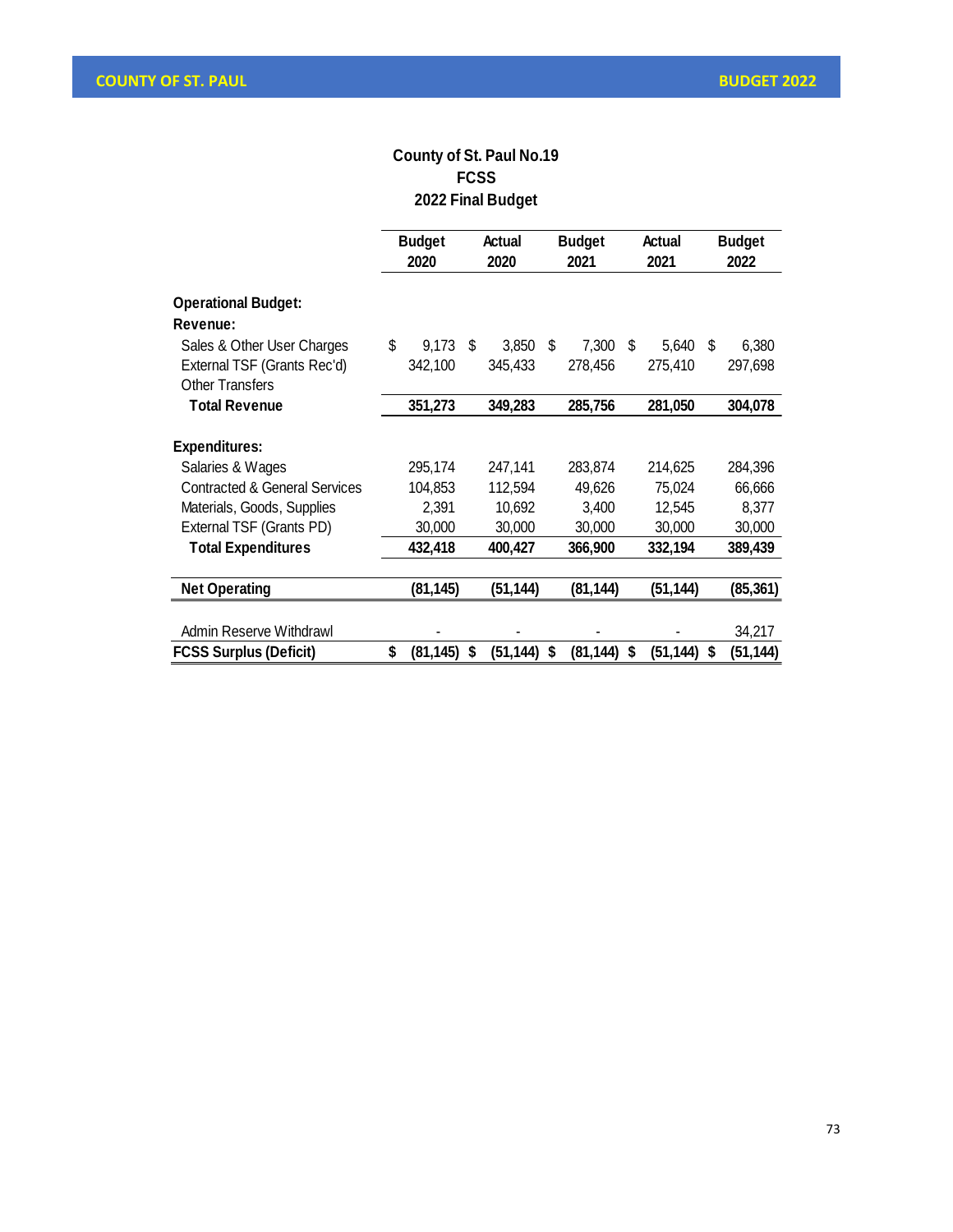# *Culture*

Culture is comprised of the following:

- Allocation to Northern Lights Library System set on a per capita basis.
- Allocation to the County of St. Paul Library Board which is used to cover the Boards Northern Lights Library Fees, with the remainder distributed between the four local libraries (Ashmont, Mallaig, Elk Point and St. Paul) at the Board's discretion.
- Salaries of Librarians at Ashmont and Mallaig libraries for community hours of operation.
- The County provides \$115,000 to the County Library Board which allocates funds to both St. Paul and Elk Point Libraries and operates the Ashmont and Mallaig Libraries. The contribution helps to cover salaries and wages for Library staff, and operating expenditures.

## Key 2021 Accomplishments

Increased hours for Librarians at Ashmont and Mallaig libraries.

Increased per capita funding for Northern Lights Library System.

## Key 2022 Budget Highlights & Priority Initiatives

The Library Board allocation from the County is \$115,000.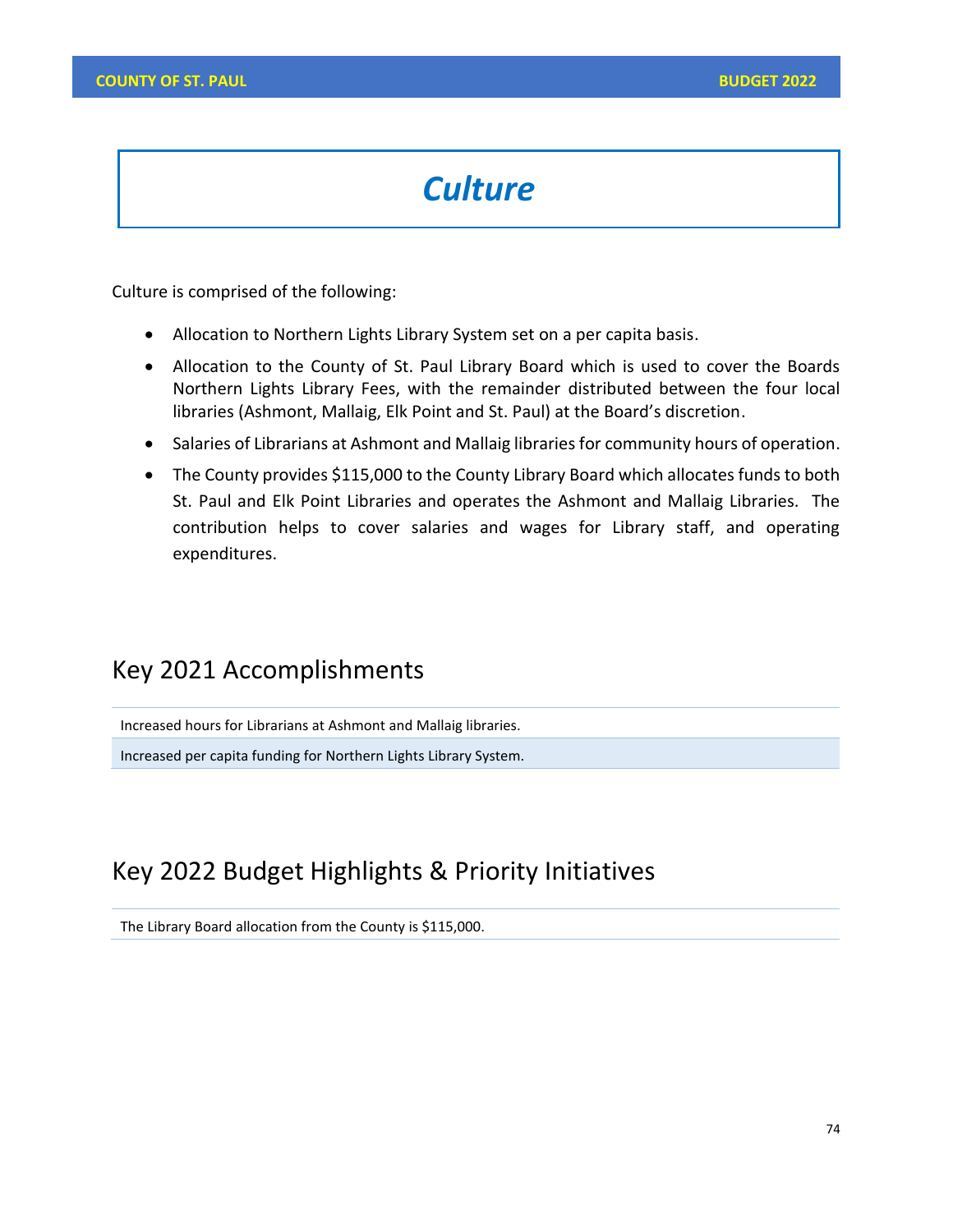#### **County of St. Paul No.19 Culture 2022 Final Budget**

|                                          | <b>Budget</b><br>2020 | Actual<br>2020 | <b>Budget</b><br>2021 | Actual<br>2021 | <b>Budget</b><br>2022 |
|------------------------------------------|-----------------------|----------------|-----------------------|----------------|-----------------------|
| <b>Operational Budget:</b><br>Revenue:   |                       |                |                       |                |                       |
| External TSF (Grants Rec'd)              | 73,818                | 78,201         | 73,803                | 75,066         | 73,803                |
| <b>Total Revenue</b>                     | 73,818                | 78,201         | 73,803                | 75,066         | 73,803                |
| <b>Expenditures:</b>                     |                       |                |                       |                |                       |
| Salaries & Wages                         | 29,890                | 30,394         | 33,364                | 33,004         | 35,765                |
| <b>Contracted &amp; General Services</b> | 4,750                 | 346            | 2,750                 | 83             | 2,550                 |
| Materials, Goods, Supplies               | 41,150                | 30,469         | 38,150                | 19,990         | 28,750                |
| External TSF (Grants PD)                 | 162,044               | 161,655        | 161,656               | 159,655        | 159,656               |
| Bank, Interest, Other                    | 9,101                 | 9,101          | 9,101                 | 9,101          | 9,101                 |
| <b>Total Expenditures</b>                | 246,935               | 231,965        | 245,021               | 221,833        | 235,822               |
| <b>Net Operating</b>                     | (173,117)             | (153, 764)     | (171, 218)            | (146,767)      | (162,019)             |
| Reverse Amortization                     | 9,101                 | 9,101          | 9,101                 | 9,101          | 9,101                 |
| <b>Culture Surplus (Deficit)</b>         | (164,016)             | (144,663)      | (162, 117)            | (137,666)      | (152,918)             |